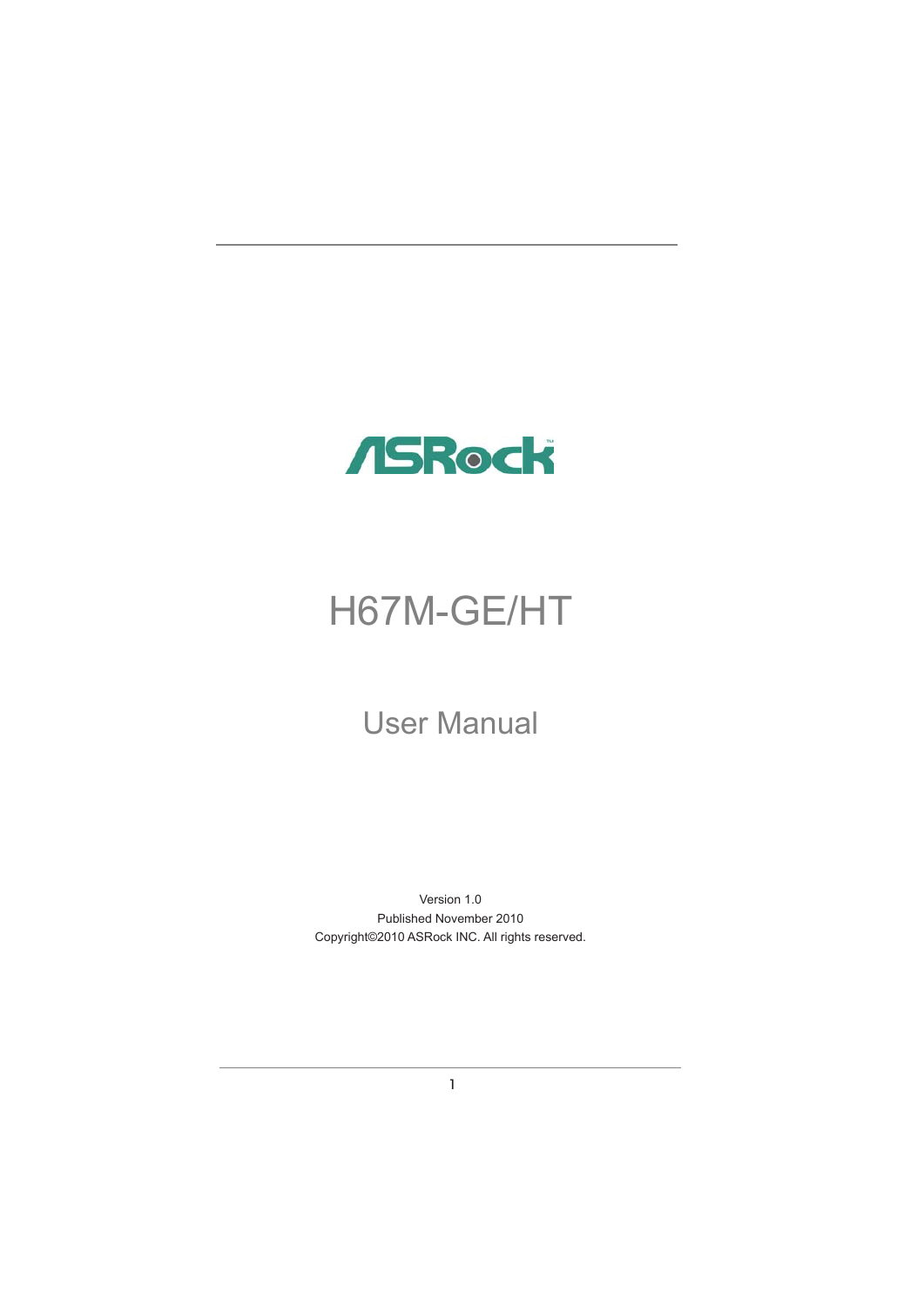#### Copyright Notice:

No part of this manual may be reproduced, transcribed, transmitted, or translated in any language, in any form or by any means, except duplication of documentation by the purchaser for backup purpose.

Products and corporate names appearing in this manual may or may not be registered trademarks or copyrights of their respective companies, and are used only for identification or explanation and to the owners' benefit, without intent to infringe.

#### Disclaimer:

Specifications and information contained in this manual are furnished for informational use only and subject to change without notice, and should not be constructed as a commitment by us. We assumes no responsibility for any errors or omissions that may appear in this manual.

With respect to the contents of this manual, We do not provide warranty of any kind, either expressed or implied, including but not limited to the implied warranties or conditions of merchantability or fitness for a particular purpose.

In no event shall we, its directors, officers, employees, or agents be liable for any indirect, special, incidental, or consequential damages (including damages for loss of profits, loss of business, loss of data, interruption of business and the like), even if we have been advised of the possibility of such damages arising from any defect or error in the manual or product.

# **FC**

This device complies with Part 15 of the FCC Rules. Operation is subject to the following two conditions:

(1) this device may not cause harmful interference, and

(2) this device must accept any interference received, including interference that may cause undesired operation.

#### **CALIFORNIA, USA ONLY**

The Lithium battery adopted on this motherboard contains Perchlorate, a toxic substance controlled in Perchlorate Best Management Practices (BMP) regulations passed by the California Legislature. When you discard the Lithium battery in California, USA, please follow the related regulations in advance. "Perchlorate Material-special handling may apply, see www.dtsc.ca.gov/hazardouswaste/perchlorate"

The Fatal1ty name, Fatal1ty logos and the Fatal1ty likeness are registered trademarks of Fatal1ty, Inc., and are used under license. © 2012 Fatal1ty, Inc. All rights reserved. All other trademarks are the property of their respective owners. Fatal1ty website: www.fatal1ty.com

The terms HDMI™ and HDMI High-Definition Multimedia Interface, and the HDMI logo are trademarks or registered trademarks of HDMI Licensing LLC in the United States and other countries.

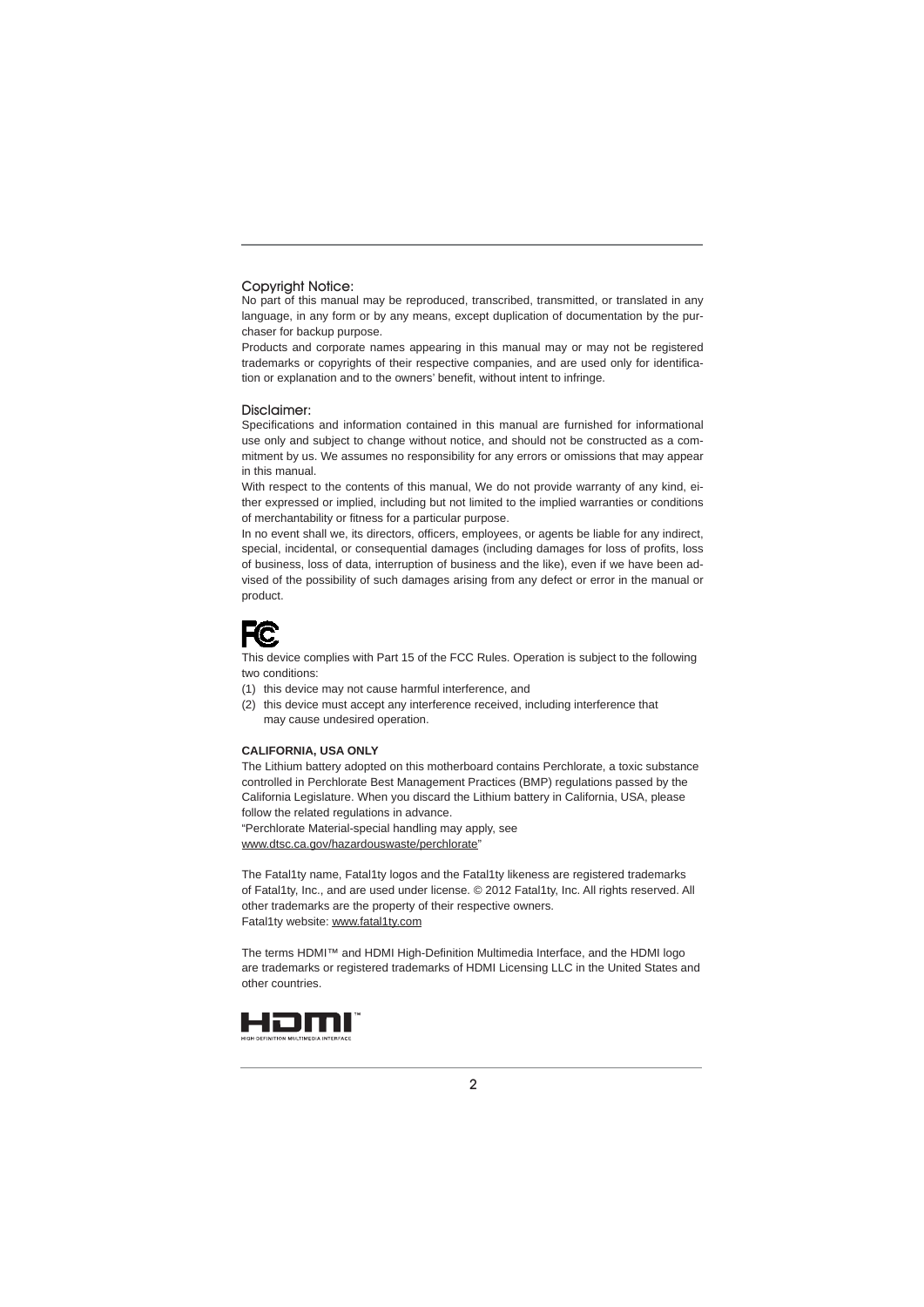## **Contents**

| 1.1 |                                                               |  |
|-----|---------------------------------------------------------------|--|
| 1.2 |                                                               |  |
| 1.3 |                                                               |  |
| 1.4 |                                                               |  |
| 1.5 |                                                               |  |
|     |                                                               |  |
| 2.1 |                                                               |  |
| 2.2 |                                                               |  |
| 23  |                                                               |  |
| 2.4 |                                                               |  |
| 2.5 | Installation of Memory Modules (DIMM) 20                      |  |
| 2.6 | Expansion Slots (PCI and PCI Express Slots)  22               |  |
| 2.7 | Dual Monitor and Surround Display Features 23                 |  |
| 2.8 |                                                               |  |
| 2.9 | Jumpers Setup                                                 |  |
|     |                                                               |  |
|     | 2.11 Serial ATA (SATA) / Serial ATAII (SATAII) Hard Disks     |  |
|     |                                                               |  |
|     | 2.12 Serial ATA3 (SATA3) Hard Disks Installation  34          |  |
|     | 2.13 Hot Plug and Hot Swap Functions for SATA / SATAII        |  |
|     |                                                               |  |
|     | 2.14 Hot Plug and Hot Swap Functions for SATA3 HDDs  35       |  |
|     | 2.15 SATA / SATAII / SATA3 HDD Hot Plug Feature and           |  |
|     | Operation Guide                                               |  |
|     |                                                               |  |
|     | 2.17 Installing Windows® 7 / 7 64-bit / Vista™/ Vista™        |  |
|     | 64-bit / XP / XP 64-bit With RAID Functions<br>. 38           |  |
|     | 2.17.1 Installing Windows® XP / XP 64-bit With RAID           |  |
|     | 2.17.2 Setting Up a "RAID Ready" System 39                    |  |
|     | 2.17.3 Migrating a "RAID Ready" System to RAID 0,             |  |
|     |                                                               |  |
|     | 2.17.4 Installing Windows® 7 / 7 64-bit / Vista™ /            |  |
|     | Vista™ 64-bit With RAID Functions 41                          |  |
|     | 2.18 Installing Windows® 7 / 7 64-bit / Vista™/ Vista™ 64-bit |  |
|     | / XP / XP 64-bit Without RAID Functions  42                   |  |
|     | 2.18.1 Installing Windows® XP / XP 64-bit Without RAID        |  |
|     |                                                               |  |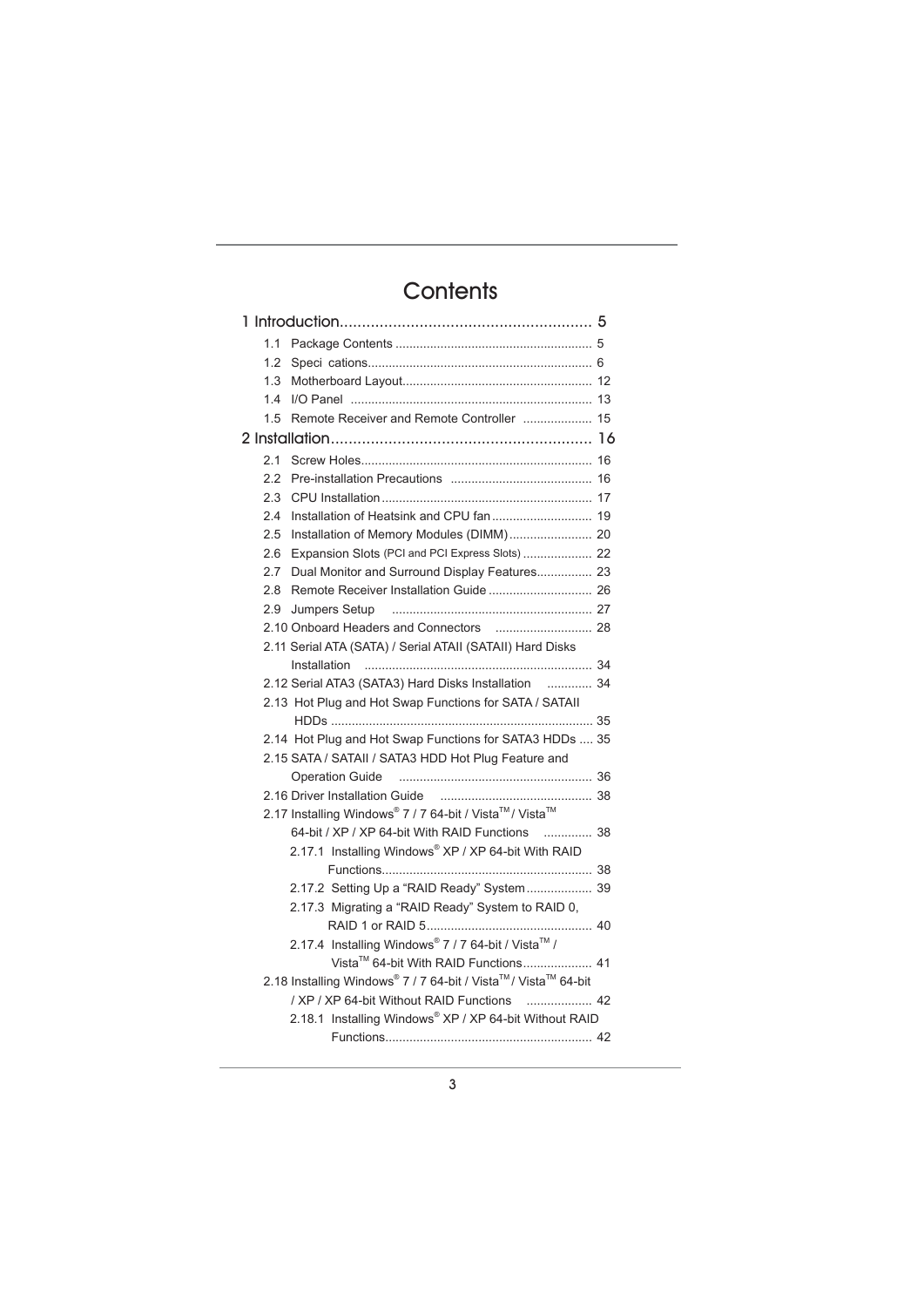|                | 2.18.2 Installing Windows® 7 / 7 64-bit / Vista™ / |  |
|----------------|----------------------------------------------------|--|
|                | Vista™ 64-bit Without RAID Functions 43            |  |
|                |                                                    |  |
| 3 <sub>1</sub> |                                                    |  |
|                |                                                    |  |
|                |                                                    |  |
| 3.2            |                                                    |  |
| 3.3            |                                                    |  |
| 34             |                                                    |  |
|                |                                                    |  |
|                | 3.4.2 Intel IGD SWSCI OpRegion Con guration 52     |  |
|                |                                                    |  |
|                |                                                    |  |
|                |                                                    |  |
|                |                                                    |  |
|                |                                                    |  |
|                |                                                    |  |
| 3.5            |                                                    |  |
| 3.6            |                                                    |  |
| 3.7            |                                                    |  |
| 3.8            |                                                    |  |
|                |                                                    |  |
| 41             |                                                    |  |
| 4.2            |                                                    |  |
|                |                                                    |  |
|                |                                                    |  |
|                |                                                    |  |
|                |                                                    |  |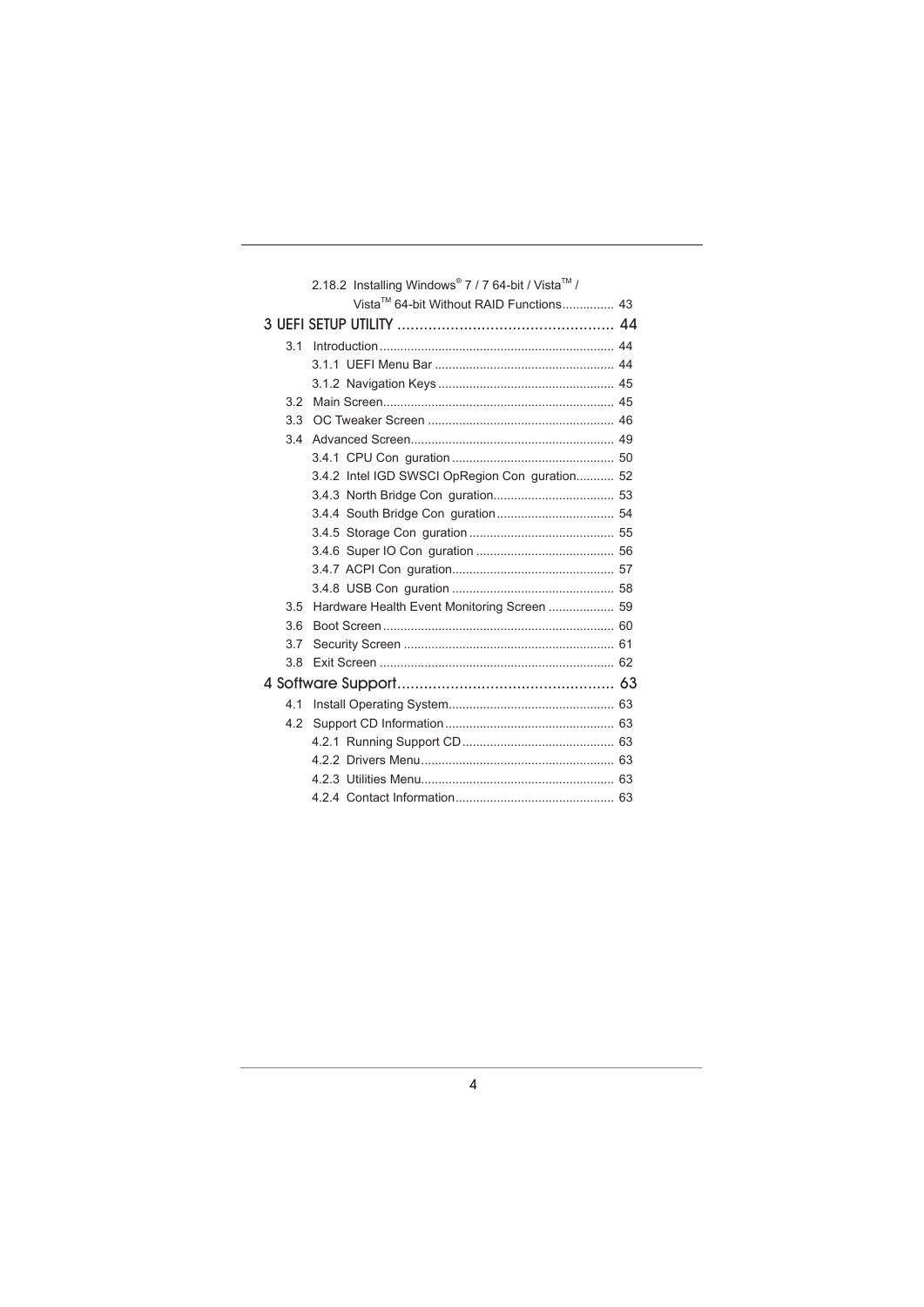### Chapter 1: Introduction

Thank you for purchasing ASRock *H67M-GE/HT* motherboard, a reliable motherboard produced under ASRock's consistently stringent quality control. It delivers excellent performance with robust design conforming to ASRock's commitment to quality and endurance.

In this manual, chapter 1 and 2 contain introduction of the motherboard and stepby-step guide to the hardware installation. Chapter 3 and 4 contain the con guration guide to BIOS setup and information of the Support CD.



Because the motherboard speci cations and the BIOS software might be updated, the content of this manual will be subject to change without notice. In case any modi cations of this manual occur, the updated version will be available on ASRock website without further notice. You may nd the latest VGA cards and CPU support lists on ASRock website as well. ASRock website http://www.asrock.com If you require technical support related to this motherboard, please visit

our website for speci c information about the model you are using. www.asrock.com/support/index.asp

#### 1.1 Package Contents

#### ASRock *H67M-GE/HT* Motherboard

 (Micro ATX Form Factor: 9.6-in x 9.6-in, 24.4 cm x 24.4 cm) ASRock *H67M-GE/HT* Quick Installation Guide

#### ASRock *H67M-GE/HT* Support CD

- 2 x Serial ATA (SATA) Data Cables (Optional)
- 1 x I/O Panel Shield
- 1 x Front USB 3.0 Panel
- 4 x HDD Screws
- 6 x Chassis Screws
- 1 x Rear USB 3.0 Bracket
- 1 x 3D Red/Cyan Anaglyph Glasses (Optional)
- 1 x Remote Receiver (Optional)
- 1 x Remote Controller (Optional)



#### *ASRock Reminds You...*

To get better performance in Windows® 7 / 7 64-bit / Vista™ / Vista™ 64bit, it is recommended to set the BIOS option in Storage Con guration to AHCI mode. For the BIOS setup, please refer to the "User Manual" in our support CD for details.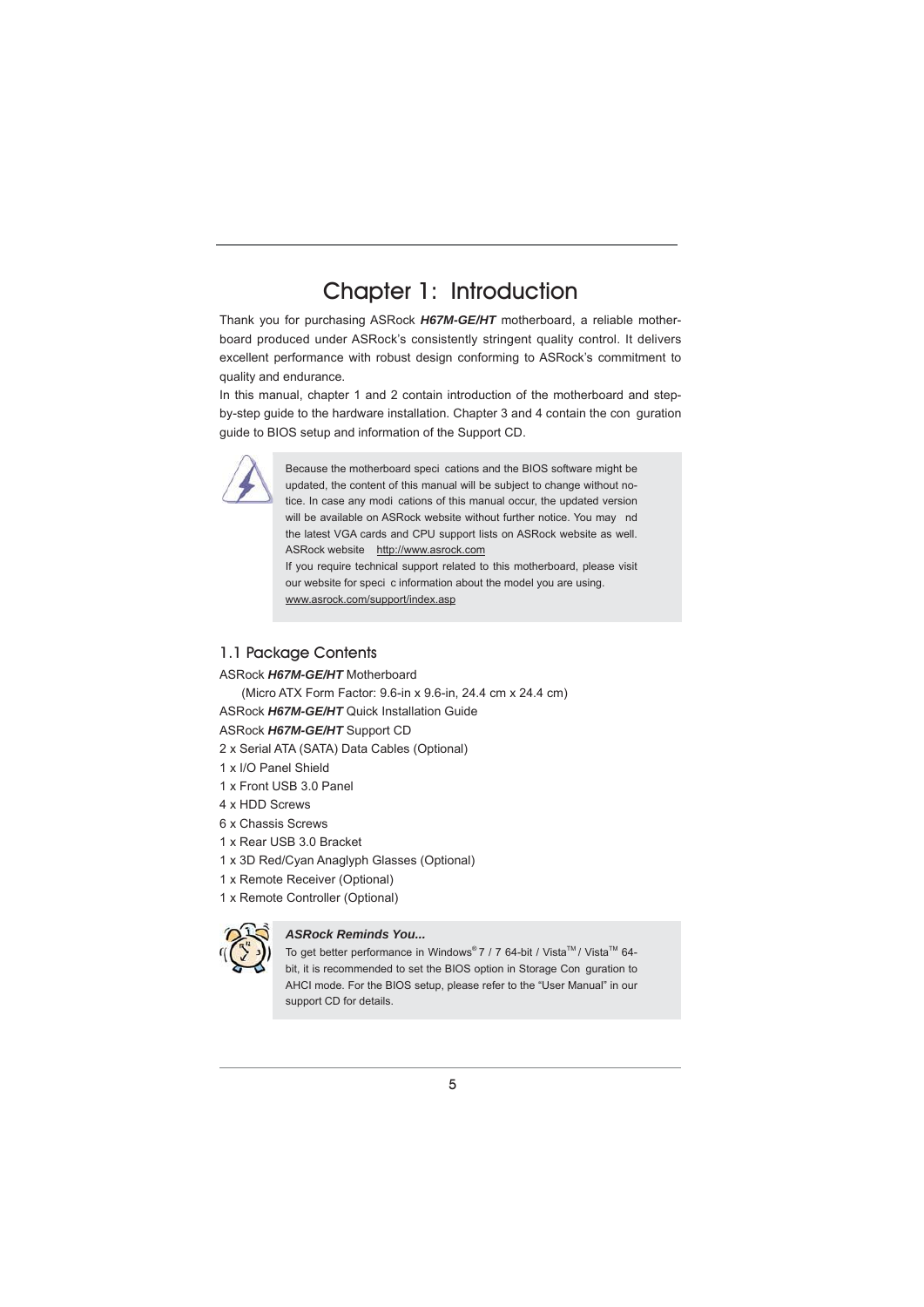### 1.2 Specifications

| <b>Platform</b>       | - Micro ATX Form Factor: 9.6-in x 9.6-in, 24.4 cm x 24.4 cm |  |  |  |
|-----------------------|-------------------------------------------------------------|--|--|--|
|                       | - All Solid Capacitor design                                |  |  |  |
| <b>CPU</b>            | - Supports 2nd Generation Intel® Core™ i7 / i5 / i3 in      |  |  |  |
|                       | LGA1155 Package                                             |  |  |  |
|                       | - 4 + 1 Power Phase Design                                  |  |  |  |
|                       | - Supports Intel® Turbo Boost 2.0 Technology                |  |  |  |
|                       | - Supports K-Series unlocked CPU                            |  |  |  |
|                       | - Supports Hyper-Threading Technology (see CAUTION 1)       |  |  |  |
| <b>Chipset</b>        | - Intel <sup>®</sup> H67                                    |  |  |  |
| <b>Memory</b>         | - Dual Channel DDR3 Memory Technology (see CAUTION 2)       |  |  |  |
|                       | - 4 x DDR3 DIMM slots                                       |  |  |  |
|                       | - Supports DDR3 1333/1066 non-ECC, un-buffered              |  |  |  |
|                       | memory                                                      |  |  |  |
|                       | - Max. capacity of system memory: 32GB (see CAUTION 3)      |  |  |  |
| <b>Expansion Slot</b> | - 1 x PCI Express 2.0 x16 slot (blue @ x16 mode)            |  |  |  |
|                       | - 2 x PCI Express 2.0 x1 slots                              |  |  |  |
|                       | - 1 x PCI slot                                              |  |  |  |
| Graphics*             | * Requires a Processor with Intel® Graphics Technology      |  |  |  |
|                       | - Intel <sup>®</sup> HD Graphics 2000/3000                  |  |  |  |
|                       | - Pixel Shader 4.1, DirectX 10.1                            |  |  |  |
|                       | - Max. shared memory 1759MB (see CAUTION 4)                 |  |  |  |
|                       | - Four VGA Output options: D-Sub, DVI-D, HDMI and           |  |  |  |
|                       | DisplayPort (see CAUTION 5)                                 |  |  |  |
|                       | - Supports HDMI 1.4a Technology with max. resolution up to  |  |  |  |
|                       | 1920x1200 @ 60Hz                                            |  |  |  |
|                       | - Supports DVI with max. resolution up to 1920x1200 @ 60Hz  |  |  |  |
|                       | - Supports D-Sub with max. resolution up to 2048x1536 @     |  |  |  |
|                       | 75Hz                                                        |  |  |  |
|                       | - Supports DisplayPort with max. resolution up to 2560x1600 |  |  |  |
|                       | @ 60Hz                                                      |  |  |  |
|                       | - Supports Auto Lip Sync, Deep Color (12bpc), xvYCC and     |  |  |  |
|                       | HBR (High Bit Rate Audio) with HDMI                         |  |  |  |
|                       | (Compliant HDMI monitor is required) (see CAUTION 6)        |  |  |  |
|                       | - Supports Blu-ray Stereoscopic 3D with HDMI 1.4a           |  |  |  |
|                       | - Supports HDCP function with DVI, HDMI and DisplayPort     |  |  |  |
|                       | ports                                                       |  |  |  |
|                       | - Supports Full HD 1080p Blu-ray (BD) / HD-DVD playback     |  |  |  |
|                       | with DVI, HDMI and DisplayPort ports                        |  |  |  |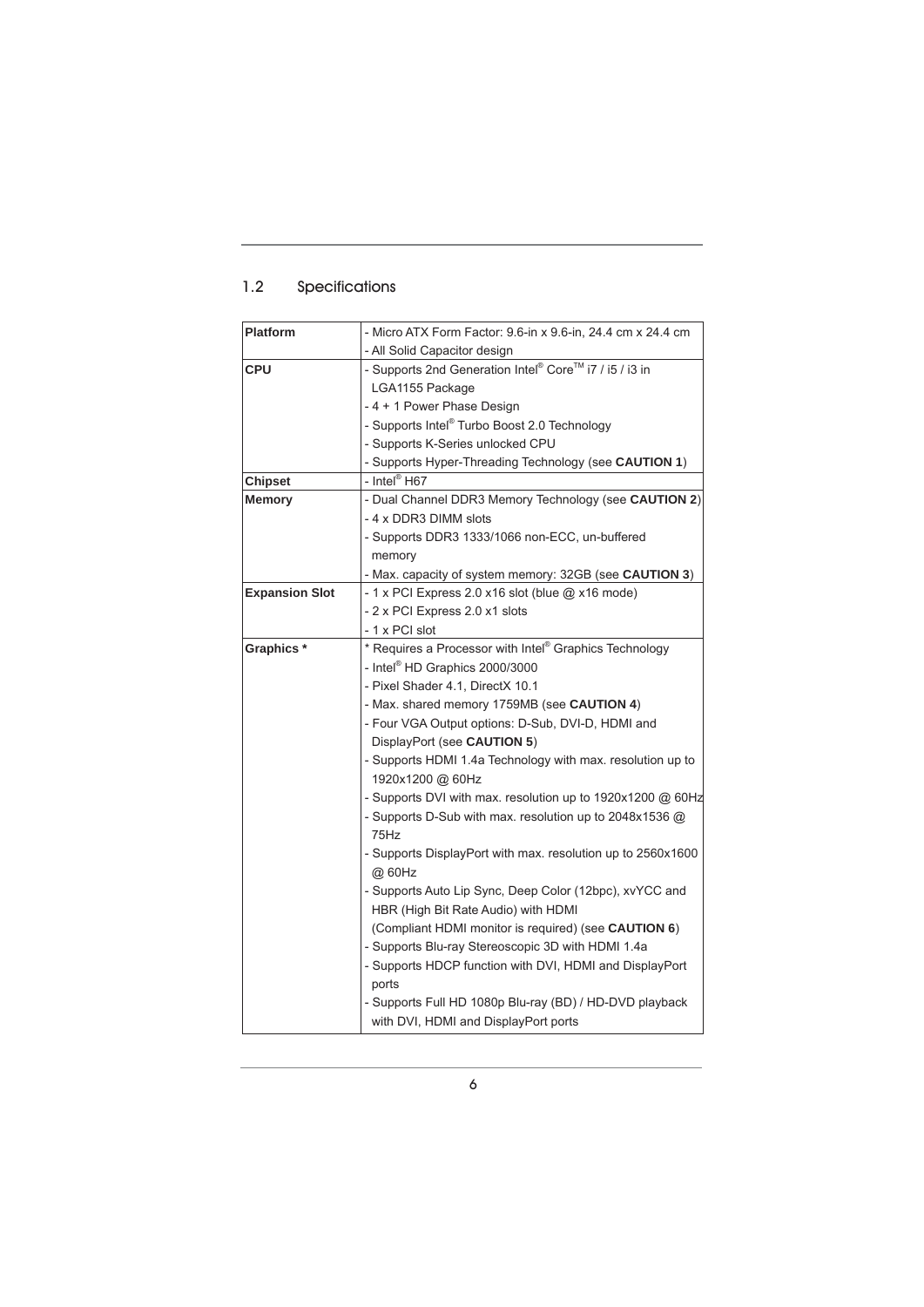|                       | - 7.1 CH HD Audio with Content Protection                |  |  |  |  |
|-----------------------|----------------------------------------------------------|--|--|--|--|
| <b>Audio</b>          |                                                          |  |  |  |  |
|                       | (Realtek ALC892 Audio Codec)                             |  |  |  |  |
|                       | - Premium Blu-ray audio support                          |  |  |  |  |
|                       | - Supports THX TruStudio PRO <sup>™</sup>                |  |  |  |  |
| LAN                   | - PCIE x1 Gigabit LAN 10/100/1000 Mb/s                   |  |  |  |  |
|                       | - Realtek RTL8111E                                       |  |  |  |  |
|                       | - Supports Wake-On-LAN                                   |  |  |  |  |
|                       | - Supports LAN Cable Detection                           |  |  |  |  |
|                       | - Supports Energy Ef cient Ethernet 802.3az              |  |  |  |  |
| <b>Rear Panel I/O</b> | I/O Panel                                                |  |  |  |  |
|                       | - 1 x PS/2 Keyboard Port                                 |  |  |  |  |
|                       | - 1 x VGA/D-Sub Port                                     |  |  |  |  |
|                       | - 1 x VGA/DVI-D Port                                     |  |  |  |  |
|                       | - 1 x HDMI Port                                          |  |  |  |  |
|                       | - 1 x DisplayPort                                        |  |  |  |  |
|                       | - 1 x Optical SPDIF Out Port                             |  |  |  |  |
|                       | -4 x Ready-to-Use USB 2.0 Ports                          |  |  |  |  |
|                       | - 1 x eSATA2 Connector                                   |  |  |  |  |
|                       | - 2 x Ready-to-Use USB 3.0 Ports                         |  |  |  |  |
|                       | - 1 x RJ-45 LAN Port with LED (ACT/LINK LED and SPEED    |  |  |  |  |
|                       | LED)                                                     |  |  |  |  |
|                       | - HD Audio Jack: Rear Speaker/Central/Bass/Line in/Front |  |  |  |  |
|                       | Speaker/Microphone (see CAUTION 7)                       |  |  |  |  |
| SATA3                 | - 2 x SATA3 6.0 Gb/s connectors, support RAID (RAID 0,   |  |  |  |  |
|                       | RAID 1, RAID 10, RAID 5 and Intel Rapid Storage), NCQ,   |  |  |  |  |
|                       | AHCI and "Hot Plug" functions                            |  |  |  |  |
| <b>USB3.0</b>         | - 2 x Rear USB 3.0 ports by Etron EJ168A, support        |  |  |  |  |
|                       | USB 1.0/2.0/3.0 up to 5Gb/s                              |  |  |  |  |
|                       | - 1 x Front USB 3.0 header (supports 2 USB 3.0 ports) by |  |  |  |  |
|                       | Etron EJ168A, supports USB 1.0/2.0/3.0 up to 5Gb/s       |  |  |  |  |
| <b>Connector</b>      | - 3 x SATA2 3.0 Gb/s connectors, support RAID (RAID 0,   |  |  |  |  |
|                       | RAID 1, RAID 10, RAID 5 and Intel Rapid Storage), NCQ,   |  |  |  |  |
|                       | AHCI and Hot Plug functions                              |  |  |  |  |
|                       | - 2 x SATA3 6.0Gb/s connectors                           |  |  |  |  |
|                       | - 1 x Floppy connector                                   |  |  |  |  |
|                       | - 1 x IR header                                          |  |  |  |  |
|                       | - 1 x CIR header                                         |  |  |  |  |
|                       | - 1 x Print port header                                  |  |  |  |  |
|                       |                                                          |  |  |  |  |
|                       | - 1 x COM port header                                    |  |  |  |  |
|                       | - 1 x HDMI_SPDIF header                                  |  |  |  |  |
|                       | - 1 x Power LED header                                   |  |  |  |  |
|                       | - CPU/Chassis/Power FAN connector                        |  |  |  |  |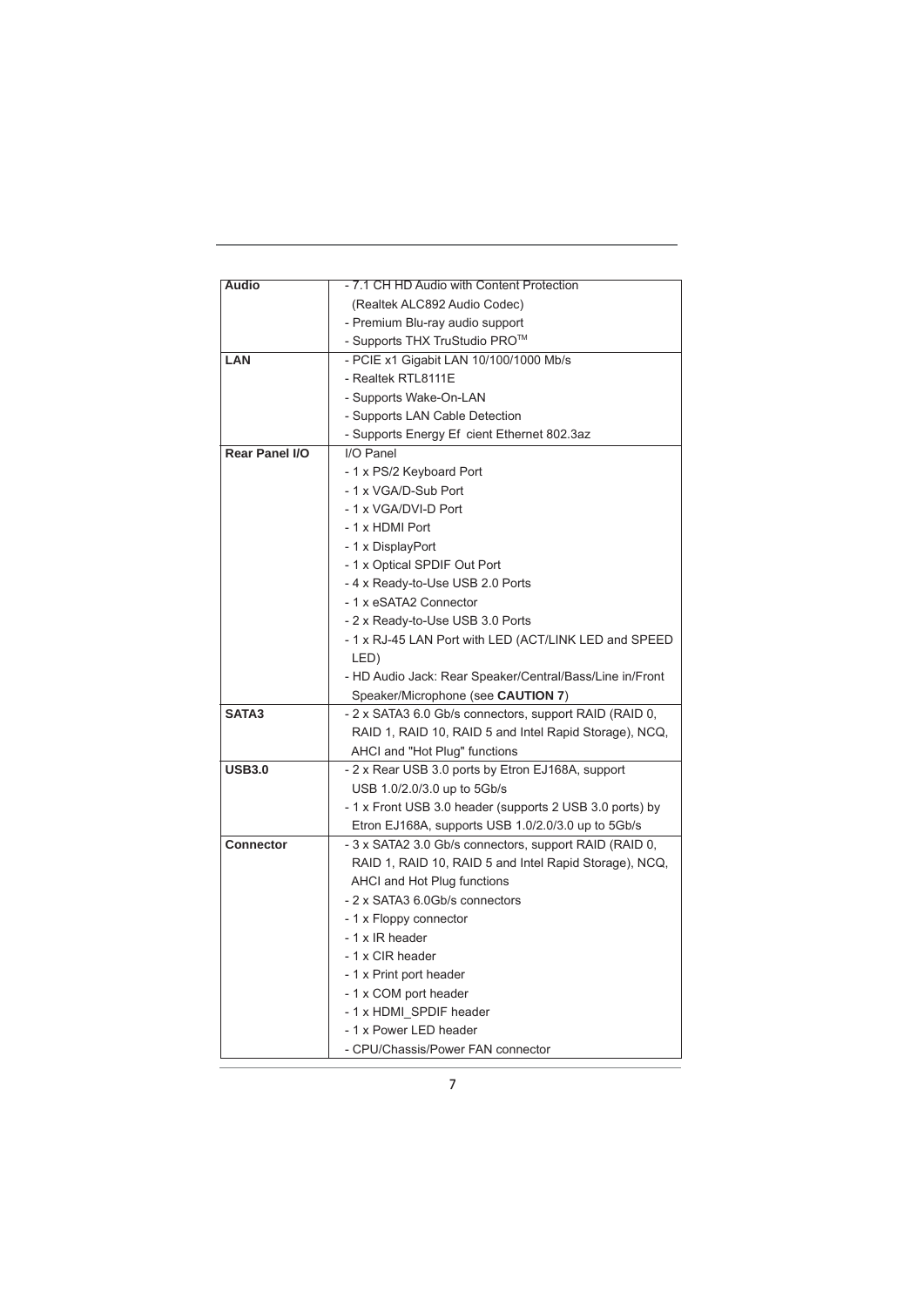|                       | - 24 pin ATX power connector                                     |  |  |  |
|-----------------------|------------------------------------------------------------------|--|--|--|
|                       | - 8 pin 12V power connector                                      |  |  |  |
|                       | - Front panel audio connector                                    |  |  |  |
|                       | - 3 x USB 2.0 headers (support 6 USB 2.0 ports)                  |  |  |  |
|                       | - 1 x USB 3.0 header (supports 2 USB 3.0 ports)                  |  |  |  |
| <b>BIOS Feature</b>   | - 64Mb AMI BIOS                                                  |  |  |  |
|                       | - AMI UEFI Legal BIOS with GUI support                           |  |  |  |
|                       | - Supports "Plug and Play"                                       |  |  |  |
|                       | - ACPI 1.1 Compliance Wake Up Events                             |  |  |  |
|                       | - Supports jumperfree                                            |  |  |  |
|                       | - SMBIOS 2.3.1 Support                                           |  |  |  |
|                       | - IGPU, DRAM, PCH, CPU PLL, VTT, VCCSA Voltage                   |  |  |  |
|                       | Multi-adjustment                                                 |  |  |  |
| <b>Support CD</b>     | - Drivers, Utilities, AntiVirus Software (Trial Version), ASRock |  |  |  |
|                       | Software Suite (CyberLink DVD Suite - OEM and Trial)             |  |  |  |
| <b>Unique Feature</b> | - ASRock Extreme Tuning Utility (AXTU) (see CAUTION 8)           |  |  |  |
|                       | - Instant Boot                                                   |  |  |  |
|                       | - ASRock Instant Flash (see CAUTION 9)                           |  |  |  |
|                       | - ASRock AIWI (see CAUTION 10)                                   |  |  |  |
|                       | - ASRock APP Charger (see CAUTION 11)                            |  |  |  |
|                       | - SmartView (see CAUTION 12)                                     |  |  |  |
|                       | - Hybrid Booster:                                                |  |  |  |
|                       | - ASRock U-COP (see CAUTION 13)                                  |  |  |  |
|                       | - Boot Failure Guard (B.F.G.)                                    |  |  |  |
|                       | - Combo Cooler Option (C.C.O.) (see CAUTION 14)                  |  |  |  |
|                       | - Good Night LED                                                 |  |  |  |
| <b>Hardware</b>       | - CPU Temperature Sensing                                        |  |  |  |
| <b>Monitor</b>        | - Chassis Temperature Sensing                                    |  |  |  |
|                       | - CPU/Chassis/Power Fan Tachometer                               |  |  |  |
|                       | - CPU/Chassis Quiet Fan (Allow Chassis Fan Speed                 |  |  |  |
|                       | Auto-Adjust by CPU or MB Temperature)                            |  |  |  |
|                       | - CPU Fan Multi-Speed Control                                    |  |  |  |
|                       | - Voltage Monitoring: +12V, +5V, +3.3V, CPU Vcore                |  |  |  |
| OS                    | - Microsoft® Windows® 7 / 7 64-bit / Vista™/ Vista™ 64-bit       |  |  |  |
|                       | / XP / XP 64-bit compliant                                       |  |  |  |
| <b>Certifications</b> | - FCC, CE, WHQL                                                  |  |  |  |
|                       | - ErP/EuP Ready (ErP/EuP ready power supply is required)         |  |  |  |
|                       | (see CAUTION 15)                                                 |  |  |  |

\* For detailed product information, please visit our website: http://www.asrock.com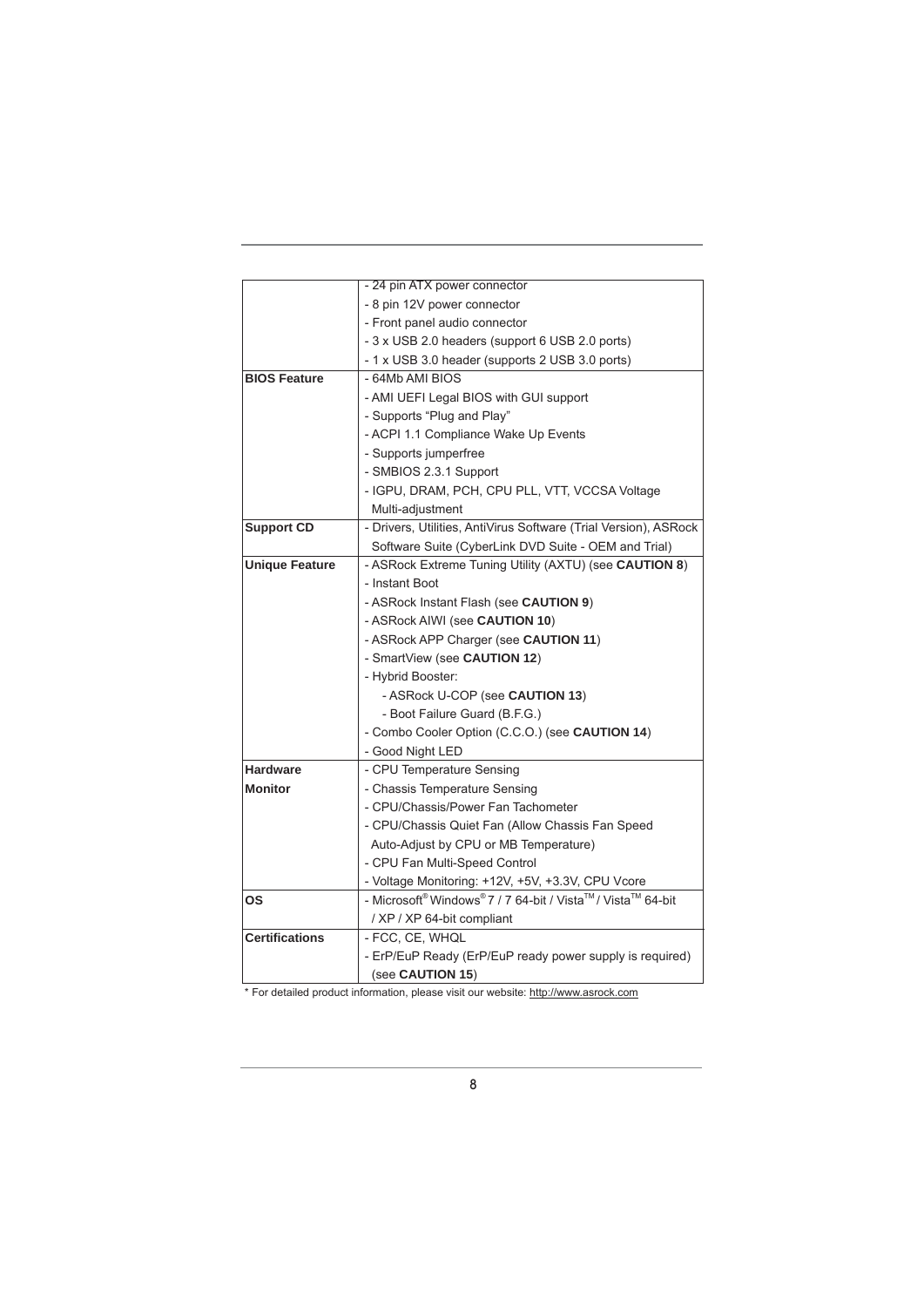#### **WARNING**

 Please realize that there is a certain risk involved with overclocking, including adjusting the setting in the BIOS, applying Untied Overclocking Technology, or using the third-party overclocking tools. Overclocking may affect your system stability, or even cause damage to the components and devices of your system. It should be done at your own risk and expense. We are not responsible for possible damage caused by overclocking.

#### *CAUTION!*

- 1. About the setting of "Hyper Threading Technology", please check page 50.
- 2. This motherboard supports Dual Channel Memory Technology. Before you implement Dual Channel Memory Technology, make sure to read the installation guide of memory modules on page 20 for proper installation.
- 3. Due to the operating system limitation, the actual memory size may be less than 4GB for the reservation for system usage under Windows® 7 / Vista<sup>™</sup> / XP. For Windows<sup>®</sup> OS with 64-bit CPU, there is no such limitation.
- 4. The maximum shared memory size is de ned by the chipset vendor and is subject to change. Please check Intel® website for the latest information.
- 5. You can choose to use two of the four monitors only. D-Sub, DVI-D, HDMI and DisplayPort monitors cannot be enabled at the same time. Besides, with the DVI-to-HDMI adapter, the DVI-D port can support the same features as HDMIport.
- 6. xvYCC and Deep Color are only supported under Windows® 7 64-bit / 7. Deep Color mode will be enabled only if the display supports 12bpc in EDID. HBR is supported under Windows® 7 64-bit / 7 / Vista $^{TM}$  64-bit /  $Vista^{TM}$
- 7. For microphone input, this motherboard supports both stereo and mono modes. For audio output, this motherboard supports 2-channel, 4-channel, 6-channel, and 8-channel modes. Please check the table on page 13 for proper connection.
- 8. ASRock Extreme Tuning Utility (AXTU) is an all-in-one tool to ne-tune different system functions in a user-friendly interface, which is including Hardware Monitor, Fan Control, Overclocking, OC DNA and IES. In Hardware Monitor, it shows the major readings of your system. In Fan Control, it shows the fan speed and temperature for you to adjust. In Overclocking, you are allowed to overclock CPU frequency for optimal system performance. In OC DNA, you can save your OC settings as a pro le and share with your friends. Your friends then can load the OC pro le to their own system to get the same OC settings. In IES (Intelligent Energy Saver), the voltage regulator can reduce the number of output phases to improve ef ciency when the CPU cores are idle without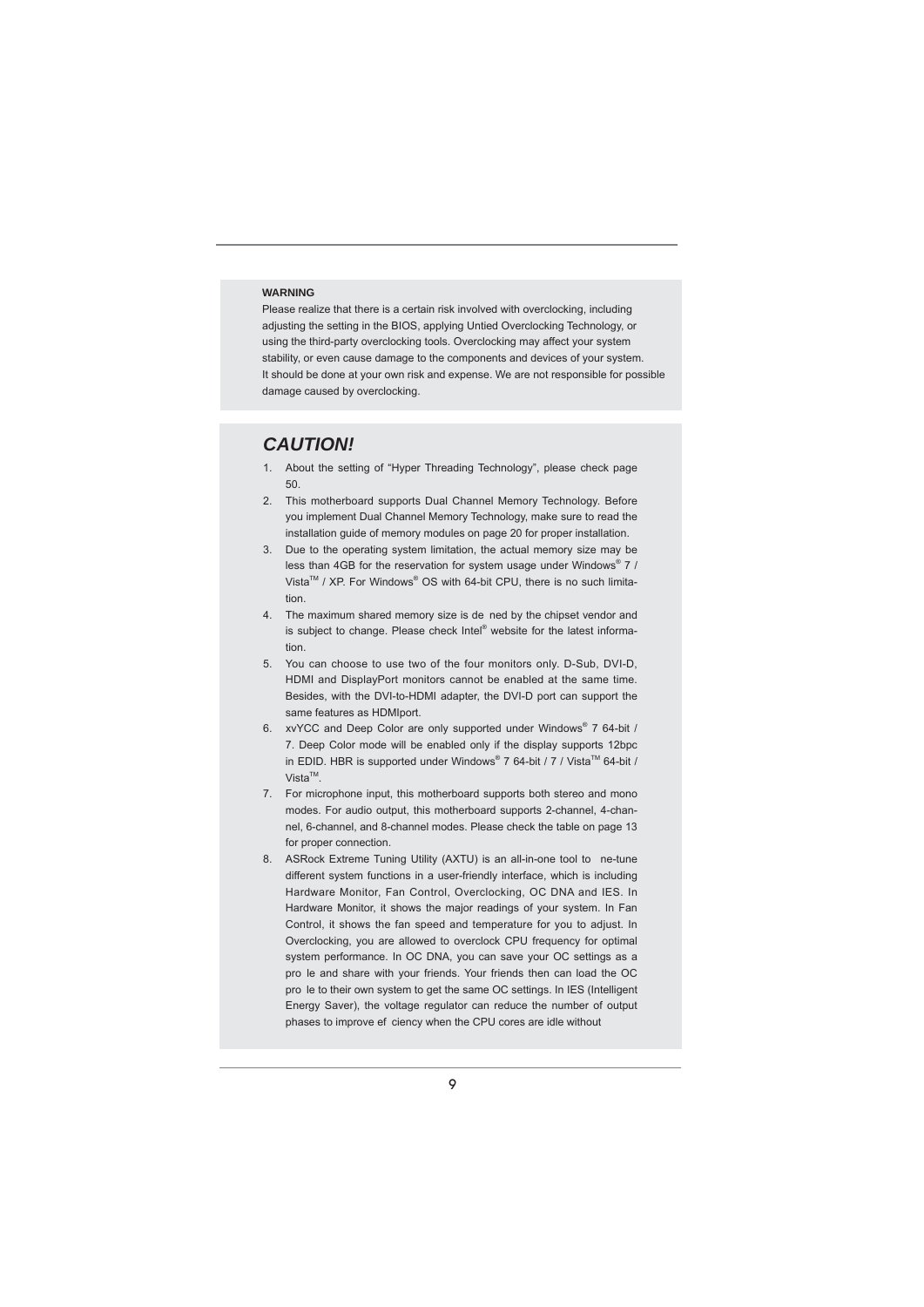sacrificing computing performance. Please visit our website for the operation procedures of ASRock Extreme Tuning Utility (AXTU). ASRock website: http://www.asrock.com

- 9. ASRock Instant Flash is a BIOS ash utility embedded in Flash ROM. This convenient BIOS update tool allows you to update system BIOS without entering operating systems rst like MS-DOS or Windows®. With this utility, you can press <F6> key during the POST or press <F2> key to BIOS setup menu to access ASRock Instant Flash. Just launch this tool and save the new BIOS le to your USB ash drive, oppy disk or hard drive, then you can update your BIOS only in a few clicks without preparing an additional oppy diskette or other complicated ash utility. Please be noted that the USB ash drive or hard drive must use FAT32/16/12 le system.
- 10. To experience intuitive motion controlled games is no longer only available at Wii. ASRock AIWI utility introduces a new way of PC gaming operation. ASRock AIWI is the world's rst utility to turn your iPhone/iPod touch as a game joystick to control your PC games. All you have to do is just to install the ASRock AIWI utility either from ASRock of cial website or ASRock software support CD to your motherboard, and also download the free AIWI Lite from App store to your iPhone/iPod touch. Connecting your PC and apple devices via Bluetooth or WiFi networks, then you can start experiencing the exciting motion controlled games. Also, please do not forget to pay attention to ASRock of cial website regularly, we will continuously provide you the most up-do-date supported games! ASRock website: http://www.asrock.com/Feature/Aiwi/index.asp
- 11. If you desire a faster, less restricted way of charging your Apple devices, such as iPhone/iPod/iPad Touch, ASRock has prepared a wonderful solution for you - ASRock APP Charger. Simply installing the APP Charger driver, it makes your iPhone charged much quickly from your computer and up to 40% faster than before. ASRock APP Charger allows you to quickly charge many Apple devices simultaneously and even supports continuous charging when your PC enters into Standby mode (S1), Suspend to RAM (S3), hibernation mode (S4) or power off (S5). With APP Charger driver installed, you can easily enjoy the marvelous charging experience than ever.

ASRock website: http://www.asrock.com/Feature/AppCharger/index.asp

12. SmartView, a new function of internet browser, is the smart start page for IE that combines your most visited web sites, your history, your Facebook friends and your real-time newsfeed into an enhanced view for a more personal Internet experience. ASRock motherboards are exclusively equipped with the SmartView utility that helps you keep in touch with friends on-the-go. To use SmartView feature, please make sure your OS version is Windows® 7 / 7 64 bit / Vista™ / Vista™ 64 bit, and your browser version is IE8. ASRock website: http://www.asrock.com/Feature/ SmartView/index.asp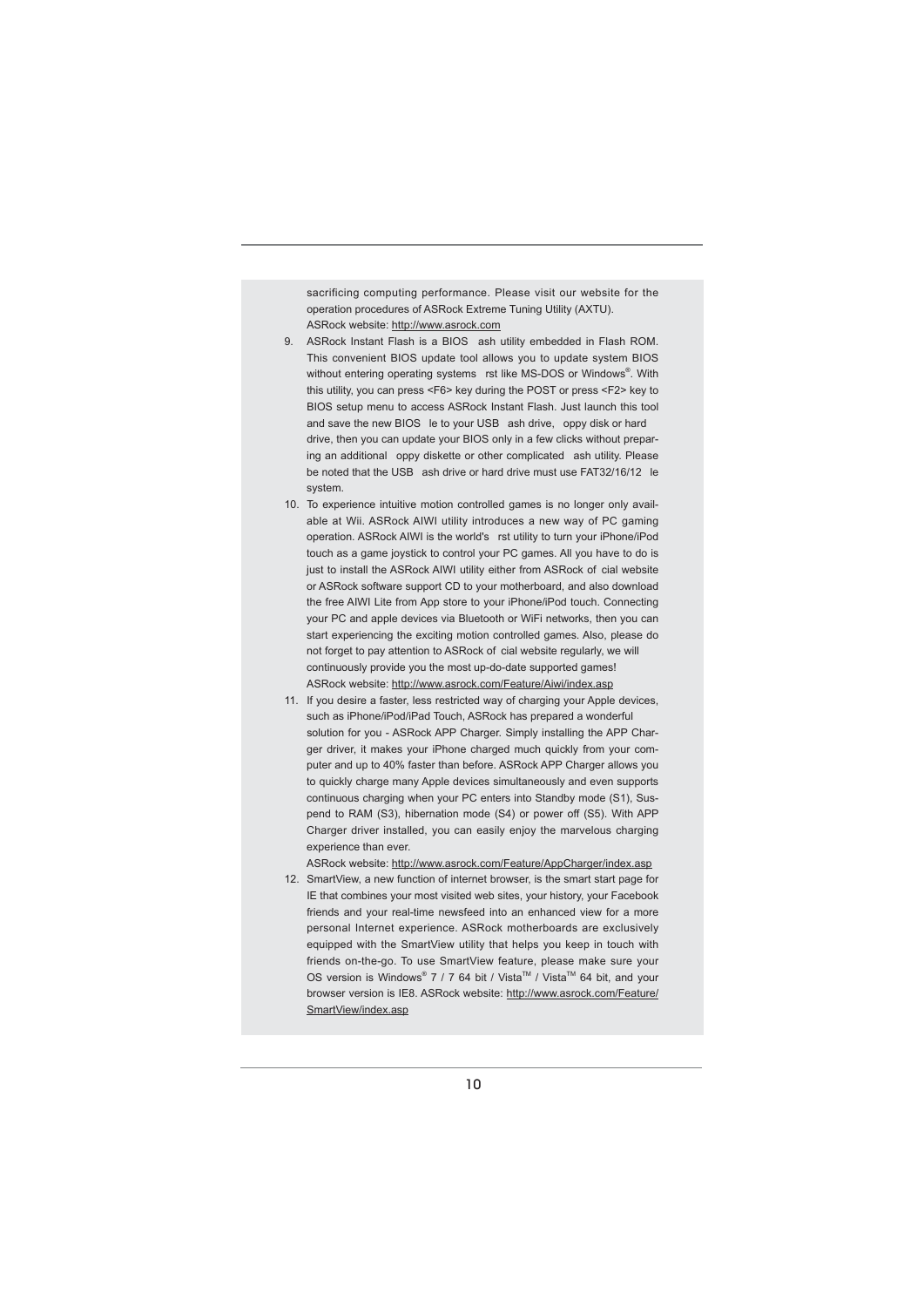- 13. While CPU overheat is detected, the system will automatically shutdown. Before you resume the system, please check if the CPU fan on the motherboard functions properly and unplug the power cord, then plug it back again. To improve heat dissipation, remember to spray thermal grease between the CPU and the heatsink when you install the PC system.
- 14. Combo Cooler Option (C.C.O.) provides the exible option to adopt three different CPU cooler types, Socket LGA 775, LGA 1155 and LGA 1156. Please be noticed that not all the 775 and 1156 CPU Fan can be used.
- 15. EuP, stands for Energy Using Product, was a provision regulated by European Union to de ne the power consumption for the completed system. According to EuP, the total AC power of the completed system shall be under 1.00W in off mode condition. To meet EuP standard, an EuP ready motherboard and an EuP ready power supply are required. According to Intel's suggestion, the EuP ready power supply must meet the standard of 5v standby power ef ciency is higher than 50% under 100 mA current consumption. For EuP ready power supply selection, we recommend you checking with the power supply manufacturer for more details.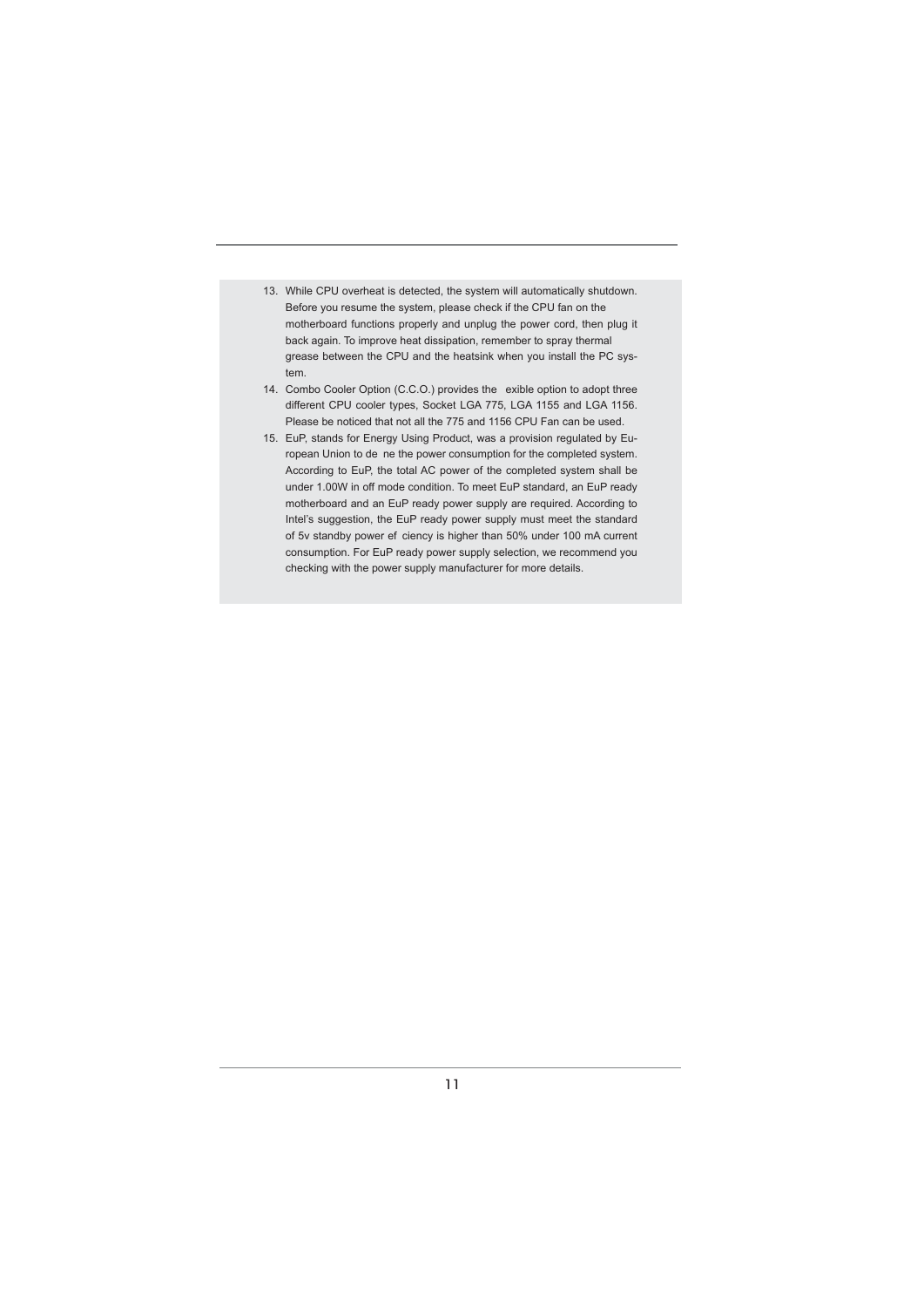#### 1.3 Motherboard Layout



- **1 Power Fan Connector (PWR\_FAN1) 20 Power LED Header (PLED1)**
- **2 CPU Fan Connector (CPU\_FAN1) 21 USB 2.0 Header (USB8\_9, Blue)**
- **3 ATX 12V Power Connector (ATX12V1) 22 USB 2.0 Header (USB10\_11, Blue)**
- 
- 
- **(Dual Channel: DDR3\_A1, DDR3\_B1, Blue) (CIR1)**
- **(Dual Channel: DDR3\_A2, DDR3\_B2, White) 26 Print Port Header (LPT1, White)**
- **7 ATX Power Connector (ATXPWR1) 27 Floppy Connector (FLOPPY1)**
- 
- 
- 
- 
- **13 Clear CMOS Jumper (CLRCMOS1) 31 PCI Slot (PCI1)**
- 
- 
- 
- 17 System Panel Header (PANEL1, White)
- 
- 
- 
- 
- 
- 
- **4 1155-Pin CPU Socket 23 USB 2.0 Header (USB6\_7, Blue)**
- **5 2 x 240-pin DDR3 DIMM Slots 24 Consumer Infrared Module Header** 
	-
- **6 2 x 240-pin DDR3 DIMM Slots 25 Infrared Module Header (IR1)**
	-
	-
- **8 Chassis Fan Connector (CHA\_FAN1) 28 COM Port Header (COM1)**
- **9 SATA3 Connector (SATA3\_1, White) 29 Front Panel Audio Header 10 SATA3 Connector (SATA3\_0, White) (HD\_AUDIO1, White)**
- **11 Intel H67 Chipset 30 HDMI\_SPDIF Header**
- **12 64Mb SPI Flash (HDMI\_SPDIF1, White)**
	-
- **14 SATA2 Connector (SATA2\_2, Blue) 32 PCI Express 2.0 x1 Slot (PCIE3, White)**
- **15 SATA2 Connector (SATA2\_3, Blue) 33 PCI Express 2.0 x1 Slot (PCIE2, White)**
	-
- **16 SATA2 Connector (SATA2\_4, Blue) 34 PCI Express 2.0 x16 Slot (PCIE1, Blue)**
- **18 Chassis Speaker Header (SPEAKER 1, White)**
- **19 USB 3.0 Header (USB\_12\_13, Light Blue)** 
	- 12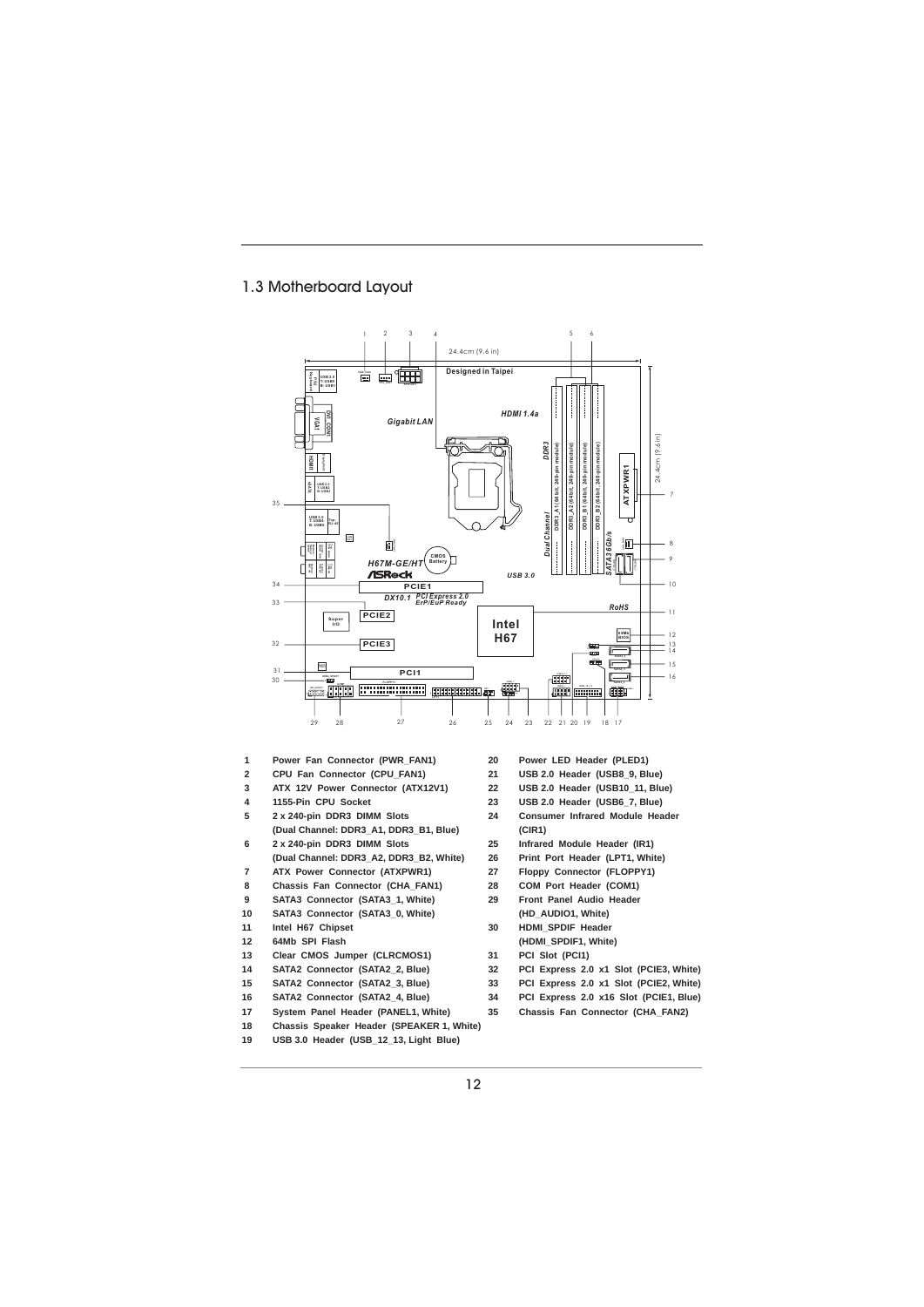#### 1.4 I/O Panel



\* There are two LED next to the LAN port. Please refer to the table below for the LAN port LED indications.

| <b>Activity/Link LED</b><br><b>SPEED LED</b> |                    |               |                    |                 | <b>SPEED</b><br><b>LED</b> |
|----------------------------------------------|--------------------|---------------|--------------------|-----------------|----------------------------|
| <b>Status</b>                                | Description        | <b>Status</b> | Description        |                 |                            |
| Off                                          | No Link            | $\bigcirc$ ff | 10Mbps connection  |                 |                            |
| <b>Blinking</b>                              | Data Activity      | Orange        | 100Mbps connection |                 |                            |
| On                                           | $_{\mathsf{Link}}$ | Green         | 1Gbps connection   |                 |                            |
|                                              |                    |               |                    | <b>LAN Port</b> |                            |

**\*\*** If you use 2-channel speaker, please connect the speaker's plug into "Front Speaker Jack". See the table below for connection details in accordance with the type of speaker you use.

| 1.1                                                  |          |         |                |              |  |  |
|------------------------------------------------------|----------|---------|----------------|--------------|--|--|
| Audio Output Channels   Front Speaker   Rear Speaker |          |         | Central / Bass | Line In or   |  |  |
|                                                      | (No. 10) | (No. 7) | (No. 6)        | Side Speaker |  |  |
|                                                      |          |         |                | (No. 9)      |  |  |
|                                                      |          | --      | --             |              |  |  |
|                                                      |          |         | --             |              |  |  |
| 6                                                    |          |         |                |              |  |  |
|                                                      |          |         |                |              |  |  |

### **TABLE for Audio Output Connection**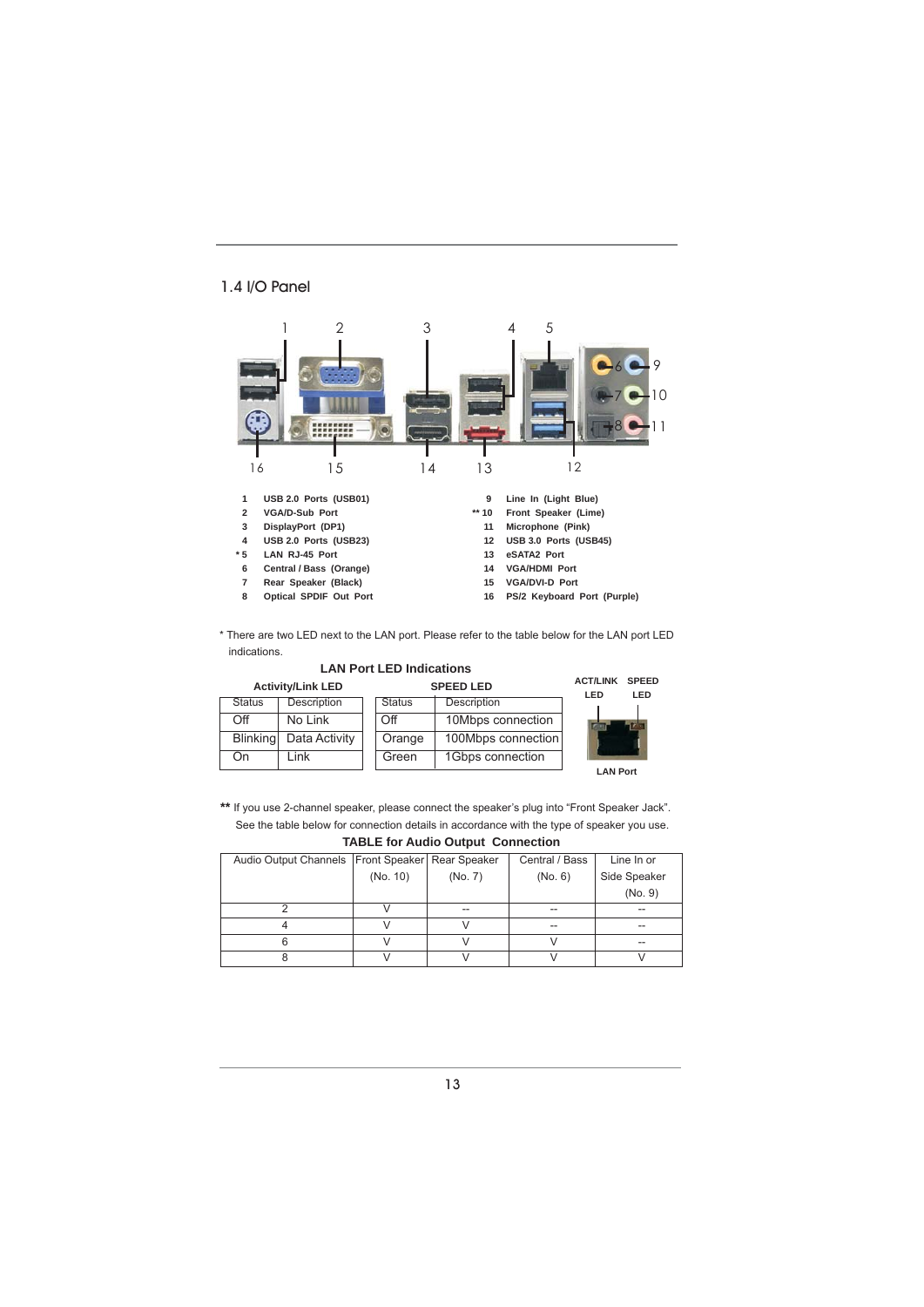To enable Multi-Streaming function, you need to connect a front panel audio cable to the front panel audio header. After restarting your computer, you will nd "Mixer" tool on your system. Please select "Mixer ToolBox" , click "Enable playback multi-streaming", and click

 "ok". Choose "2CH", "4CH", "6CH", or "8CH" and then you are allowed to select "Realtek HDA Primary output" to use Rear Speaker, Central/Bass, and Front Speaker, or select "Realtek HDA Audio 2nd output" to use front panel audio.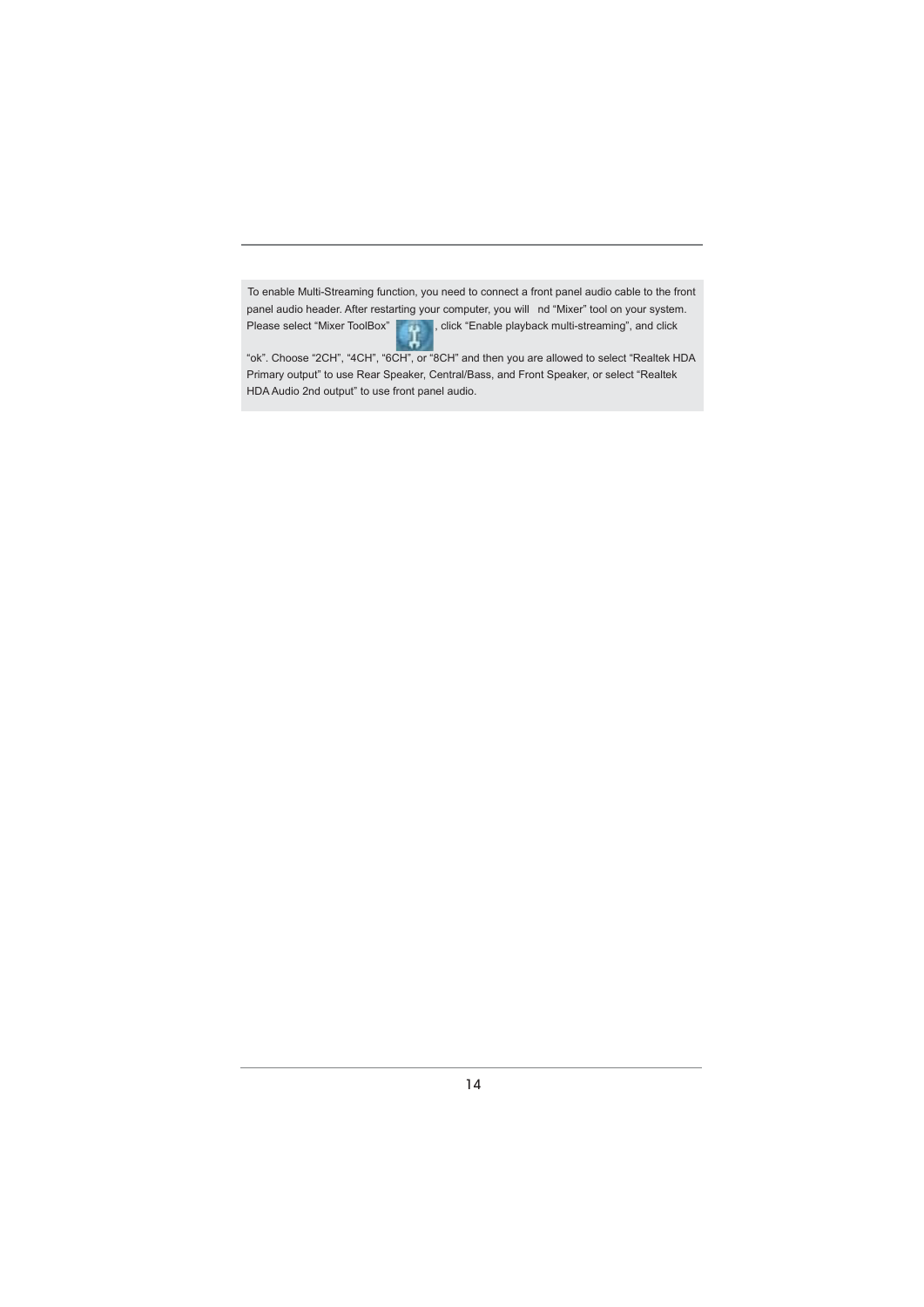#### 1.5 Remote Receiver and Remote Controller

This motherboard is bundled with one Remote Receiver and one Remote Controller. You can enjoy more of your favorite entertainment by MCE (Media Center Edition) Remote Controller. The MCE features the entertainment center which allows you to enjoy a more convenient way of power on/off the system, watching DVDs, TV, listening to music, and so on by the easy-operate Remote Controller. The Remote Receiver is able to receive the multi-direction infrared signals from the Remote Controller (top, down and front), which is compatible with most of the chassis on the market. For the installation guide, please refe to page 26 for details. \* OS support: Windows<sup>®</sup> Vista<sup>™</sup> / 7 (above Home Premium)



**Remote Controller Introduction**



**Remote Controller**

.<br>ARD

#### **NAVICATION BUTTONS ACK BUTTOMS**  $\bullet$  $\overline{\mathbf{z}}$  $\odot$ ě п START ox BACK Information RECORD PAUSE stop ä.  $\overline{1}$ A ٠ ٠ b SKIP REWIND FAST **PLAY**  $\mathsf{U} \mathsf{P}$ DOWN LEFT RIGHT  $FQ$ **SHORTCUT BUTTONS** CLEAR 6 国 冊 GUIDE ZOOM ENTER  $\alpha$  $\overline{a}$ AV AND POWER BUTTONS ists of nu mbers fro<br>CLEAR m O thro TELETEXT BUTTONS O Ø  $\Box$ POWER VOLUME<br>UP/DOWN CHANNEL<br>UP/DOWN MUTE dia Center supports Teletext when it is available. The<br>ored Fastext buttons on the remote control for Media<br>nier PC work much like the Teletext buttons on a<br>ndard Teletext-enabled TV. Some remote controller functions listed above are only available with the

relative hardware equipments. If the hardware equipments you adopt are not compatible with the system, you are not allowed to use these functions. This product is designed to meet MCE standards.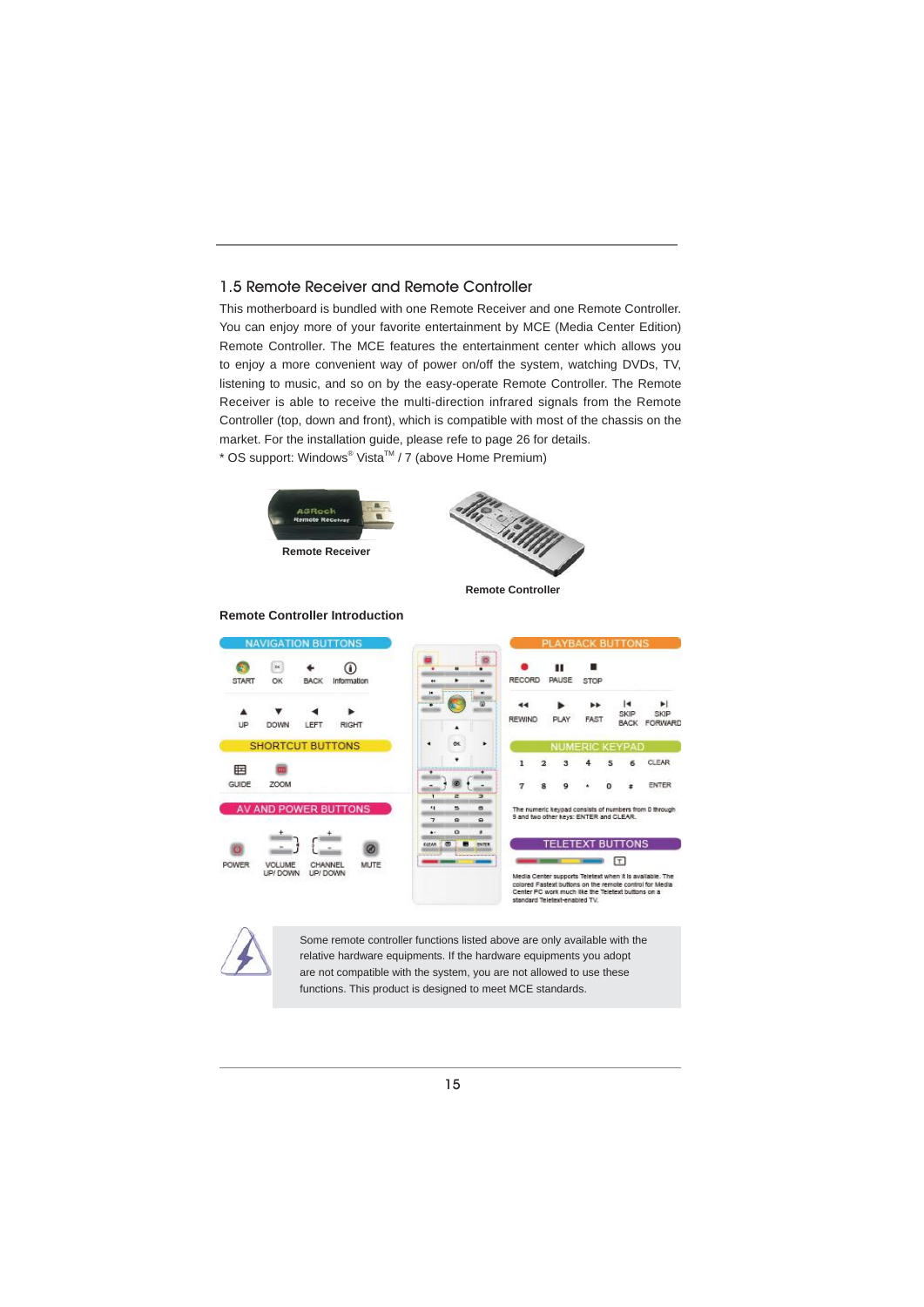### Chapter 2: Installation

This is a Micro ATX form factor (9.6" x 9.6", 24.4 x 24.4 cm) motherboard. Before you install the motherboard, study the con guration of your chassis to ensure that the motherboard ts into it.



Make sure to unplug the power cord before installing or removing the motherboard. Failure to do so may cause physical injuries to you and damages to motherboard components.

### 2.1 Screw Holes

Place screws into the holes indicated by circles to secure the motherboard to the chassis.



Do not over-tighten the screws! Doing so may damage the motherboard.

#### 2.2 Pre-installation Precautions

Take note of the following precautions before you install motherboard components or change any motherboard settings.

- 1. Unplug the power cord from the wall socket before touching any component.
- 2. To avoid damaging the motherboard components due to static electricity, NEVER place your motherboard directly on the carpet or the like. Also remember to use a grounded wrist strap or touch a safety grounded object before you handle components.
- 3. Hold components by the edges and do not touch the ICs.
- 4. Whenever you uninstall any component, place it on a grounded antistatic pad or in the bag that comes with the component.



 Before you install or remove any component, ensure that the power is switched off or the power cord is detached from the power supply. Failure to do so may cause severe damage to the motherboard, peripherals, and/or components.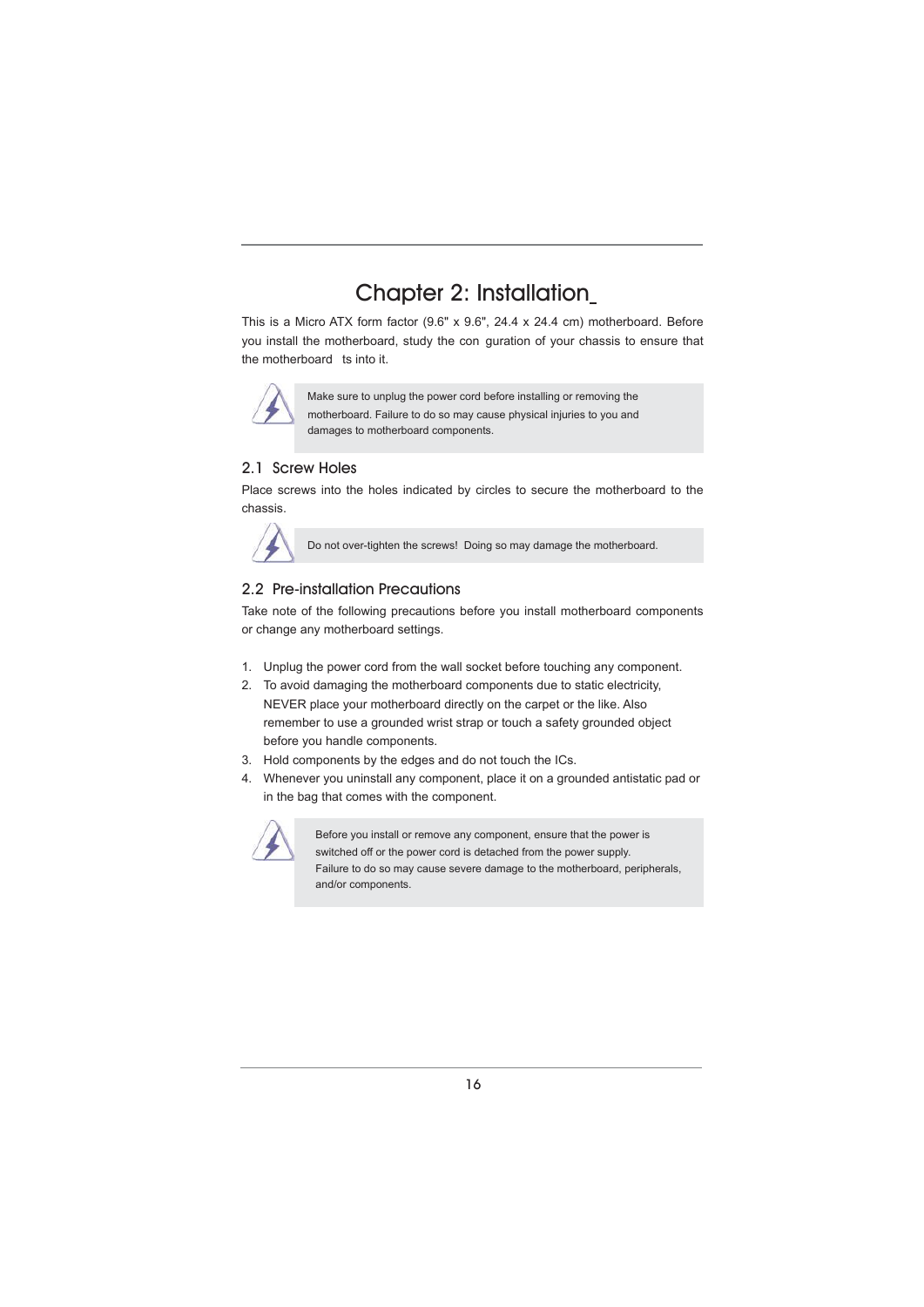#### 2.3 CPU Installation

For the installation of Intel 1155-Pin CPU, please follow the steps below.



1155-Pin Socket Overview



Before you insert the 1155-Pin CPU into the socket, please check if the CPU surface is unclean or if there is any bent pin on the socket. Do not force to insert the CPU into the socket if above situation is found. Otherwise, the CPU will be seriously damaged.

- Step 1. Open the socket:
	- Step 1-1. Disengaging the lever by depressing down and out on the hook to clear retention tab.



- Step 1-2. Rotate the load lever to fully open position at approximately 135 degrees.
- Step 1-3. Rotate the load plate to fully open position at approximately 100 degrees.







1. It is recommended to use the cap tab to handle and avoid kicking off the PnP cap.

2. This cap must be placed if returning the motherboard for after service.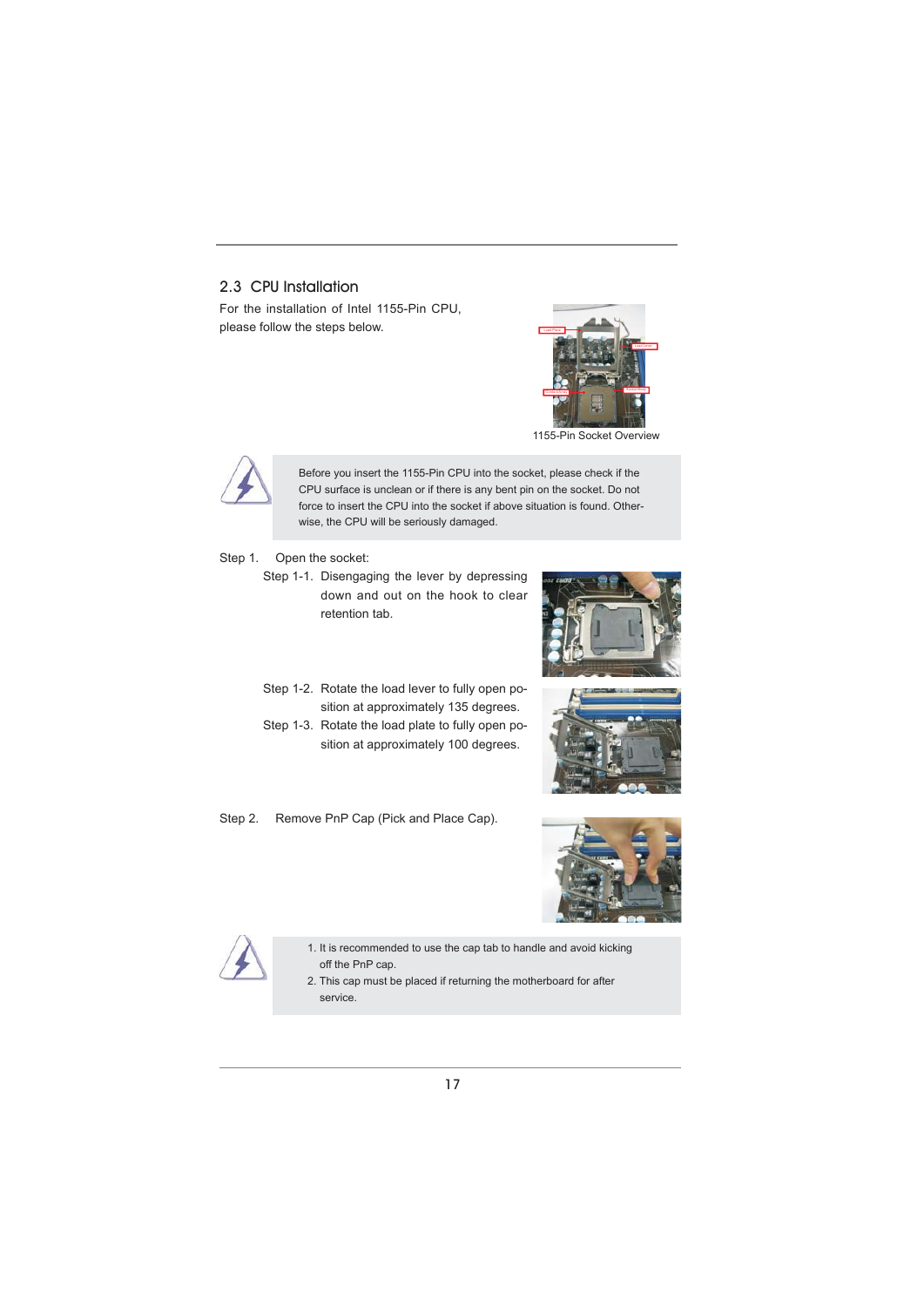

- Step 4. Close the socket:
	- Step 4-1. Rotate the load plate onto the IHS.
	- Step 4-2. While pressing down lightly on load plate, engage the load lever.

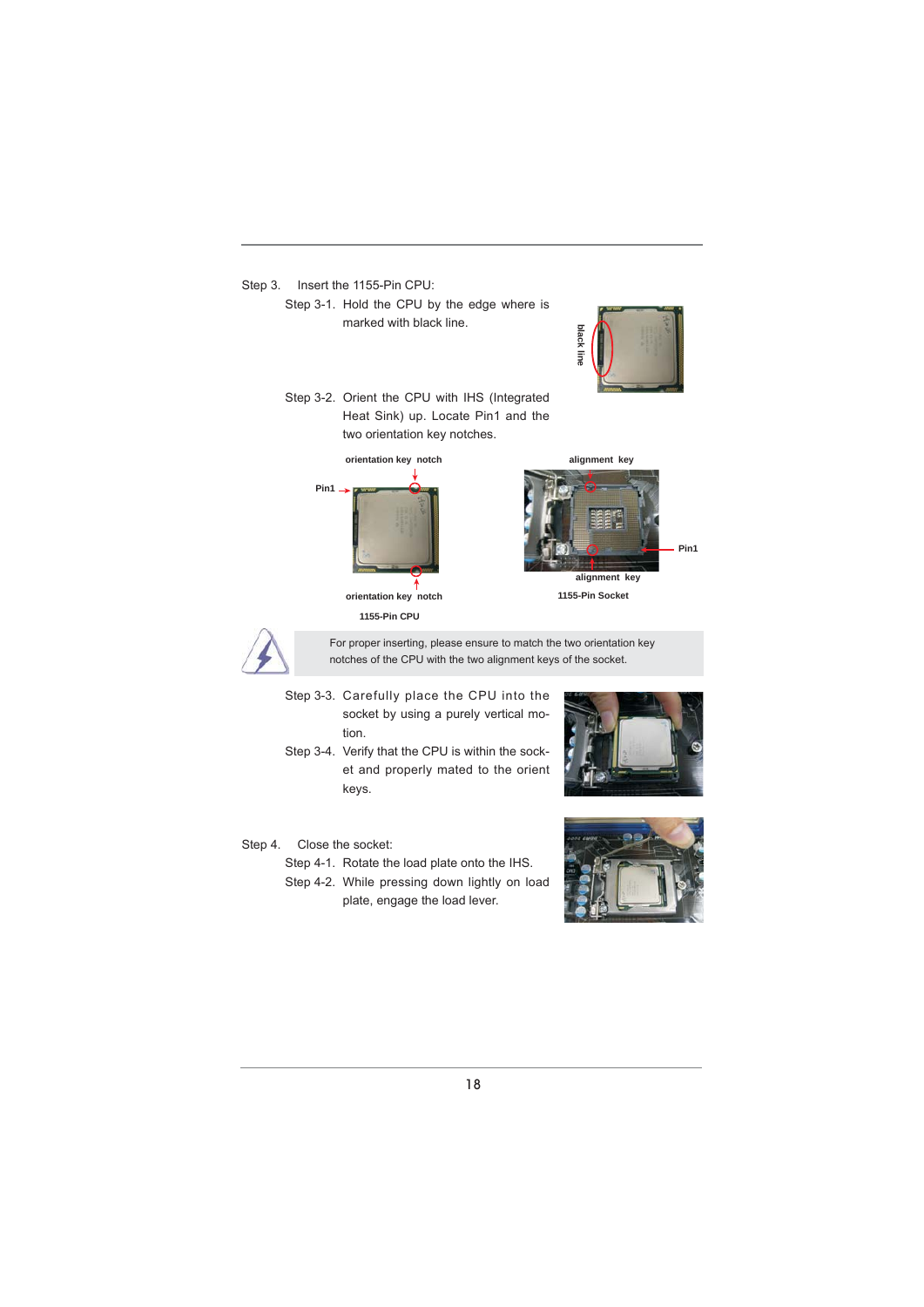#### 2.4 Installation of CPU Fan and Heatsink

This motherboard is equipped with 1155-Pin socket that supports Intel 1155-Pin CPU. Please adopt the type of heatsink and cooling fan compliant with Intel 1155- Pin CPU to dissipate heat. Before you installed the heatsink, you need to spray thermal interface material between the CPU and the heatsink to improve heat dissipation. Ensure that the CPU and the heatsink are securely fastened and in good contact with each other. Then connect the CPU fan to the CPU\_FAN connector (CPU\_FAN1, see page 12, No. 2).

#### **For proper installation, please kindly refer to the instruction manuals of your CPU fan and heatsink.**

Below is an example to illustrate the installation of the heatsink for 1155-Pin CPU.

Step 1. Apply thermal interface material onto center of





Step 2. Place the heatsink onto the socket. Ensure fan cables are oriented on side closest to the CPU fan connector on the motherboard (CPU\_ FAN1, see page 12, No. 2).



- Step 3. Align fasteners with the motherboard throughholes.
- Step 4. Rotate the fastener clockwise, then press down on fastener caps with thumb to install and lock. Repeat with remaining fasteners.





If you press down the fasteners without rotating them clockwise, the heatsink cannot be secured on the motherboard.

Step 5. Connect fan header with the CPU fan connector on the motherboard.

Step 6. Secure excess cable with tie-wrap to ensure cable does not interfere with fan operation or contact other components.



Please be noticed that this motherboard supports Combo Cooler Option (C.C.O.), which provides the exible option to adopt three different CPU cooler types, Socket LGA 775, LGA 1155 and LGA 1156. The white throughholes are for Socket LGA 1155/1156 CPU fan.

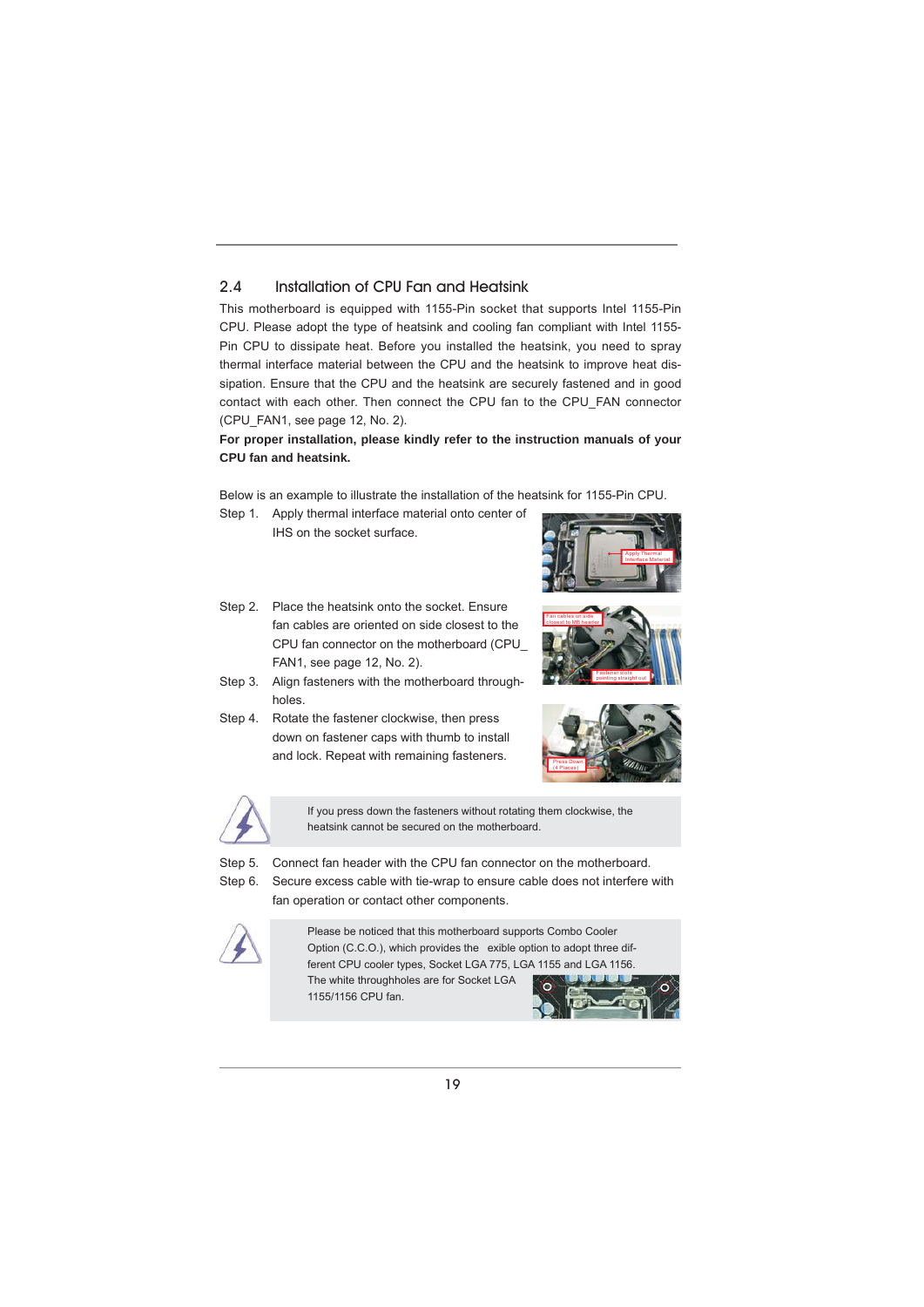#### 2.5 Installation of Memory Modules (DIMM)

This motherboard provides four 240-pin DDR3 (Double Data Rate 3) DIMM slots, and supports Dual Channel Memory Technology. For dual channel con guration, you always need to install **identical** (the same brand, speed, size and chip-type) DDR3 DIMM pair in the slots of the same color. In other words, you have to install **identical** DDR3 DIMM pair in **Dual Channel A** (DDR3\_ A1 and DDR3\_B1; Blue slots; see p.12 No.5) or **identical** DDR3 DIMM pair in **Dual Channel B** (DDR3\_A2 and DDR3\_B2; White slots; see p.12 No.6), so that Dual Channel Memory Technology can be activated. This motherboard also allows you to install four DDR3 DIMMs for dual channel con guration, and please install **identical** DDR3 DIMMs in all four slots. You may refer to the Dual Channel Memory Con guration Table below.

#### **Dual Channel Memory Configurations**

|           | DDR3 A1     | DDR3 A2      | DDR3 B1     | DDR3 B2      |
|-----------|-------------|--------------|-------------|--------------|
|           | (Blue Slot) | (White Slot) | (Blue Slot) | (White Slot) |
| (1)       | Populated   |              | Populated   |              |
| (2)       |             | Populated    |             | Populated    |
| $(3)^{*}$ | Populated   | Populated    | Populated   | Populated    |

\* For the con guration (3), please install **identical** DDR3 DIMMs in all four slots.



- 1. If you want to install two memory modules, for optimal compatibility and reliability, it is recommended to install them in the slots of the same color. In other words, install them either in the set of blue slots (DDR3\_A1 and DDR3\_B1), or in the set of white slots (DDR3\_ A2 and DDR3 B2).
- 2. If only one memory module or three memory modules are installed in the DDR3 DIMM slots on this motherboard, it is unable to activate the Dual Channel Memory Technology.
- 3. If a pair of memory modules is NOT installed in the same Dual Channel, for example, installing a pair of memory modules in DDR3\_A1 and DDR3\_A2, it is unable to activate the Dual Channel Memory Technology .
- 4. It is not allowed to install a DDR or DDR2 memory module into DDR3 slot; otherwise, this motherboard and DIMM may be damaged.
- 5. Some DDR3 1GB double-sided DIMMs with 16 chips may not work on this motherboard. It is not recommended to install them on this motherboard.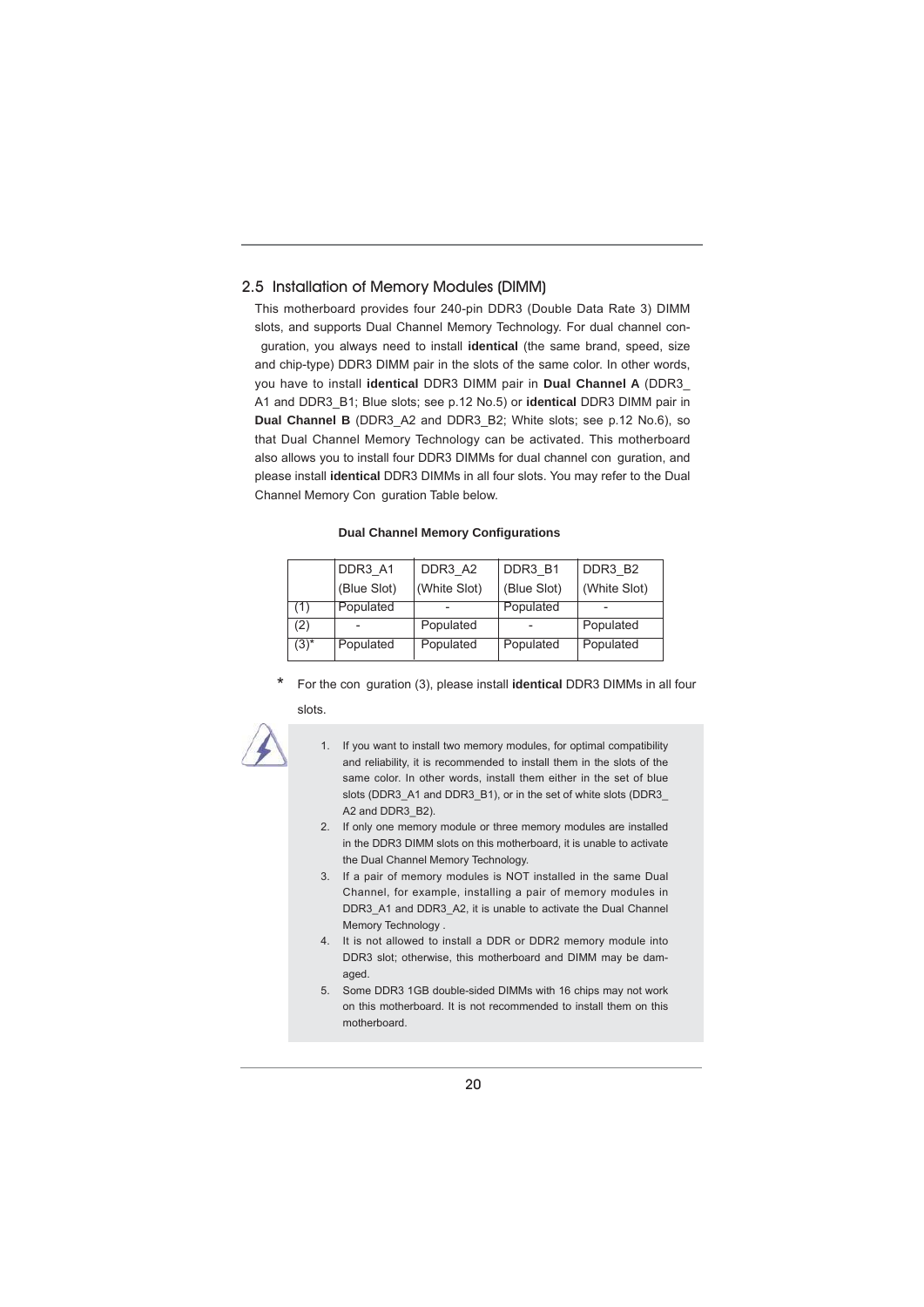#### Installing a DIMM



Please make sure to disconnect power supply before adding or removing DIMMs or the system components.

Step 1. Unlock a DIMM slot by pressing the retaining clips outward.

Step 2. Align a DIMM on the slot such that the notch on the DIMM matches the break on the slot.





 The DIMM only ts in one correct orientation. It will cause permanent damage to the motherboard and the DIMM if you force the DIMM into the slot at incorrect orientation.

Step 3. Firmly insert the DIMM into the slot until the retaining clips at both ends fully snap back in place and the DIMM is properly seated.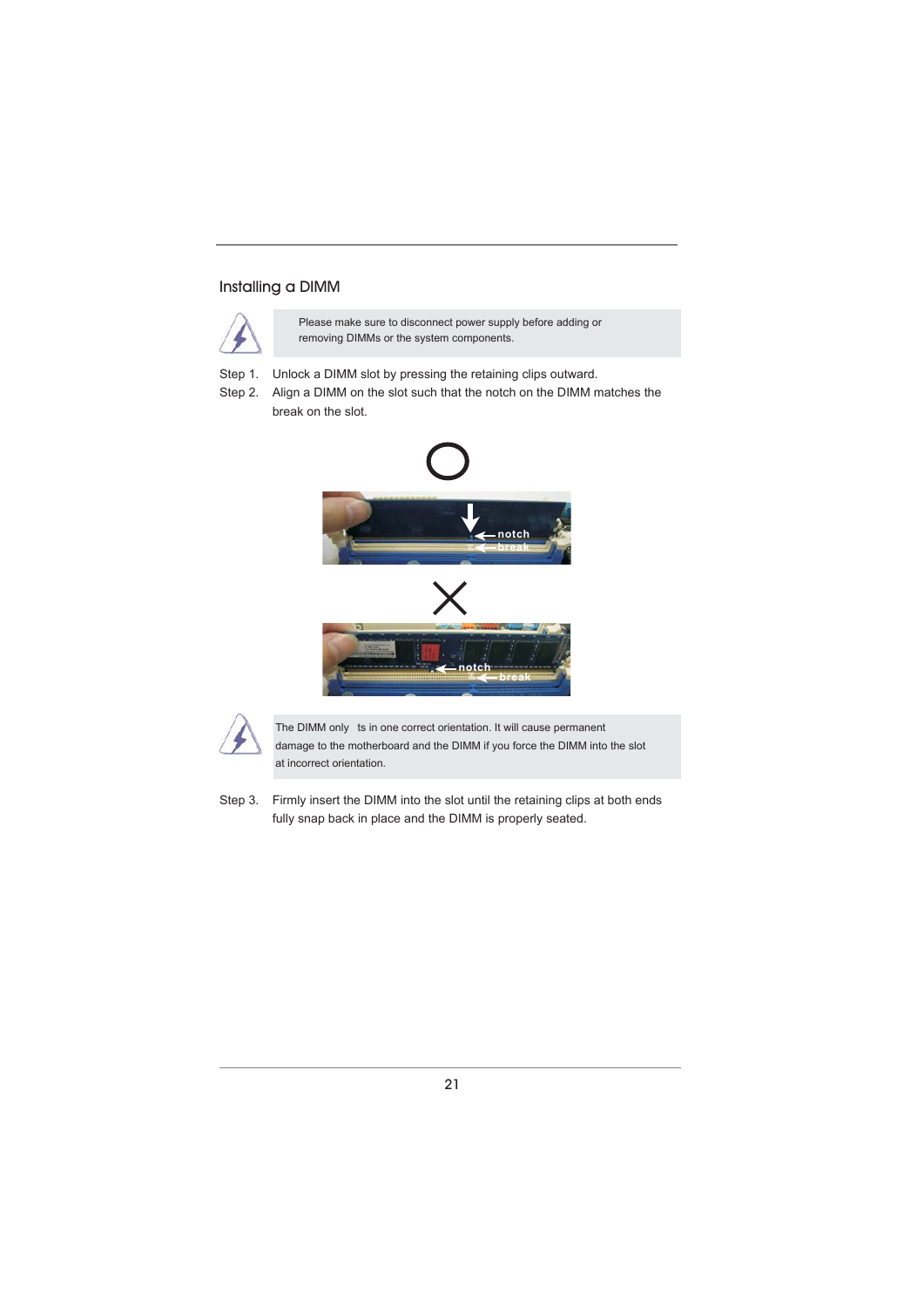#### 2.6 Expansion Slots (PCI and PCI Express Slots)

There are 1 PCI slot and 3 PCI Express slots on this motherboard.

**PCI slots:** PCI slots are used to install expansion cards that have the 32-bit PCI interface.

#### **PCIE slots:**

PCIE2 / PCIE3 (PCIE x1 slot; White) is used for PCI Express cards with x1 lane width cards, such as Gigabit LAN card, SATA2 card, etc. PCIE1 (PCIE x16 slot; Blue) is used for PCI Express x16 lane width graphics cards.

#### Installing an expansion card

Step 1. Before installing the expansion card, please make sure that the power supply is switched off or the power cord is unplugged. Please read the documentation of the expansion card and make necessary hardware settings for the card before you start the installation.

- Step 2. Remove the system unit cover (if your motherboard is already installed in a chassis).
- Step 3. Remove the bracket facing the slot that you intend to use. Keep the screws for later use.
- Step 4. Align the card connector with the slot and press rmly until the card is completely seated on the slot.
- Step 5. Fasten the card to the chassis with screws.
- Step 6. Replace the system cover.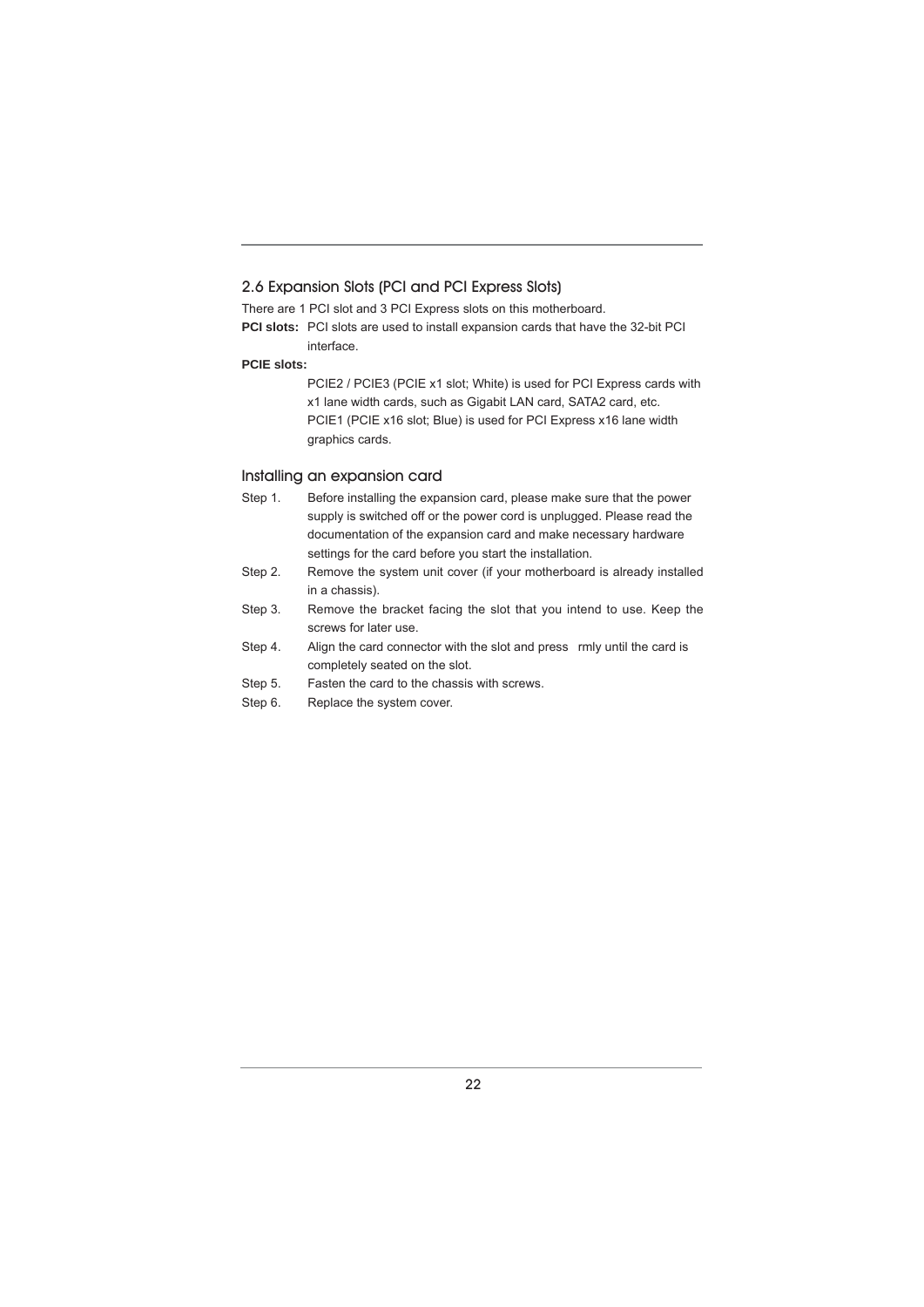#### 2.7 Dual Monitor and Surround Display Features

#### **Dual Monitor Feature**

This motherboard supports dual monitor feature. With the internal VGA output support (DVI-D, D-Sub, HDMI and DisplayPort), you can easily enjoy the bene ts of dual monitor feature without installing any add-on VGA card to this motherboard. This motherboard also provides independent display controllers for DVI-D, D-Sub, HDMI and DisplayPort to support dual VGA output so that DVI-D, D-sub, HDMI and DisplayPort can drive same or different display contents. To enable dual monitor feature, please follow the below steps:

1. Connect DVI-D monitor cable to VGA/DVI-D port on the I/O panel, connect D-Sub monitor cable to VGA/D-Sub port on the I/O panel, connect HDMI monitor cable to HDMI port on the I/O panel, or connect DisplayPort monitor cable to DisplayPort on the I/O panel.



**HDMI port VGA/DVI-D port**

2. If you have installed onboard VGA driver from our support CD to your system already, you can freely enjoy the bene ts of dual monitor function after your system boots. If you haven't installed onboard VGA driver yet, please install onboard VGA driver from our support CD to your system and restart your computer.



D-Sub, DVI-D, HDMI and DisplayPort monitors cannot be enabled at the same time. You can only choose two of them.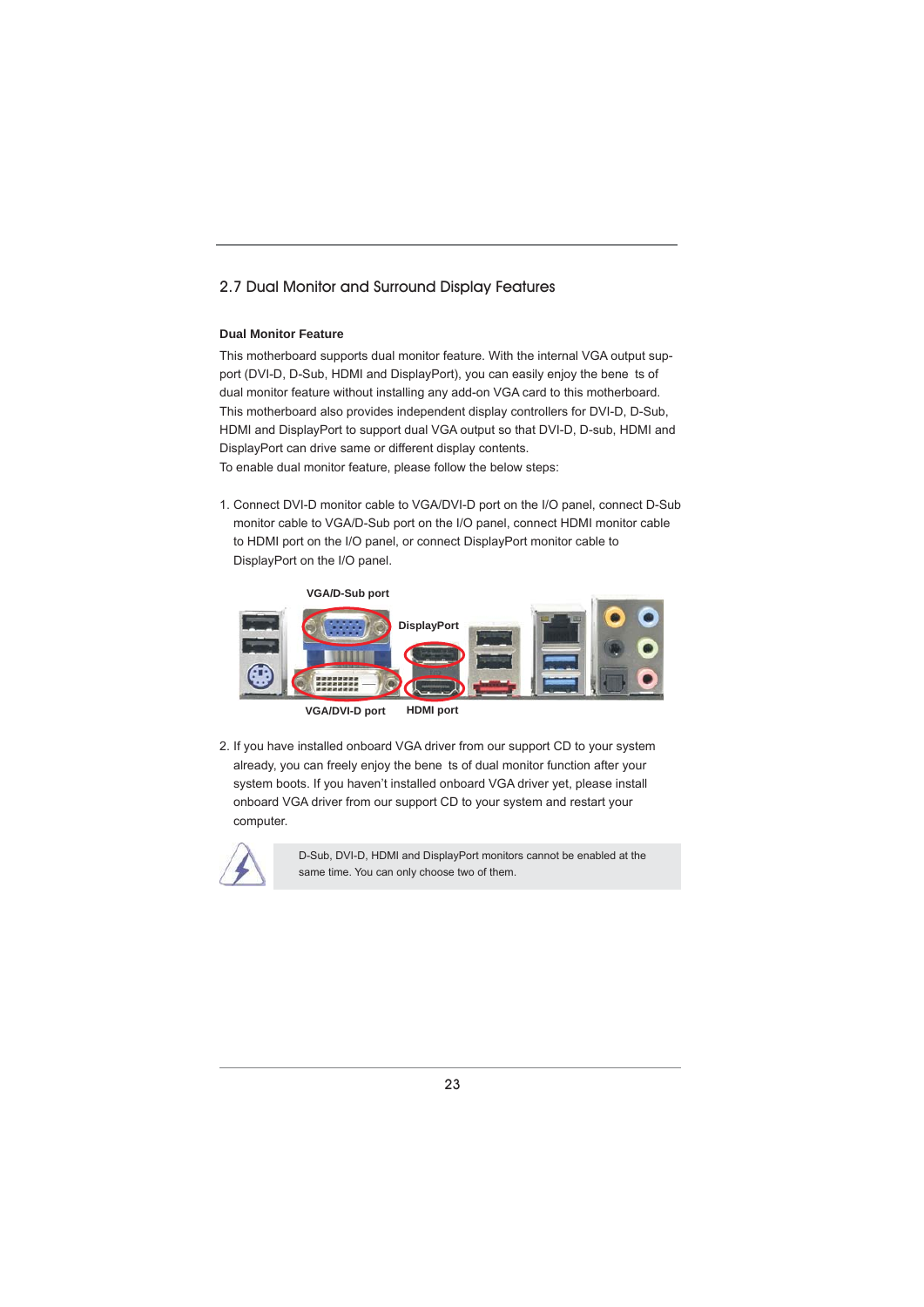#### **Surround Display Feature**

This motherboard supports surround display upgrade. With the internal VGA output support (DVI-D, D-Sub, HDMI and DisplayPort) and external add-on PCI Express VGA cards, you can easily enjoy the bene ts of surround display feature. Please refer to the following steps to set up a surround display environment:

- 1. Install the PCI Express VGA card on PCIE1 slot. Please refer to page 22 for proper expansion card installation procedures for details.
- 2. Connect DVI-D monitor cable to VGA/DVI-D port on the I/O panel, connect D-Sub monitor cable to VGA/D-Sub port on the I/O panel, or connect HDMI monitor cable to HDMI port on the I/O panel. Then connect other monitor cables to the corresponding connectors of the add-on PCI Express VGA card on PCIE1 slot.
- 3. Boot your system. Press <F2> or <Del> to enter BIOS setup. Enter "Onboard VGA Share Memory" option to adjust the memory capability to [32MB], [64MB], [128MB], [256MB] or [512MB] to enable the function of VGA/D-sub. Please make sure that the value you select is less than the total capability of the system memory. If you do not adjust the BIOS setup, the default value of "Onboard VGA Share Memory", [Auto], will disable VGA/D-Sub function when the add-on VGA card is inserted to this motherboard.
- 4. Install the onboard VGA driver and the add-on PCI Express VGA card driver to your system. If you have installed the drivers already, there is no need to install them again
- 5. Set up a multi-monitor display.

#### **For Windows® XP / XP 64-bit OS:**

 Right click the desktop, choose "Properties", and select the "Settings" tab so that you can adjust the parameters of the multi-monitor according to the steps below.

- A. Click the "Identify" button to display a large number on each monitor.
- B. Right-click the display icon in the Display Properties dialog that you wish to be your primary monitor, and then select "Primary". When you use multiple monitors with your card, one monitor will always be Primary, and all additional monitors will be designated as Secondary.
- C. Select the display icon identi ed by the number 2.
- D. Click "Extend my Windows desktop onto this monitor".
- E. Right-click the display icon and select "Attached", if necessary.
- F. Set the "Screen Resolution" and "Color Quality" as appropriate for the second monitor. Click "Apply" or "OK" to apply these new values.
- G. Repeat steps C through E for the diaplay icon identi ed by the number one, two, three and four.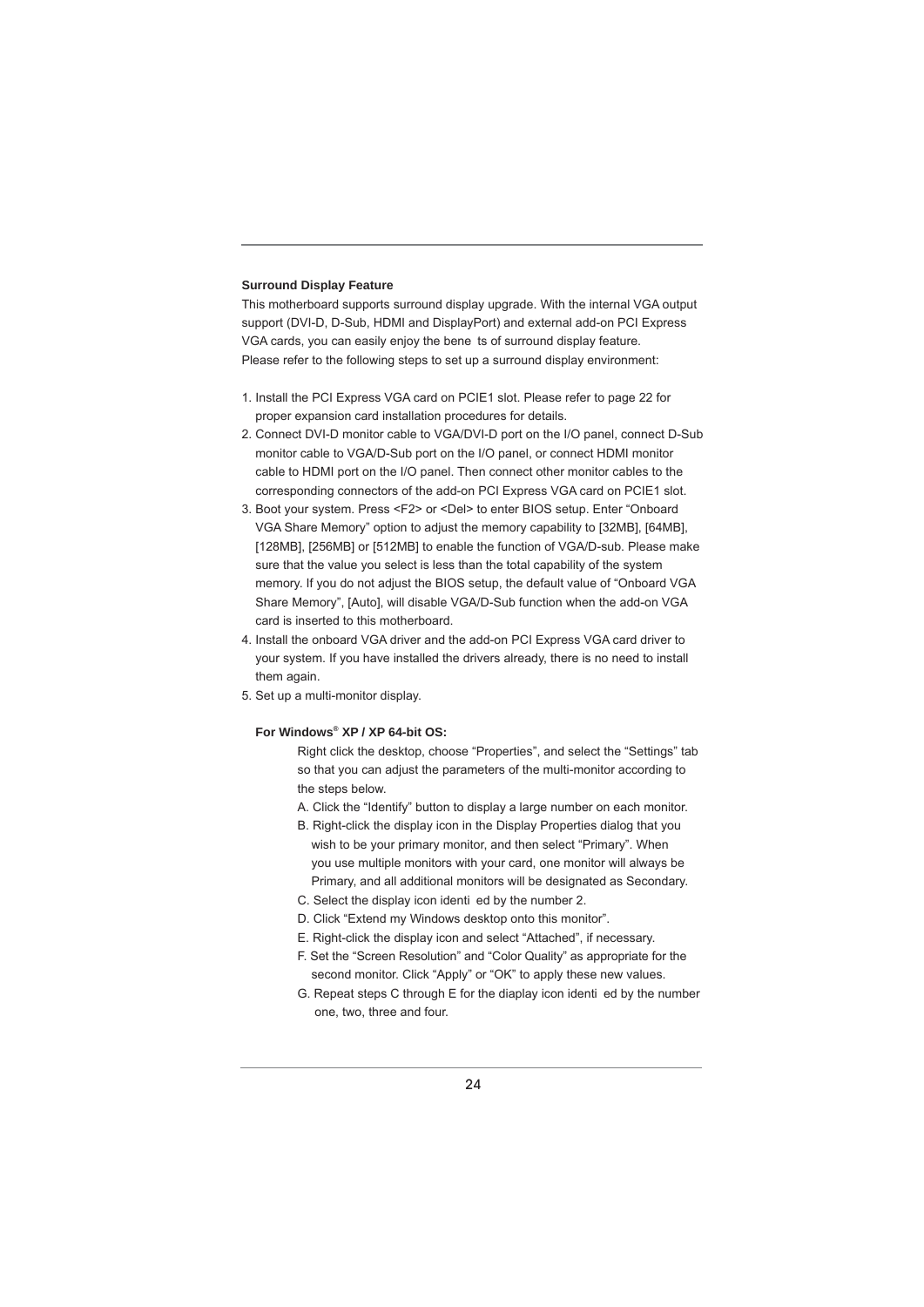#### **For Windows® 7 / 7 64-bit / VistaTM / VistaTM 64-bit OS:**

 Right click the desktop, choose "Personalize", and select the "Display Settings" tab so that you can adjust the parameters of the multi-monitor according to the steps below.

- A. Click the number "2" icon.
- B. Click the items "This is my main monitor" and "Extend the desktop onto this monitor".
- C. Click "OK" to save your change.
- D. Repeat steps A through C for the display icon identi ed by the number three and four.
- 6. Use Surround Display. Click and drag the display icons to positions representing the physical setup of your monitors that you would like to use. The placement of display icons determines how you move items from one monitor to another.



#### **HDCP Function**

 HDCP function is supported on this motherboard. To use HDCP function with this motherboard, you need to adopt the monitor that supports HDCP function as well. Therefore, you can enjoy the superior display quality with high-de nition HDCP encryption contents. Please refer to below instruction for more details about HDCP function.

#### **What is HDCP?**

 HDCP stands for High-Bandwidth Digital Content Protection, a speci cation developed by Intel® for protecting digital entertainment content that uses the DVI interface. HDCP is a copy protection scheme to eliminate the possibility of intercepting digital data midstream between the video source, or transmitter - such as a computer, DVD player or set-top box and the digital display, or receiver - such as a monitor, television or projector. In other words, HDCP speci cation is designed to protect the integrity of content as it is being transmitted.

> Products compatible with the HDCP scheme such as DVD players, satellite and cable HDTV set-top-boxes, as well as few entertainment PCs requires a secure connection to a compliant display. Due to the increase in manufacturers employing HDCP in their equipment, it is highly recommended that the HDTV or LCD monitor you purchase is compatible.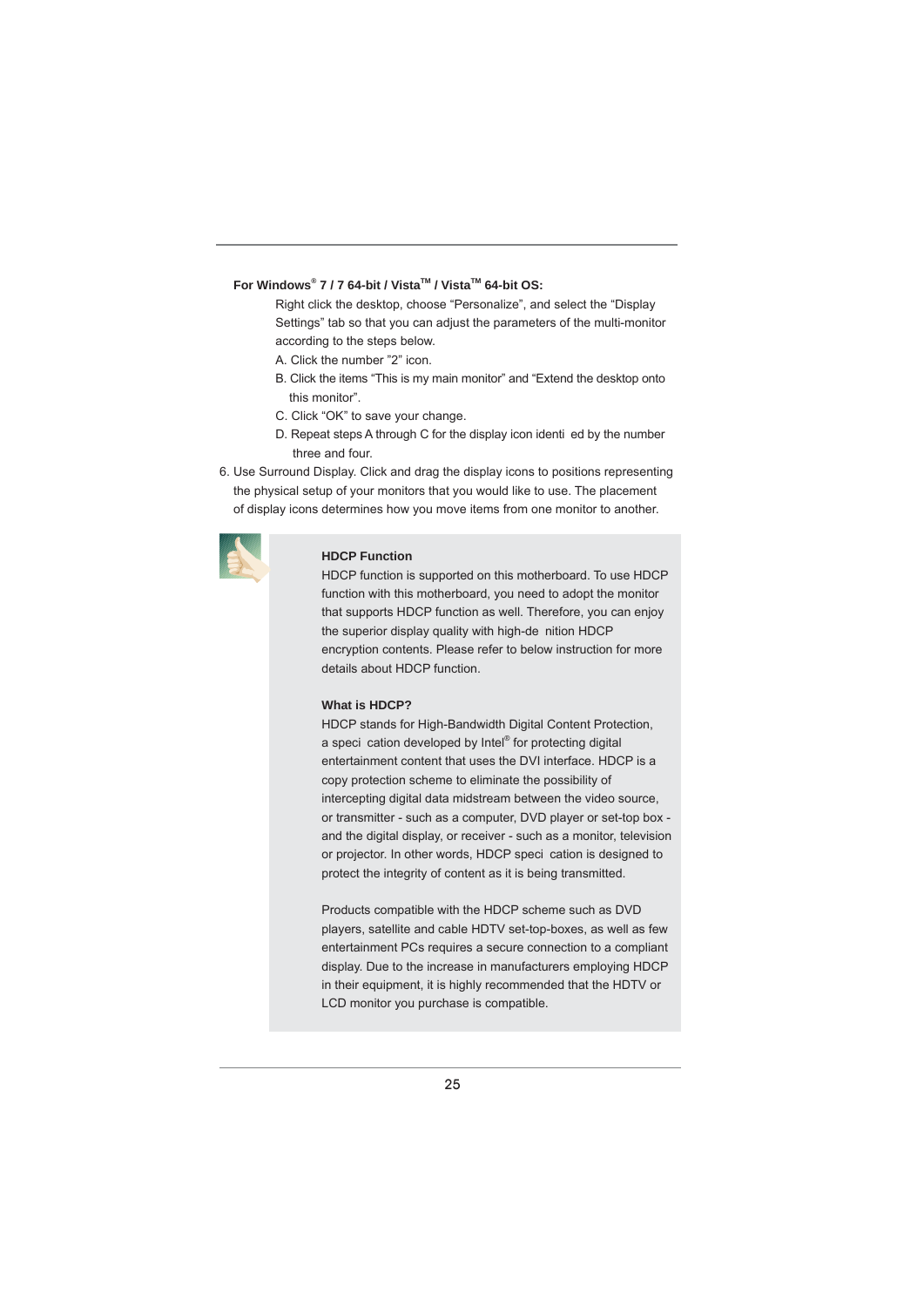#### 2.8 Remote Receiver Installation Guide

This motherboard is equipped with a 4-pin CIR header (CIR1, see page 12, No. 24), which is used to connect the Remote Receiver. Please refer to below procedure for installing the Remote Receiver.

1. Find the CIR header located under the USB 2.0 header (USB6\_7, see page 12, No. 23) on this motherboard.



2. Connect the front USB cable to the USB 2.0 header (as below, pin 1-5) and the CIR header. Please make sure the wire assignments and the pin assignments are matched correctly. **USB\_PWR**



3. Install the Remote Receiver to the front USB port. If the Remote Receiver cannot successfully receive the infrared signals from the Remote Controller, please try to install it to the other front USB port.



- \* Only one of the front USB port can support CIR function. When the CIR function is enabled, the other port will remain USB function.
- \* The Remote Receiver is used for front USB only. Please do not use the rear USB bracket to connect it on the rear panel. The Remote Receiver is able to receive the multi-direction infrared signals (top, down and front), which is compatible with most of the chassis on the market.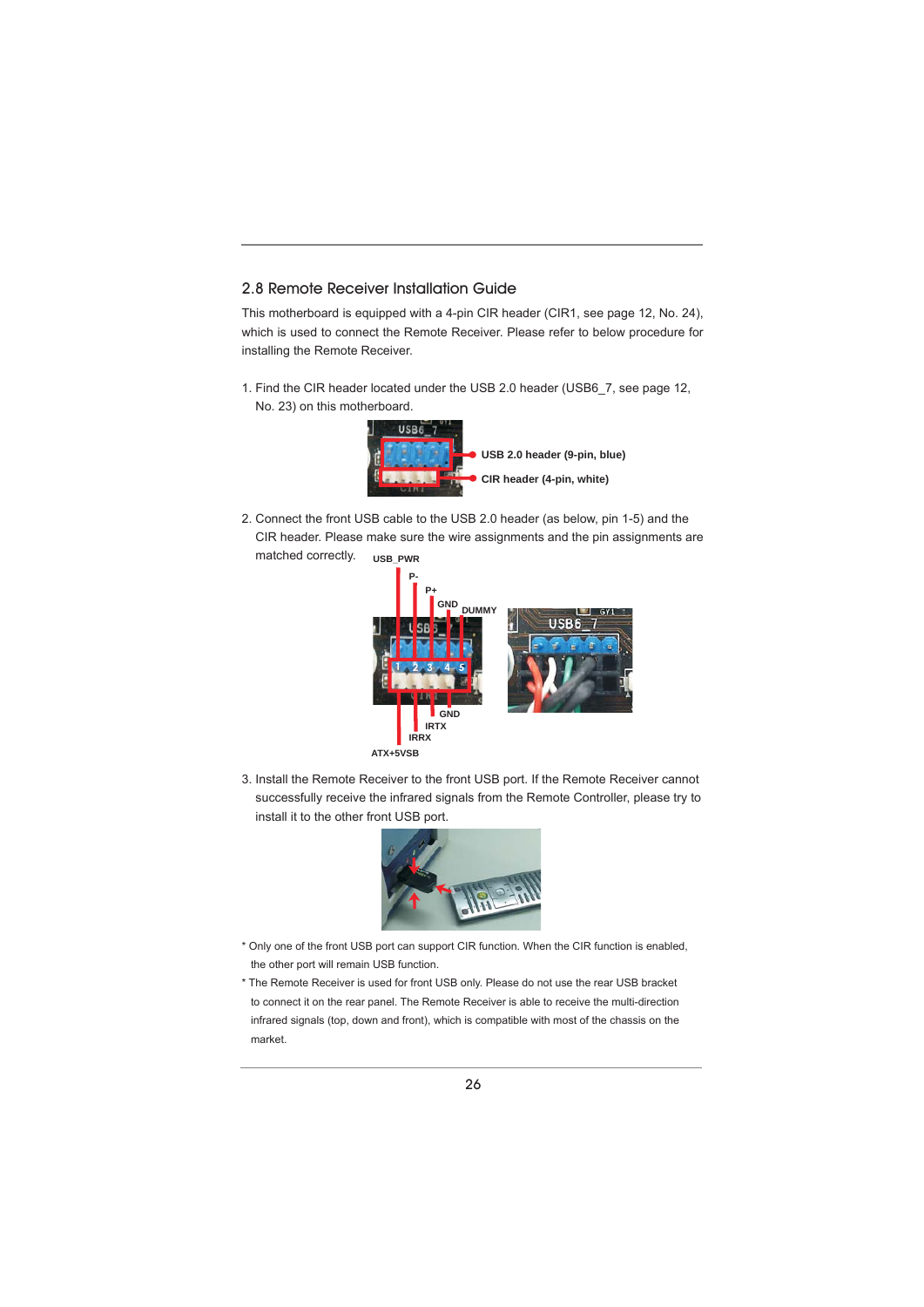#### 2.9 Jumpers Setup

The illustration shows how jumpers are setup. When the jumper cap is placed on pins, the jumper is "Short". If no jumper cap is placed on pins, the jumper is "Open". The illustration shows a 3-pin jumper whose pin1 and pin2 are "Short" when jumper cap is placed on these 2 pins.



| Jumper             | <b>Setting</b> |            | <b>Description</b> |
|--------------------|----------------|------------|--------------------|
| Clear CMOS Jumper  | $1_{2}$        | 2 3        |                    |
| (CLRCMOS1)         | οlo            |            |                    |
| (see p.12, No. 13) | Default        | Clear CMOS |                    |

Note: CLRCMOS1 allows you to clear the data in CMOS. To clear and reset the system parameters to default setup, please turn off the computer and unplug the power cord from the power supply. After waiting for 15 seconds, use a jumper cap to short pin2 and pin3 on CLRCMOS1 for 5 seconds. However, please do not clear the CMOS right after you update the BIOS. If you need to clear the CMOS when you just nish updating the BIOS, you must boot up the system rst, and then shut it down before you do the clear-CMOS action. Please be noted that the password, date, time, user default pro le, 1394 GUID and MAC address will be cleared only if the CMOS battery is removed.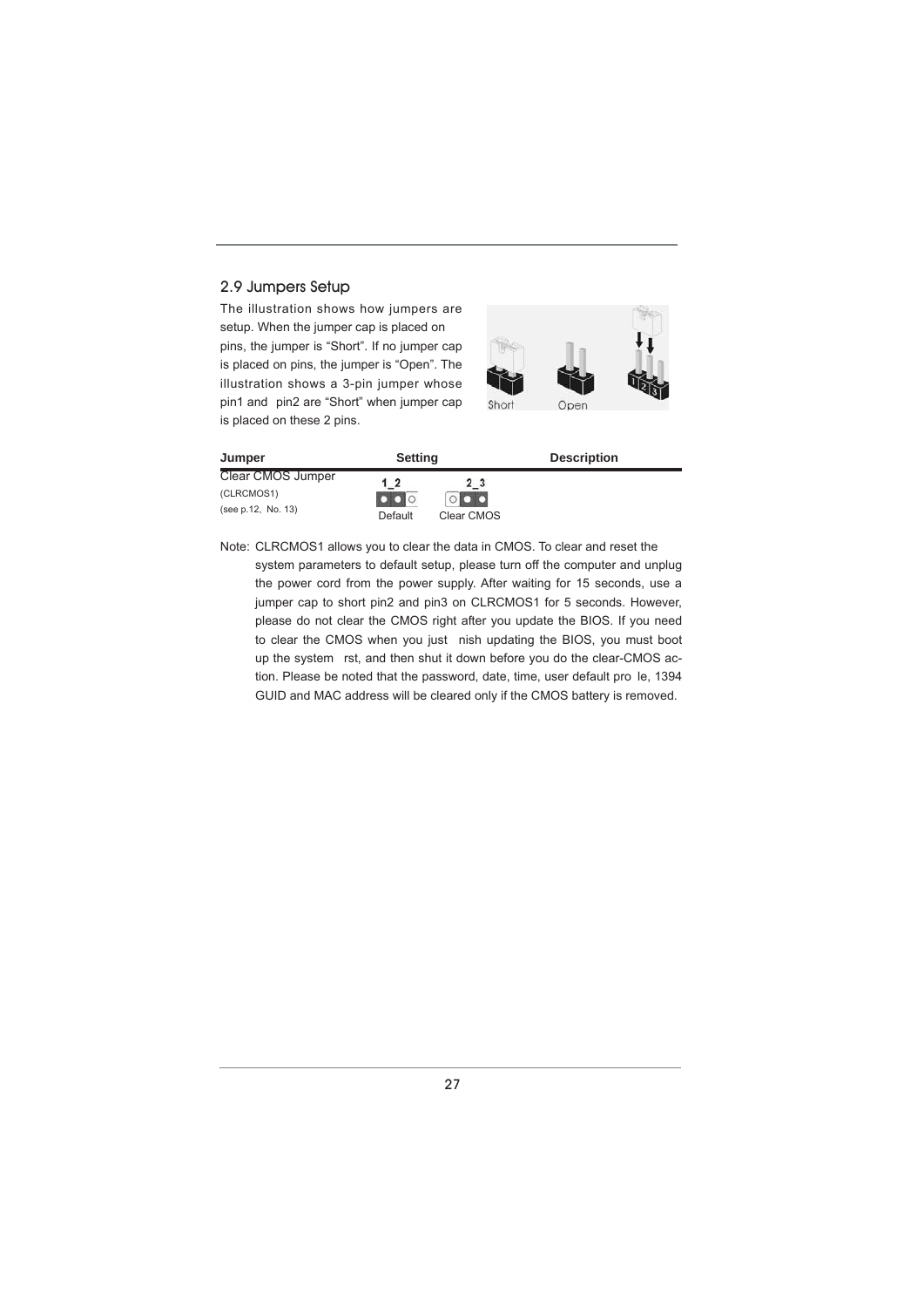#### 2.10 Onboard Headers and Connectors

Pint



Onboard headers and connectors are NOT jumpers. Do NOT place jumper caps over these headers and connectors. Placing jumper caps over the headers and connectors will cause permanent damage of the motherboard!

FDD connector (33-pin FLOPPY1) (see p.12 No. 27)



the red-striped side to Pin1

Note: Make sure the red-striped side of the cable is plugged into Pin1 side of the connector.

<u>manomano</u> **FLOPPY1** 

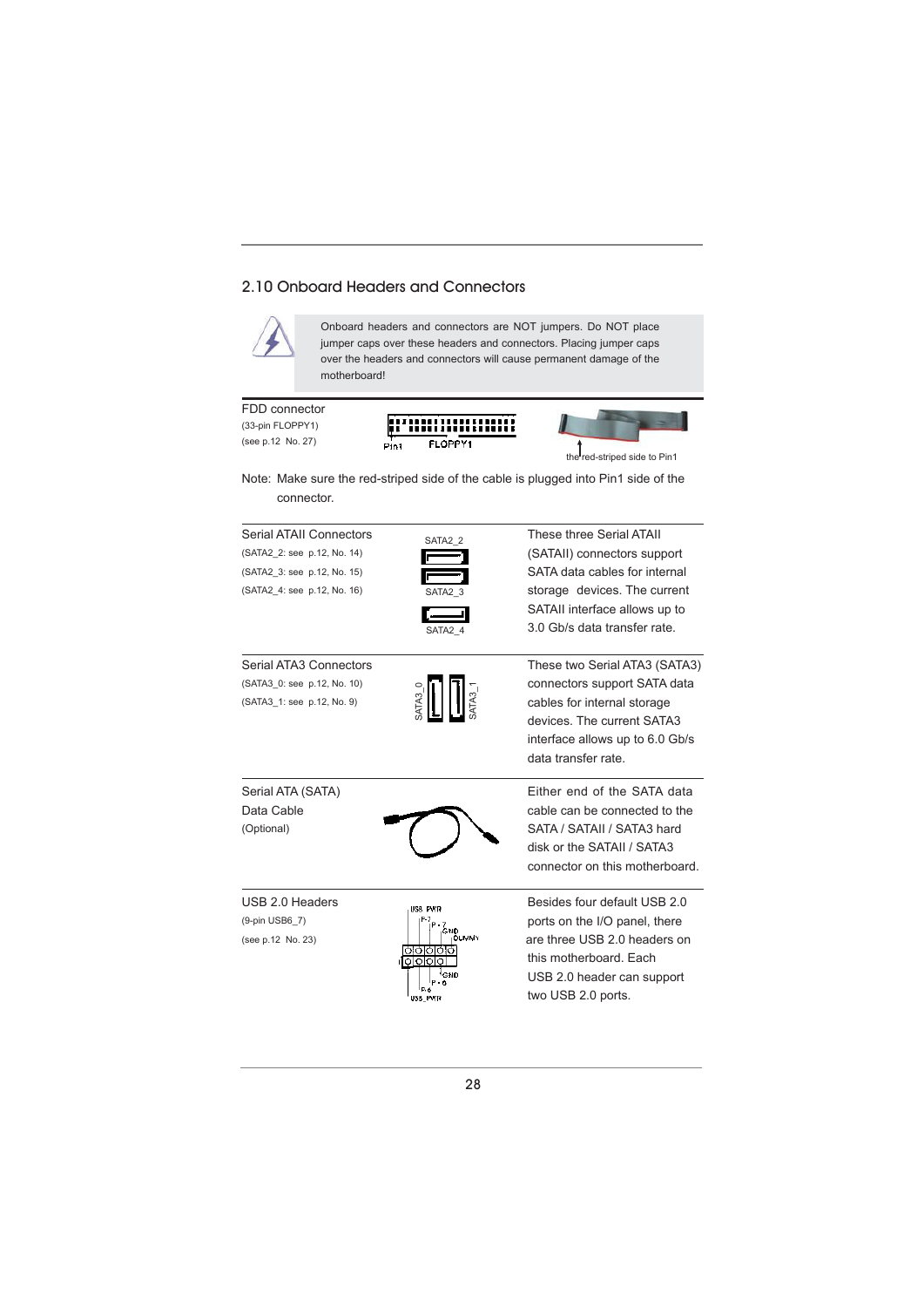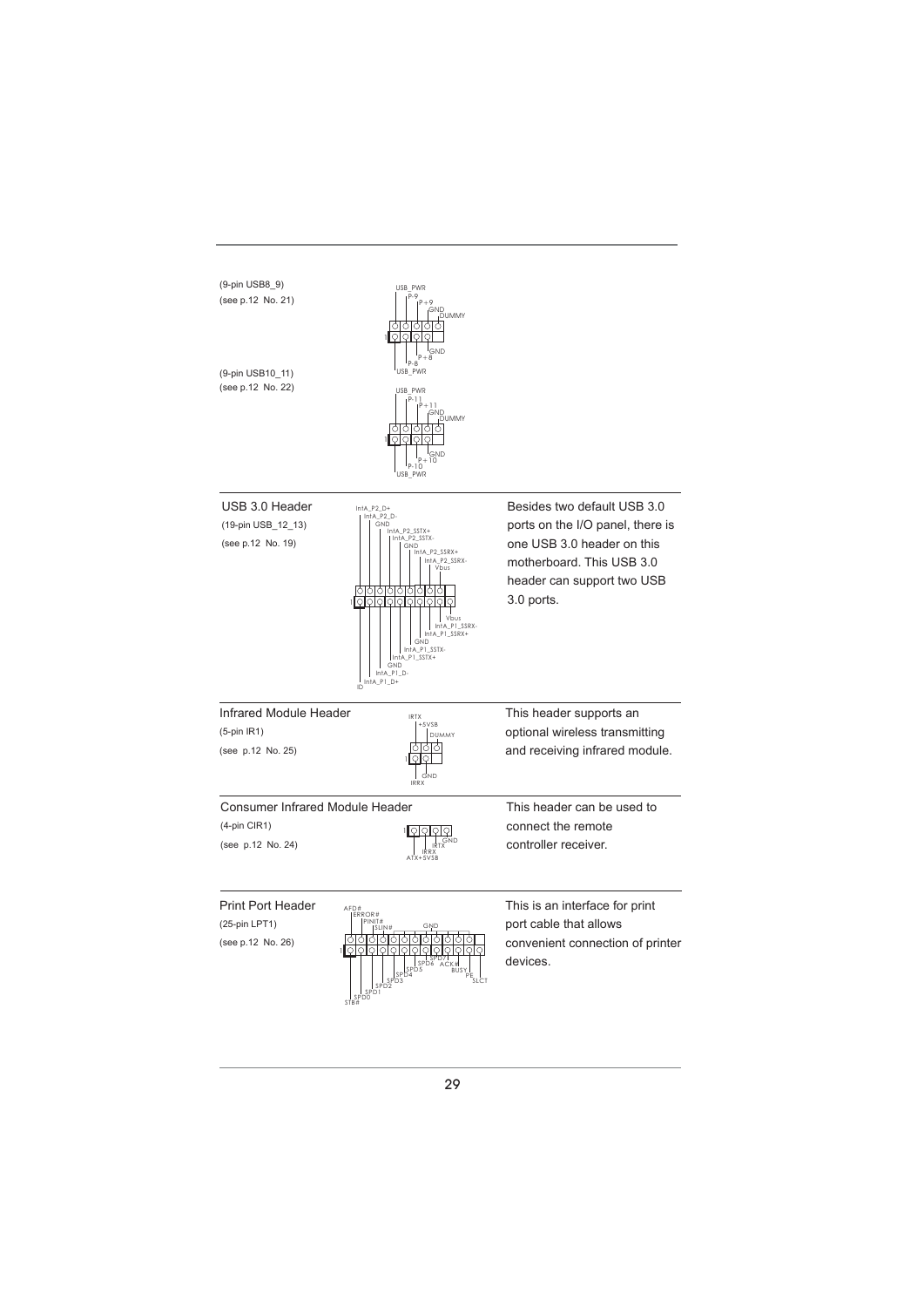

Front Panel Audio Header <sub>GND</sub> This is an interface for front  $(9-pin HD_AUDIO1)$   $\left| \begin{array}{ccc} \uparrow & \downarrow & \downarrow & \downarrow \\ \uparrow & \downarrow & \downarrow & \downarrow & \downarrow \end{array} \right|$  panel audio cable that allows (see p.12 No. 29)  $\begin{array}{c} \begin{array}{c} \begin{array}{c} \end{array} \\ \end{array}$  convenient connection and control of audio devices.



 1. High De nition Audio supports Jack Sensing, but the panel wire on the chassis must support HDA to function correctly. Please follow the instruction in our manual and chassis manual to install your system.

- 2. If you use AC'97 audio panel, please install it to the front panel audio header as below:
	- A. Connect Mic\_IN (MIC) to MIC2\_L.
	- B. Connect Audio\_R (RIN) to OUT2\_R and Audio\_L (LIN) to OUT2\_L.
	- C. Connect Ground (GND) to Ground (GND).
	- D. MIC\_RET and OUT\_RET are for HD audio panel only. You don't need to connect them for AC'97 audio panel.
	- E. To activate the front mic.

**For Windows**<sup>®</sup> XP / XP 64-bit OS: Select "Mixer". Select "Recorder". Then click "FrontMic".  $\blacksquare$  For Windows® 7 / 7 64-bit / Vista™ / Vista<sup>™</sup> 64-bit OS: Go to the "FrontMic" Tab in the Realtek Control panel. Adjust "Recording Volume".



System Panel Header This header accommodates (9-pin PANEL1)  $\begin{bmatrix} \begin{matrix} \text{S} \\ \text{S} \end{matrix} \end{bmatrix}$  several system front panel



 Connect the power switch, reset switch and system status indicator on the chassis to this header according to the pin assignments below. Note the positive and negative pins before connecting the cables.

#### **PWRBTN (Power Switch):**

 Connect to the power switch on the chassis front panel. You may con gure the way to turn off your system using the power switch.

#### **RESET (Reset Switch):**

 Connect to the reset switch on the chassis front panel. Press the reset switch to restart the computer if the computer freezes and fails to perform a normal restart.

#### **PLED (System Power LED):**

 Connect to the power status indicator on the chassis front panel. The LED is on when the system is operating. The LED keeps blinking when the system is in S1 sleep state. The LED is off when the system is in S3/S4 sleep state or powered off (S5).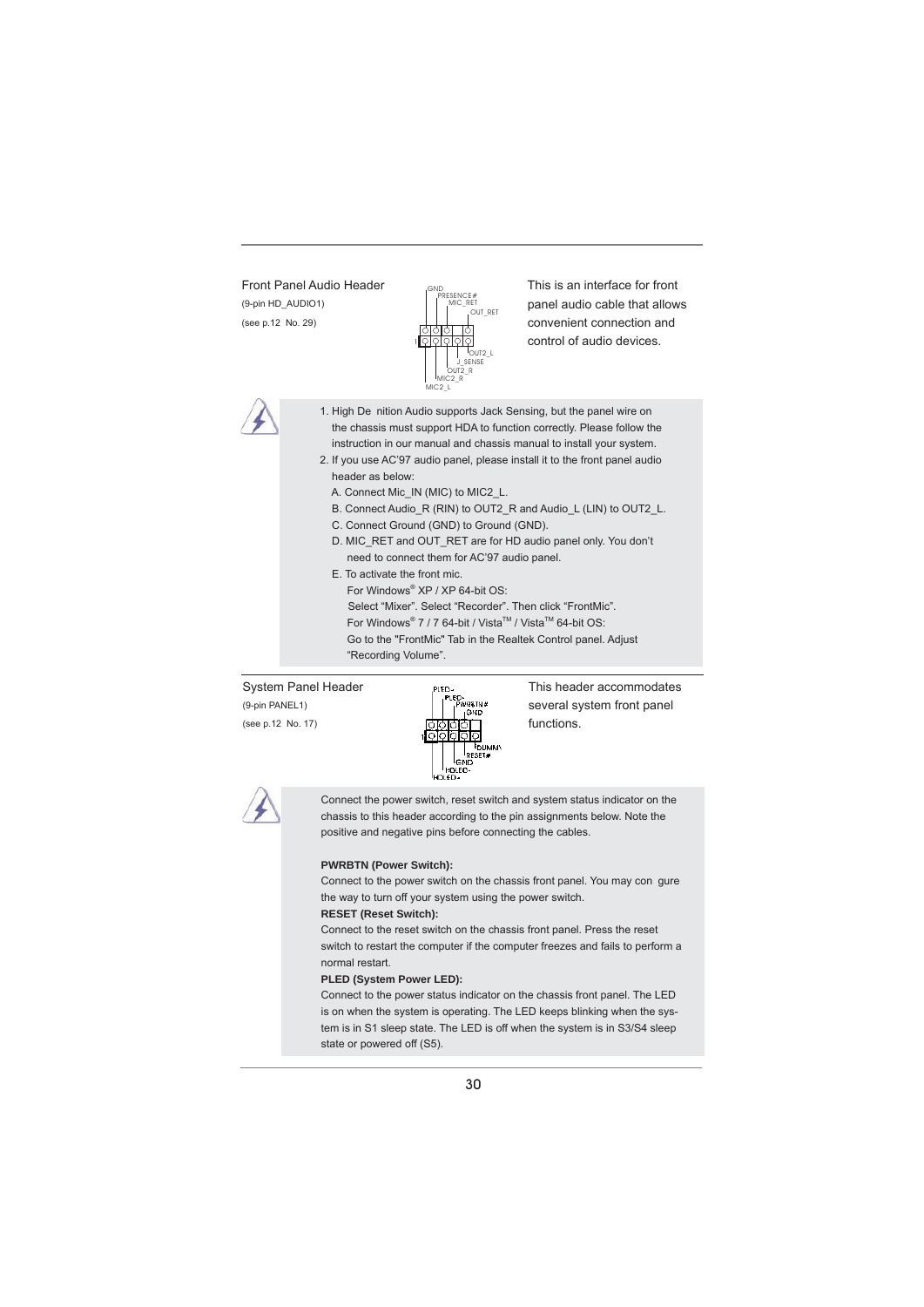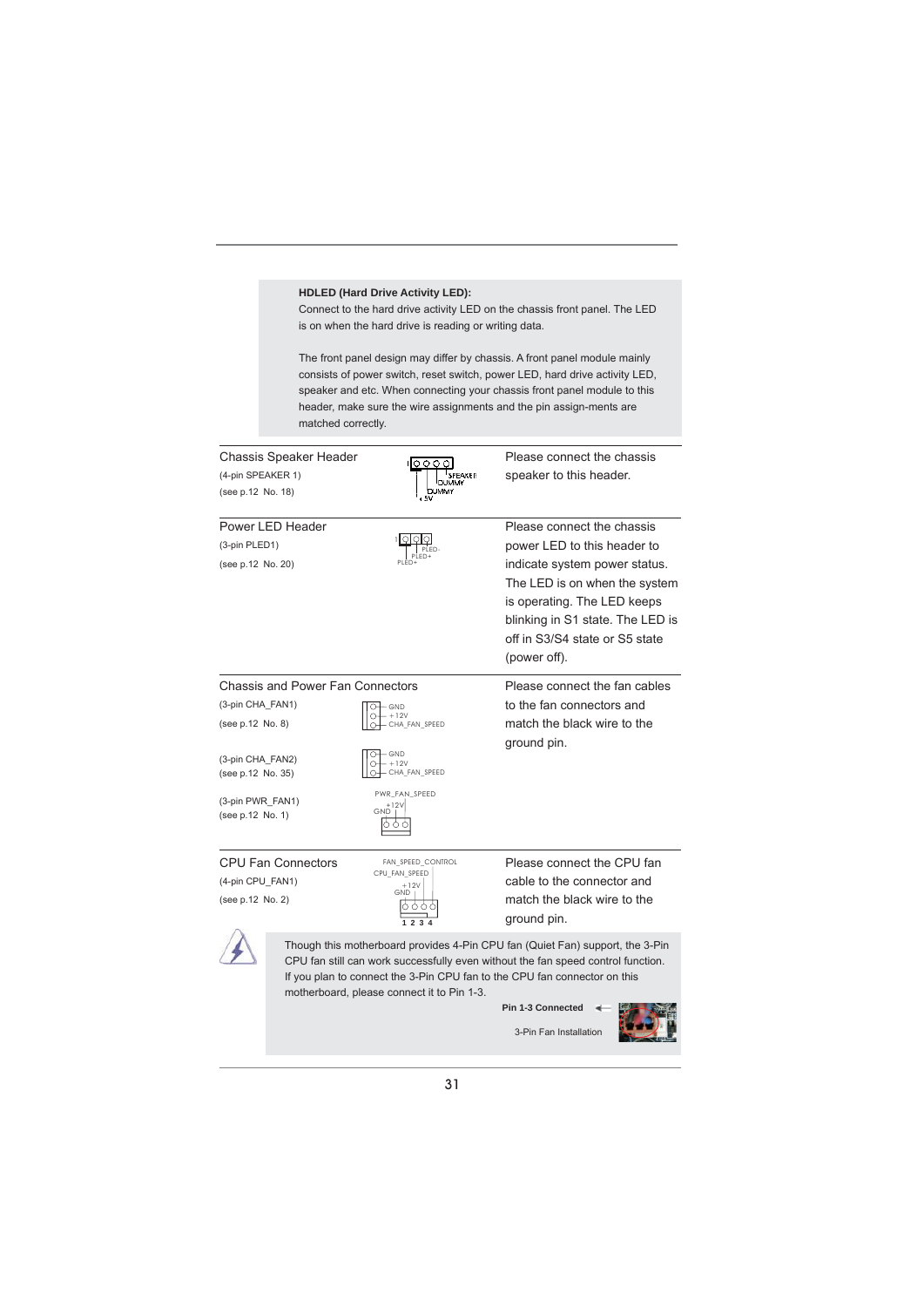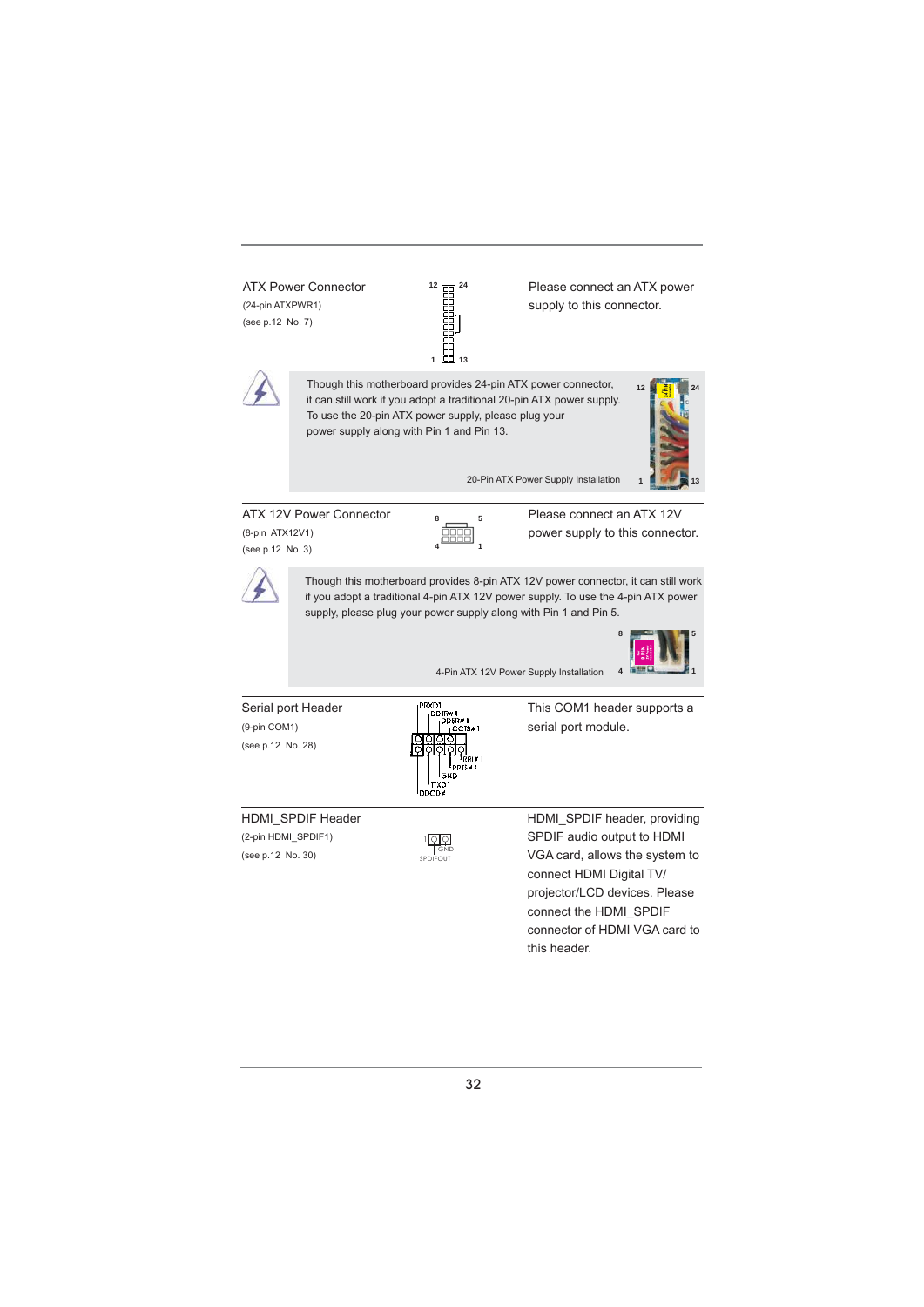

The Installation Guide of Front USB 3.0 Panel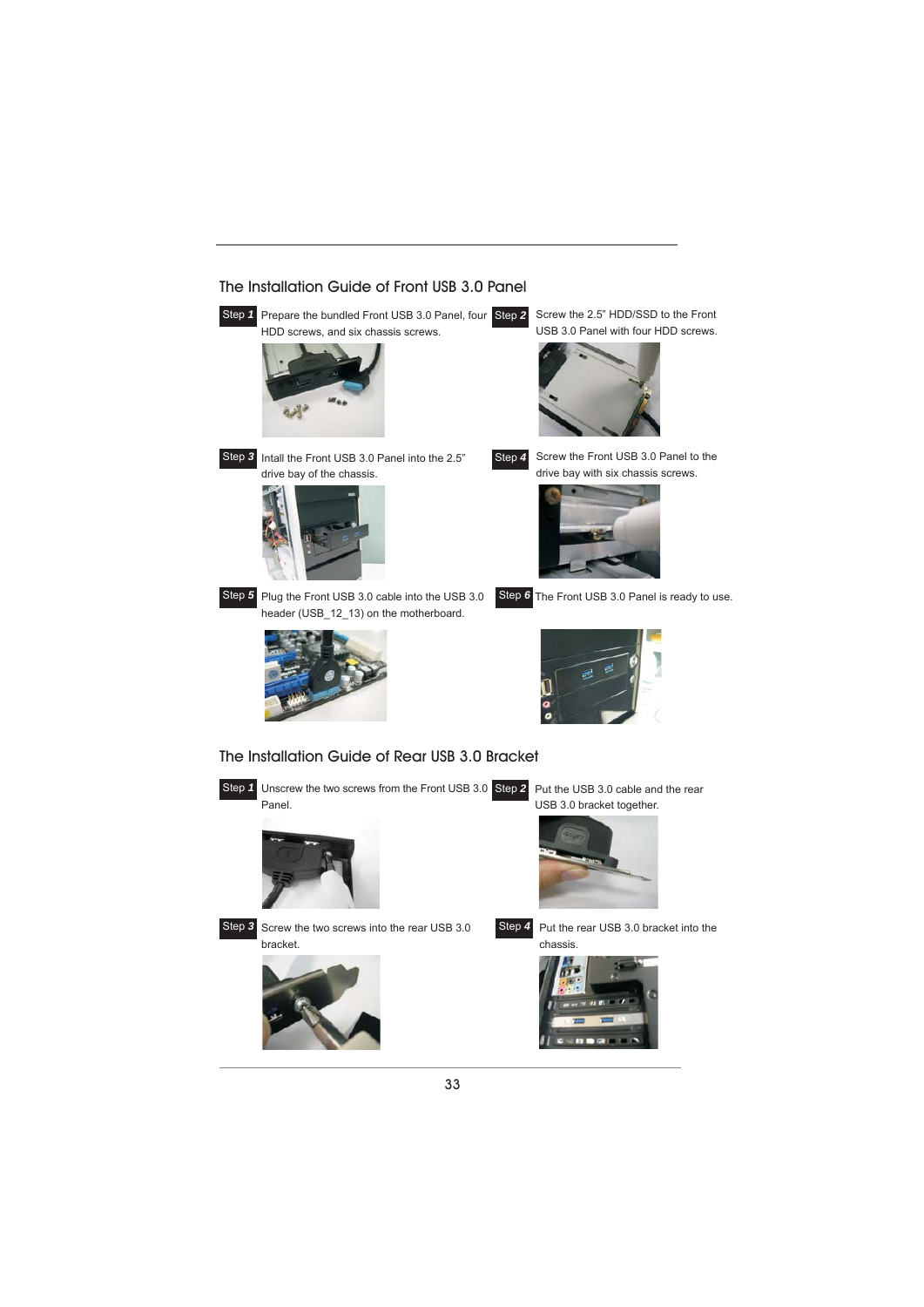#### 2.11 Serial ATA (SATA) / Serial ATAII (SATAII) Hard Disks Installation

This motherboard adopts Intel® H67 chipset that supports Serial ATA (SATA) / Serial ATAII (SATAII) hard disks and RAID (RAID 0, RAID 1, RAID 10, RAID 5 and Intel Rapid Storage) functions. You may install SATA / SATAII hard disks on this motherboard for internal storage devices. This section will guide you to install the SATA / SATAII hard disks.

STEP 1: Install the SATA / SATAII hard disks into the drive bays of your chassis.

- STEP 2: Connect the SATA power cable to the SATA / SATAII hard disk.
- STEP 3: Connect one end of the SATA data cable to the motherboard's SATAII connector.
- STEP 4: Connect the other end of the SATA data cable to the SATA / SATAII hard disk.

#### 2.12 Serial ATA3 (SATA3) Hard Disks Installation

This motherboard adopts Intel® H67 chipset that supports Serial ATA3 (SATA3) hard disks and RAID (RAID 0, RAID 1, RAID 10, RAID 5 and Intel Rapid Storage) functions. You may install SATA3 hard disks on this motherboard for internal storage devices. This section will guide you to install the SATA3 hard disks.

- STEP 1: Install the SATA3 hard disks into the drive bays of your chassis.
- STEP 2: Connect the SATA power cable to the SATA3 hard disk.
- STEP 3: Connect one end of the SATA data cable to the motherboard's SATA3 connector.
- STEP 4: Connect the other end of the SATA data cable to the SATA3 hard disk.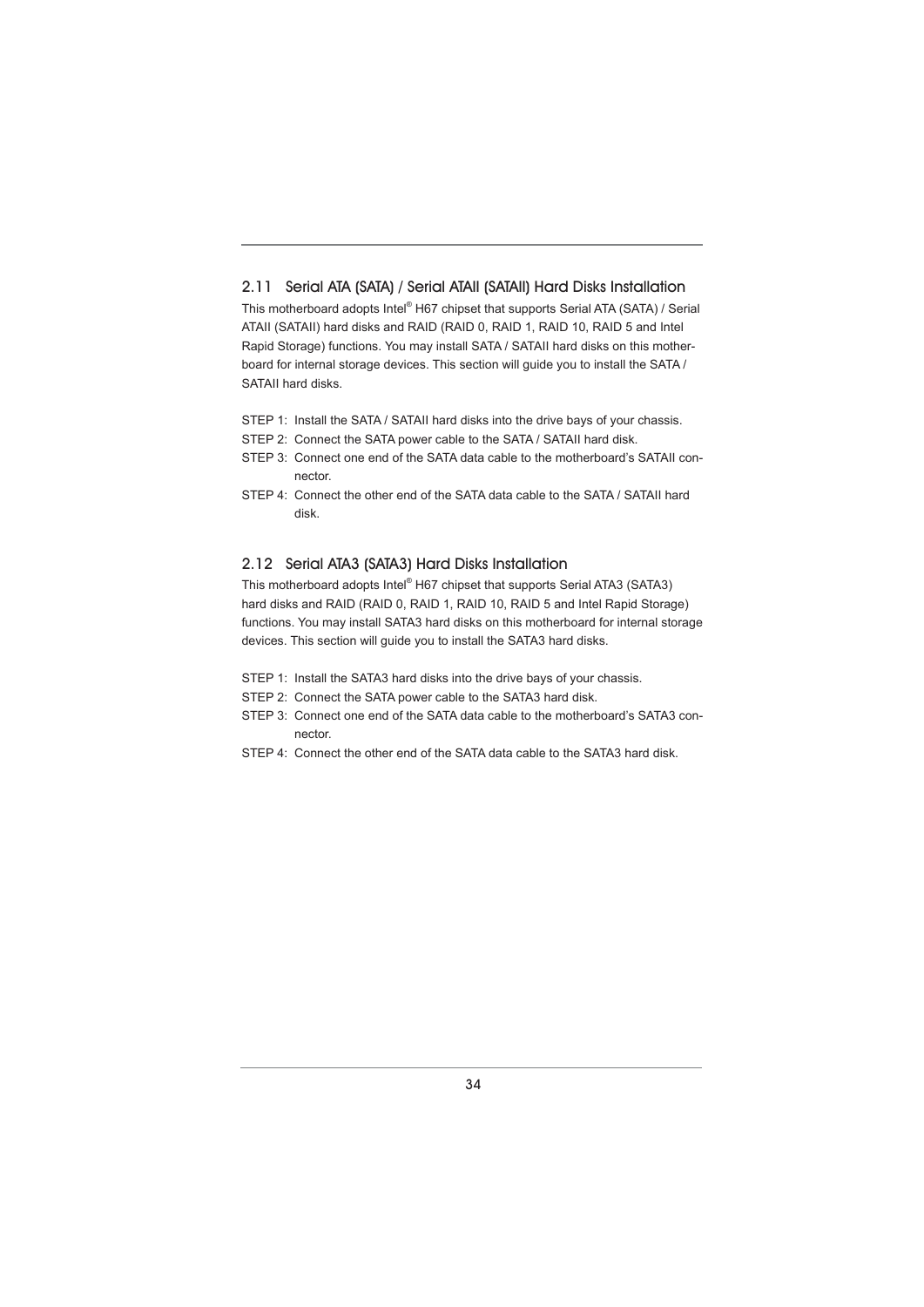#### 2.13 Hot Plug and Hot Swap Functions for SATA / SATAII HDDs

This motherboard supports Hot Plug and Hot Swap functions for SATA / SATAII in RAID / AHCI mode. Intel® H67 chipset provides hardware support for Advanced Host controller Interface (AHCI), a new programming interface for SATA host controllers developed thru a joint industry effort.



### **NOTE**

### **What is Hot Plug Function?**

If the SATA / SATAII HDDs are NOT set for RAID con guration, it is called "Hot Plug" for the action to insert and remove the SATA / SATAII HDDs while the system is still power-on and in working condition. However, please note that it cannot perform Hot Plug if the OS has been installed into the SATA / SATAII HDD.

#### **What is Hot Swap Function?**

If SATA / SATAII HDDs are built as RAID 1 or RAID 5 then it is called "Hot Swap" for the action to insert and remove the SATA / SATAII HDDs while the system is still power-on and in working condition.

#### 2.14 Hot Plug and Hot Swap Functions for SATA3 HDDs

This motherboard supports Hot Plug and Hot Swap functions for SATA3 in RAID / AHCI mode. Intel® H67 chipset provides hardware support for Advanced Host controller Interface (AHCI), a new programming interface for SATA host controllers developed thru a joint industry effort.



#### **NOTE**

#### **What is Hot Plug Function?**

If the SATA3 HDDs are NOT set for RAID con guration, it is called "Hot Plug" for the action to insert and remove the SATA3 HDDs while the system is still power-on and in working condition.

However, please note that it cannot perform Hot Plug if the OS has been installed into the SATA3 HDD.

#### **What is Hot Swap Function?**

If SATA3 HDDs are built as RAID 1 or RAID 5 then it is called "Hot Swap" for the action to insert and remove the SATA3 HDDs while the system is still power-on and in working condition.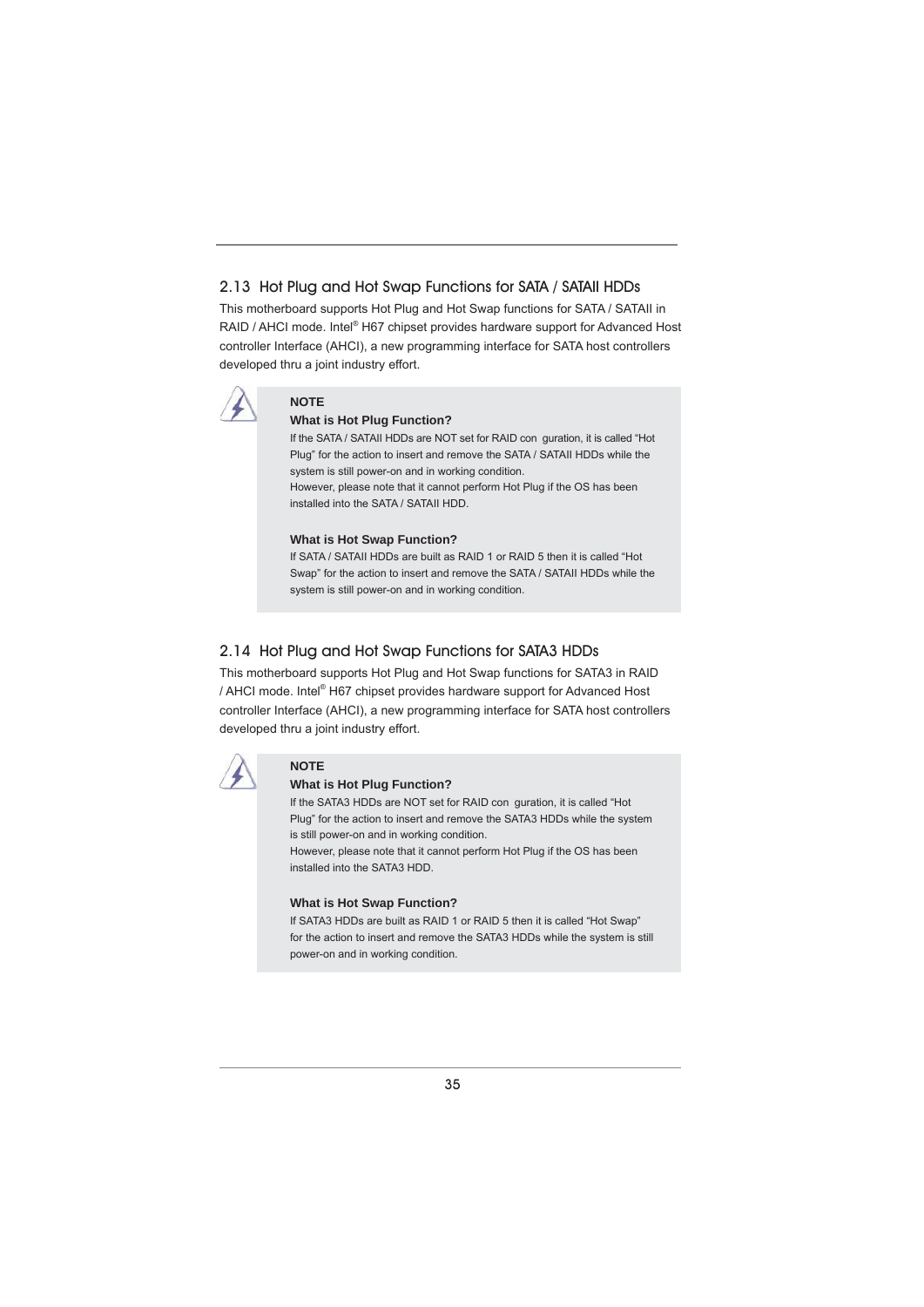### 2.15 SATA / SATAII / SATA3 HDD Hot Plug Feature and Operation Guide

This motherboard supports Hot Plug feature for SATA / SATAII / SATA3 HDD in RAID / AHCI mode. Please read below operation guide of Hot Plug feature carefully. Before you process the SATA / SATAII / SATA3 HDD Hot Plug, please check below cable accessories from the motherboard gift box pack.

A. 7-pin SATA data cable

B. SATA power cable with SATA 15-pin power connector interface



#### **Caution**

- 1. Without SATA 15-pin power connector interface, the SATA / SATAII / SATA3 Hot Plug cannot be processed.
- 2. Even some SATA / SATAII / SATA3 HDDs provide both SATA 15-pin power connector and IDE 1x4-pin conventional power connector interfaces, the IDE 1x4-pin conventional power connector interface is de nitely not able to support Hot Plug and will cause the HDD damage and data loss.

#### **Points of attention, before you process the Hot Plug:**

- 1. Below operation procedure is designed only for our motherboard, which supports SATA / SATAII / SATA3 HDD Hot Plug.
	- \* The SATA / SATAII / SATA3 Hot Plug feature might not be supported by the chipset because of its limitation, the SATA / SATAII / SATA3 Hot Plug support information of our motherboard is indicated in the product spec on our website: www.asrock.com
- 2. Make sure your SATA / SATAII / SATA3 HDD can support Hot Plug function from your dealer or HDD user manual. The SATA / SATAII / SATA3 HDD, which cannot support Hot Plug function, will be damaged under the Hot Plug operation.
- 3. Please make sure the SATA / SATAII / SATA3 driver is installed into system properly. The latest SATA / SATAII / SATA3 driver is available on our support website: www.asrock.com
- 4. Make sure to use the SATA power cable & data cable, which are from our motherboard package.
- 5. Please follow below instructions step by step to reduce the risk of HDD crash or data loss.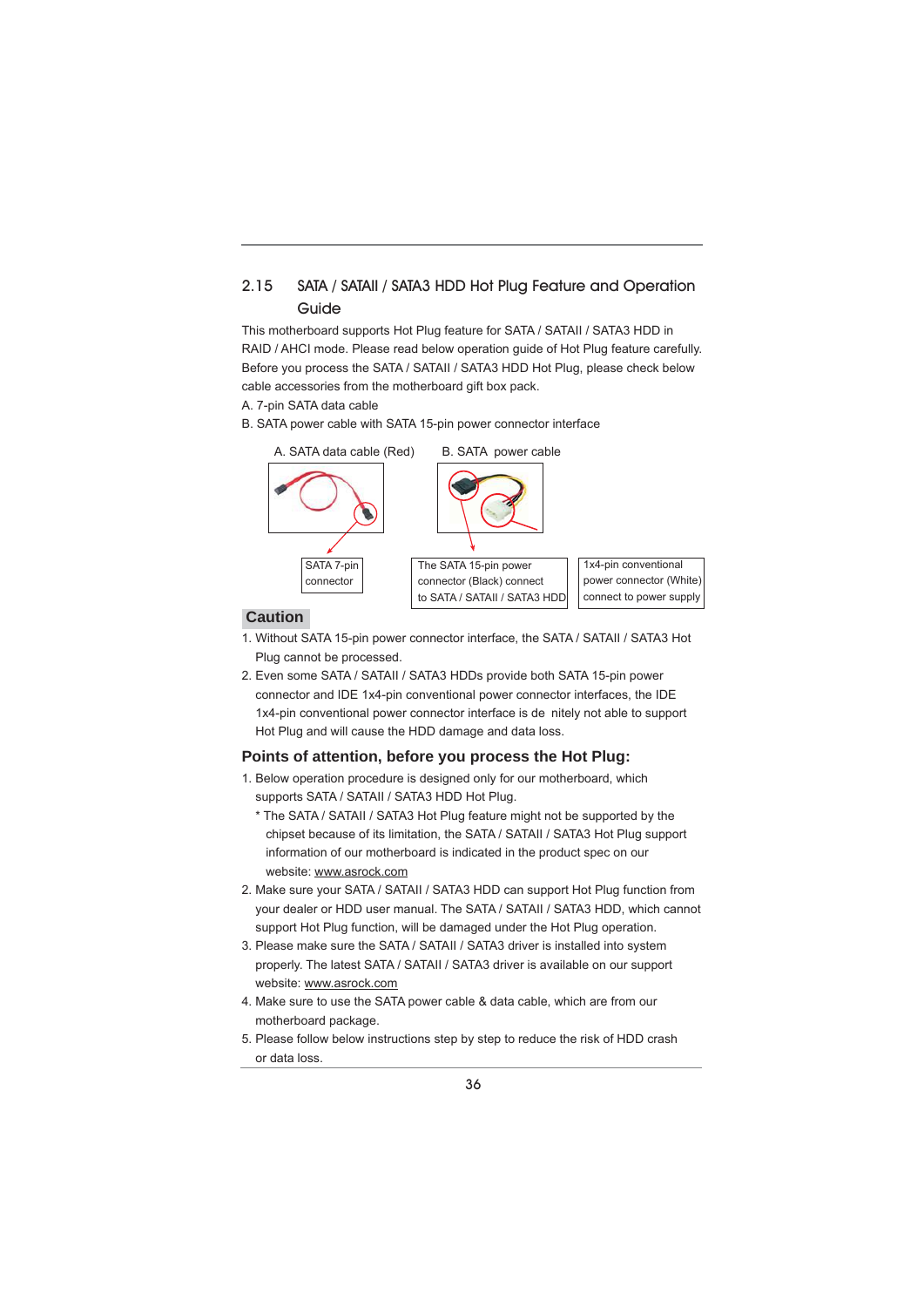#### **How to Hot Plug a SATA / SATAII / SATA3 HDD:**

Points of attention, before you process the Hot Plug: Please do follow below instruction sequence to process the Hot Plug, improper procedure will cause the SATA / SATAII / SATA3 HDD damage and data loss.



Points of attention, before you process the Hot Unplug: Please do follow below instruction sequence to process the Hot Unplug, improper procedure will cause the SATA / SATAII / SATA3 HDD damage and data loss.

Step *1* Unplug SATA data cable from SATA / SATAII / SATA3 HDD side.







Step 2 Unplug SATA 15-pin power cable connector (Black) from SATA / SATAII / SATA3 HDD side.



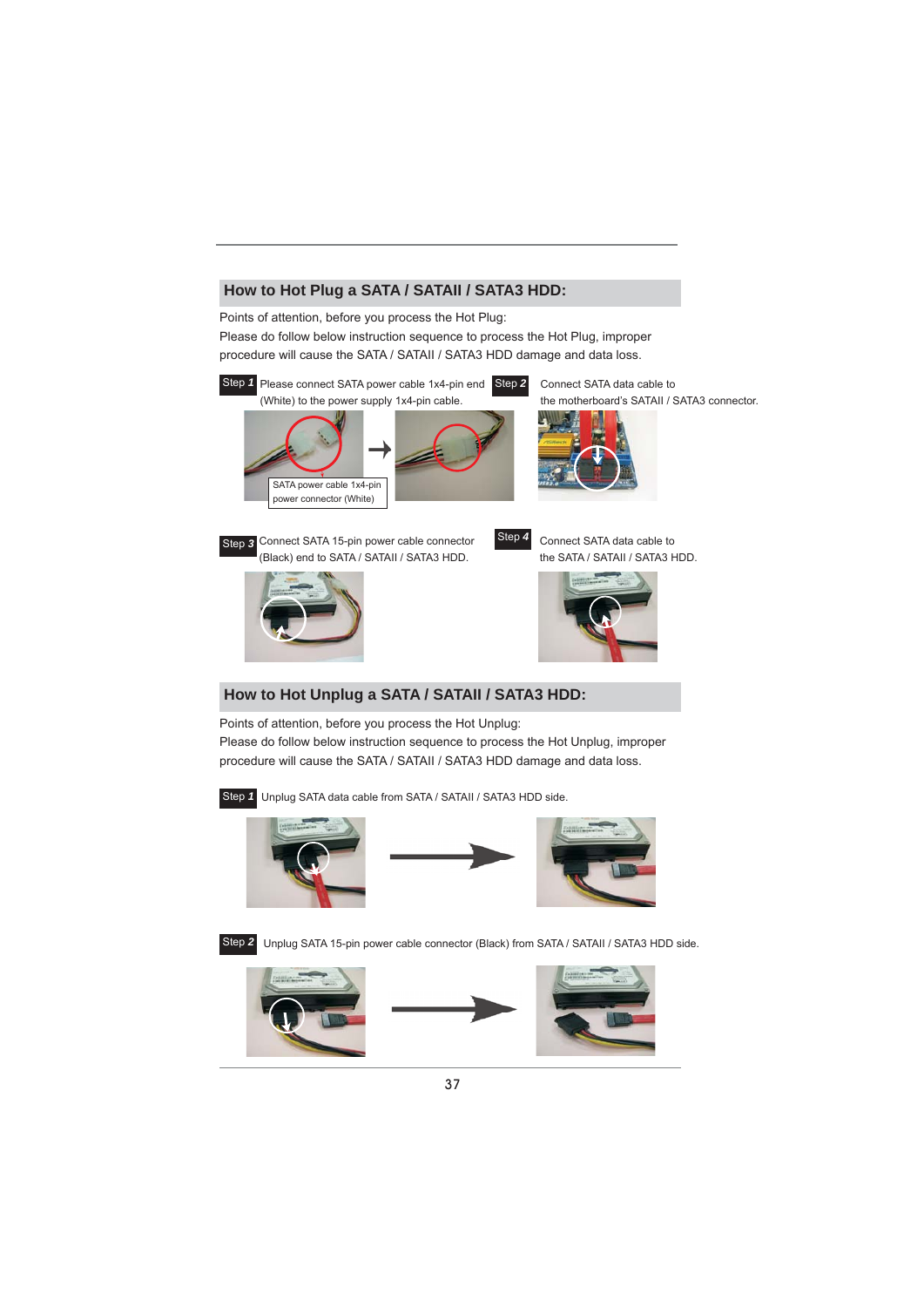#### 2.16 Driver Installation Guide

To install the drivers to your system, please insert the support CD to your optical drive rst. Then, the drivers compatible to your system can be auto-detected and listed on the support CD driver page. Please follow the order from up to bottom side to install those required drivers. Therefore, the drivers you install can work properly.

#### 2.17 Installing Windows® 7 / 7 64-bit / Vista<sup>™</sup> / Vista<sup>™</sup> 64-bit / XP / XP 64-bit With RAID Functions

If you want to install Windows® 7 / 7 64-bit / Vista™ / Vista™ 64-bit / XP / XP 64-bit OS on your SATA / SATAII / SATA3 HDDs with RAID functions, please follow below procedures according to the OS you install.

#### 2.17.1 Installing Windows**®** XP / XP 64-bit With RAID Functions

If you want to install Windows® XP / XP 64-bit on your SATA / SATAII / SATA3 HDDs with RAID functions, please follow below steps.

#### **STEP 1: Set up BIOS.**

A. Enter BIOS SETUP UTILITY  $\rightarrow$  Advanced screen  $\rightarrow$  SATA Con guration. B. Set the option "SATA Mode" to [RAID].

- **STEP 2: Make a SATA / SATAII / SATA3 Driver Diskette.**
- A. Insert the Support CD into your optical drive to boot your system.
- B. During POST at the beginning of system boot-up, press <F11> key, and then a window for boot devices selection appears. Please select CD-ROM as the boot device.
- C. When you see the message on the screen, "Do you want to generate Serial ATA driver diskette [YN]?", press <Y>.
- D. Then you will see these messages,

**Please insert a diskette into the fl oppy drive. WARNING! Formatting the fl oppy diskette will lose ALL data in it!**

**Start to format and copy files [YN]?** 

Please insert a oppy diskette into the oppy drive, and press <Y>.

E. The system will start to format the oppy diskette and copy SATA / SATAII / SATA3 drivers into the oppy diskette.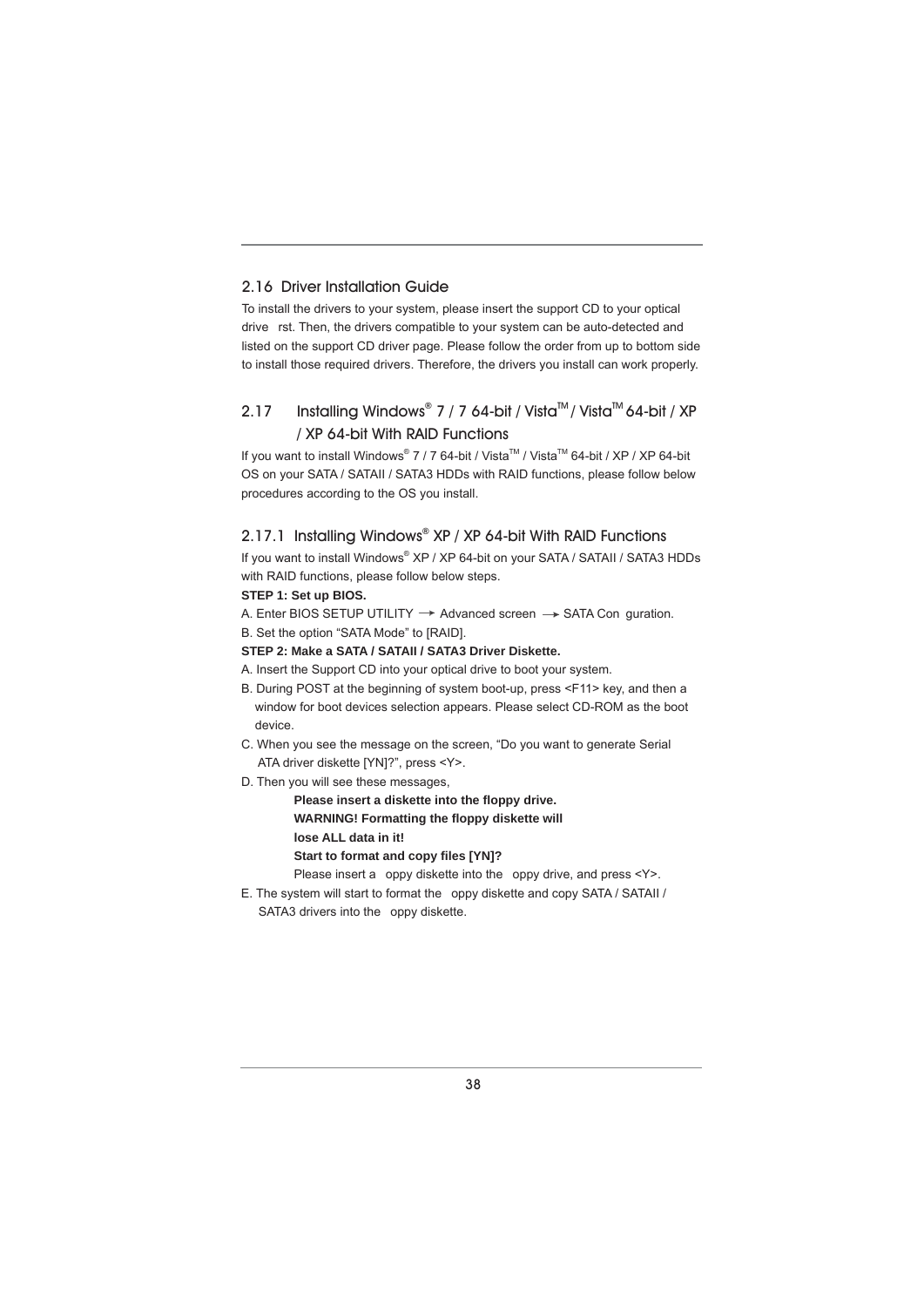#### **STEP 3: Use "RAID Installation Guide" to set RAID configuration.**

Before you start to con gure the RAID function, you need to check the installation guide in the Support CD for proper con guration. Please refer to the document in the Support CD, "Guide to SATA Hard Disks Installation and RAID Con guration", which is located in the folder at the following path:

#### **.. \ RAID Installation Guide**

**STEP 4: Install Windows® XP / XP 64-bit OS on your system.** 

After making a SATA / SATAII / SATA3 driver diskette and using "RAID Installation Guide" to set RAID con guration, you can start to install Windows® XP / XP 64bit on your system. At the beginning of Windows setup, press F6 to install a thirdparty RAID driver. When prompted, insert the SATA / SATAII / SATA3 driver diskette containing the Intel® RAID driver. After reading the oppy disk, the driver will be presented. Select the driver to install according to the mode you choose and the OS you install.

After the installation of Windows® XP / XP-64bit OS, if you want to manage RAID functions, you are allowed to use both "RAID Installation Guide" and "Intel Rapid Storage Information" for RAID con guration. Please refer to the document in the Support CD, "Guide to SATA Hard Disks Installation and RAID Con guration", which is located in the folder at the following path: **.. \ RAID Installation Guide** and the document in the support CD, "Guide to Intel Rapid Storage", which is located in the folder at the following path: **.. \ Intel Rapid Storage Information**



**If you want to use "Intel Rapid Storage" in Windows<sup>®</sup> environment,**  please install "SATAII driver" from the Support CD again so that "Intel Rapid Storage" will be installed to your system as well.

#### 2.17.2 Setting Up a "RAID Ready" System

You can also set up a "RAID Ready" system with a single SATA / SATAII / SATA3 hard disk. A "RAID Ready" system can be seamlessly upgraded to RAID 0, RAID 1 or RAID 5 at a later date by using RAID migration feature of Intel Rapid Storage. The following steps outline how to build an Intel "RAID Ready" system.

- 1. Assemble the system and attach a single SATA / SATAII / SATA3 hard drive.
- 2. Set up system BIOS as step 1 of page 38. When done, exit Setup.
- 3. Make a SATA / SATAII / SATA3 driver diskette as step 2 of page 38. Begin Windows® setup by booting from the installation CD.
- 4. At the beginning of Windows® setup, press F6 to install a third-party RAID driver. When prompted, insert the SATA / SATAII / SATA3 driver diskette containing the Intel<sup>®</sup> RAID driver. After reading the oppy disk, the driver will be presented. Select the driver to install according to the mode you choose and the OS you install.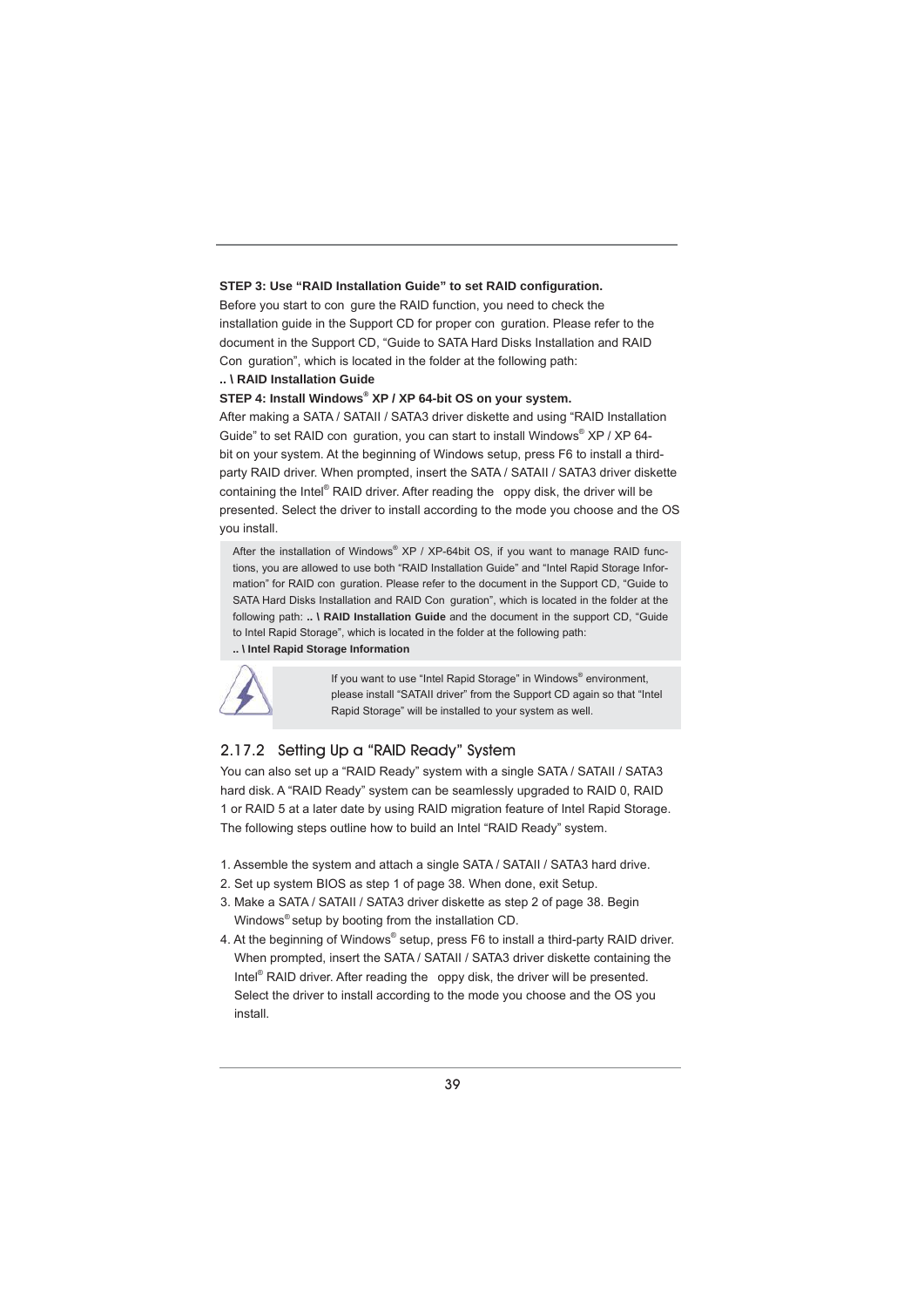5. Finish the Windows® installation and install all necessary drivers.

- 6. Install the Intel(R) Rapid Storage software via the CD-ROM included with your motherboard or after downloading it from the Internet. This will add the Intel(R) Rapid Storage Console which can be used to manage the RAID con guration.
- 7. After setting up a "RAID Ready" system as the above steps, you can follow the procedures of the next section to migrate the system to RAID 0, RAID 1 or RAID 5.

### 2.17.3 Migrating a "RAID Ready" System to RAID 0, RAID 1 or RAID 5

If you have an existing "RAID Ready" system, then you can use the following steps to perform a migration from a single non-RAID con guration to a two drive RAID 0, RAID 1 con guration or three drive RAID 5 con guration. To prepare for this, you will need another SATA / SATAII hard drive with a capacity equal to or greater than that currently being used as the source hard drive.

- 1. Physically attach one additional SATA / SATAII / SATA3 hard drive to the SATAII / SATA3 port not being used. Note the serial number of the hard drive already in the system; you will use this to select it as the source hard drive when initiating the migration.
- 2. Boot Windows®, install the Intel(R) Rapid Storage software, if not already installed, using the setup package obtained from a CD-ROM or from the Internet. This will install the necessary Intel Storage Utility and start menu links.
- 3. Open the Intel Storage Utility from the Start Menu and select "Create RAID volume from Existing Hard Drive" from the Actions menu. This will activate the Create RAID volume from Existing Hard Drive Wizard. Click through the dialogs as prompted. It's important to understand what will occur during the migration process because any data on the destination hard drive will be lost.
- 4. Once the migration is complete, reboot the system. If you migrated to a RAID 0 volume, use Disk Management from within Windows<sup>®</sup> in order to partition and format the empty space created when the two hard drive capacities are combined. You may also use third-party software to extend any existing partitions within the RAID volume.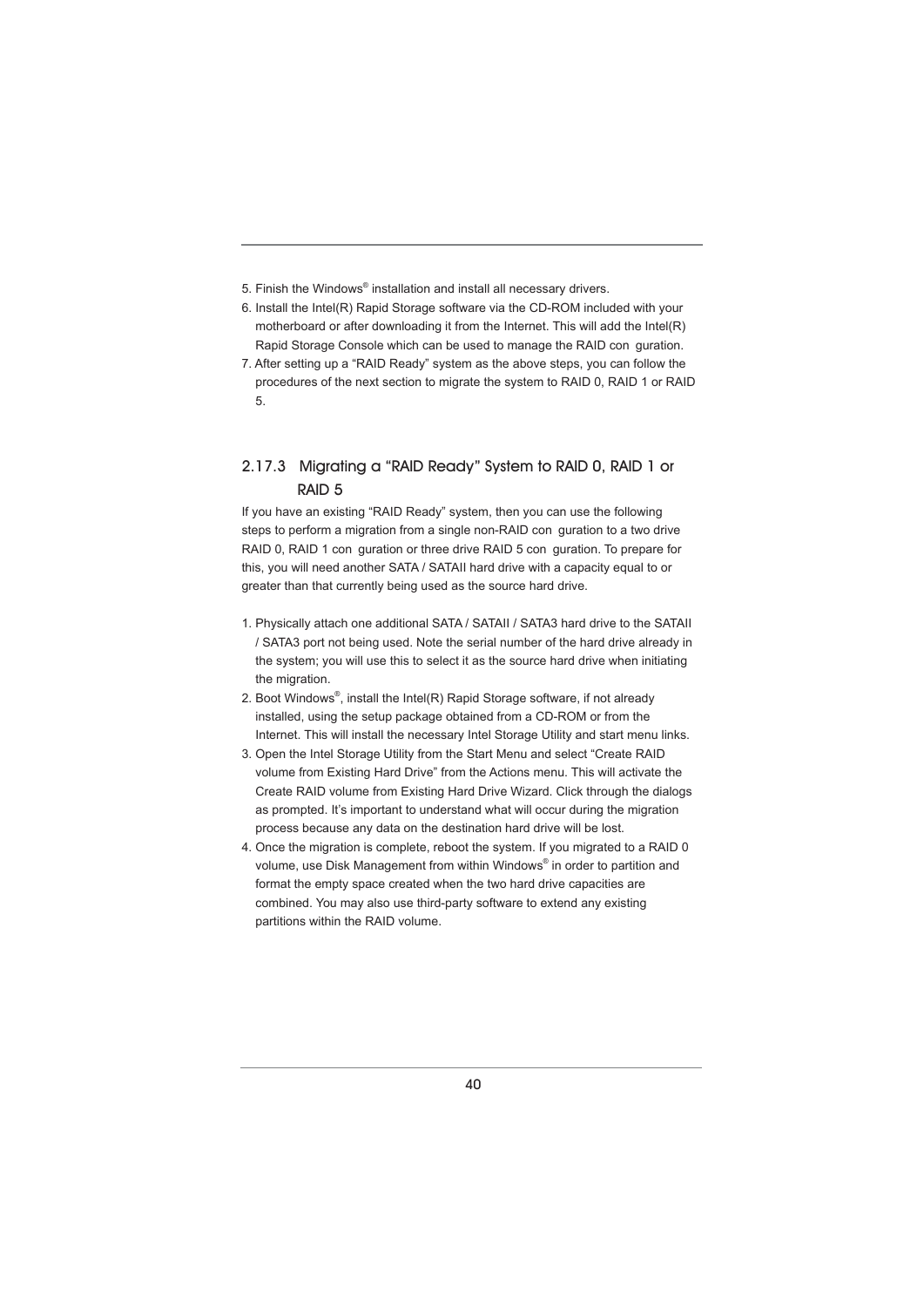#### 2.17.4 Installing Windows**®** 7 / 7 64-bit / VistaTM / VistaTM 64-bit With RAID Functions

If you want to install Windows® 7 / 7 64-bit / Vista™ / Vista™ 64-bit on your SATA / SATAII / SATA3 HDDs with RAID functions, please follow below steps.

#### **STEP 1: Set up BIOS.**

A. Enter BIOS SETUP UTILITY  $\rightarrow$  Advanced screen  $\rightarrow$  SATA Con guration.

B. Set the option "SATA Mode" to [RAID].

**STEP 2: Use "RAID Installation Guide" to set RAID confi guration.** 

Before you start to con gure the RAID function, you need to check the installation guide in the Support CD for proper con guration. Please refer to the document in the Support CD, "Guide to SATA Hard Disks Installation and RAID Con guration", which is located in the folder at the following path:

**.. \ RAID Installation Guide**

#### **STEP 3: Install Windows® 7 / 7 64-bit / VistaTM / VistaTM 64-bit OS on your system.**

After the installation of Windows® 7 / 7 64-bit / Vista™ / Vista<sup>™</sup> 64-bit OS, if you want to manage RAID functions, you are allowed to use both "RAID Installation Guide" and "Intel Rapid Storage Information" for RAID con guration. Please refer to the document in the Support CD, "Guide to SATA Hard Disks Installation and RAID Con guration", which is located in the folder at the following path: **.. \ RAID Installation Guide** and the document in the support CD, "Guide to Intel Rapid Storage", which is located in the folder at the following path: **.. \ Intel Rapid Storage Information**



**If you want to use "Intel Rapid Storage" in Windows<sup>®</sup> environment,**  please install "SATAII driver" from the Support CD again so that "Intel Rapid Storage" will be installed to your system as well.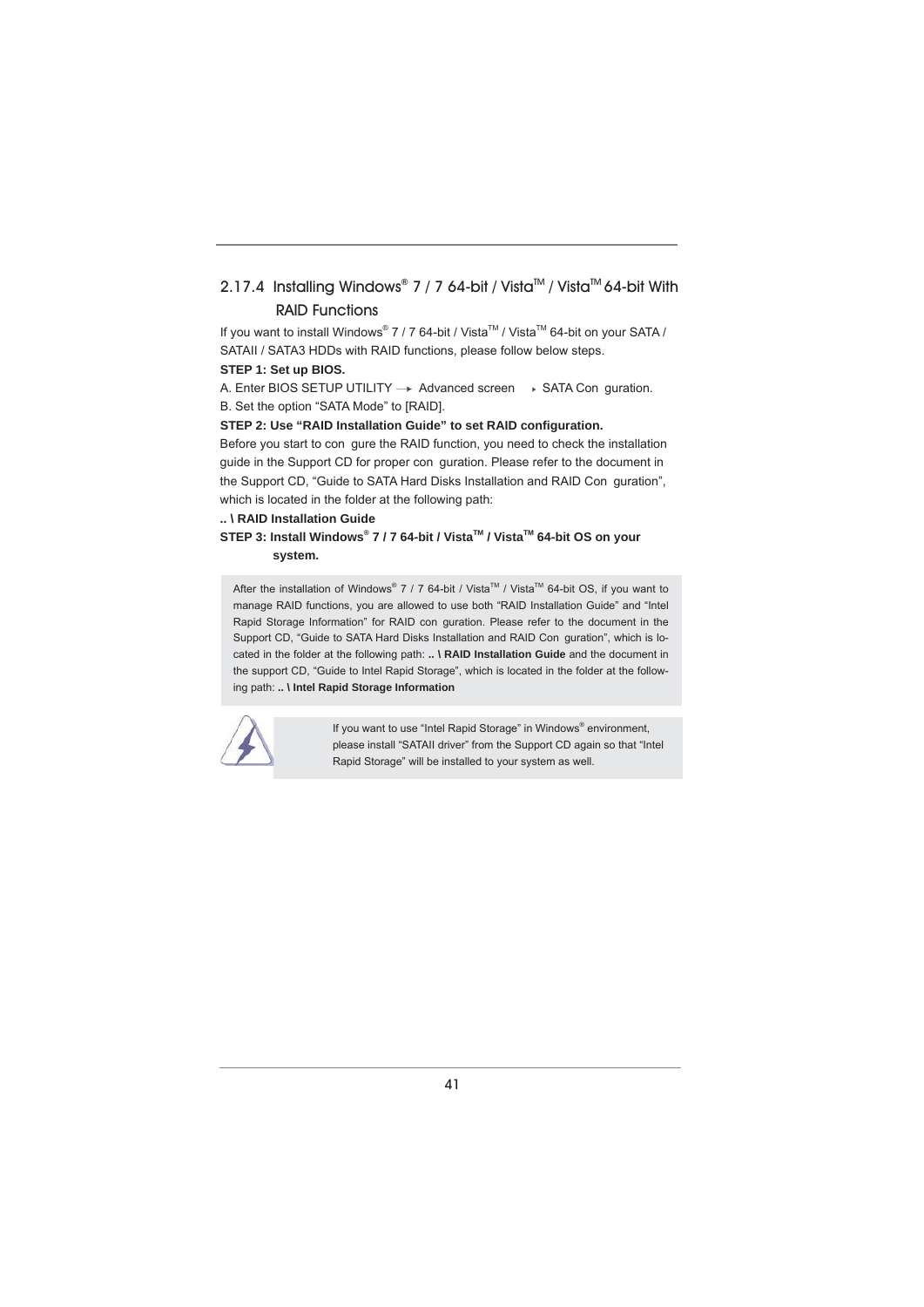#### 2.18 Installing Windows® 7 / 7 64-bit / Vista™ / Vista<sup>™</sup> 64-bit / XP / XP 64-bit Without RAID Functions

If you want to install Windows® 7 / 7 64-bit / Vista™ / Vista™ 64-bit / XP / XP 64bit OS on your SATA / SATAII / SATA3 HDDs without RAID functions, please follow below procedures according to the OS you install.

#### 2.18.1 Installing Windows**®** XP / XP 64-bit Without RAID

#### **Functions**

If you want to install Windows® XP / XP 64-bit OS on your SATA / SATAII / SATA3 HDDs without RAID functions, please follow below steps.

#### **Using SATA / SATAII / SATA3 HDDs with NCQ function**

#### **STEP 1: Set Up BIOS.**

A. Enter BIOS SETUP UTILITY  $\rightarrow$  Advanced screen  $\rightarrow$  SATA Con guration. B. Set the option "SATA Mode" to [AHCI].

#### **STEP 2: Make a SATA / SATAII / SATA3 driver diskette.**

Please make a SATA / SATAII / SATA3 driver diskette by following section 2.17.1 step 2 on page 38.

#### **STEP 3: Install Windows® XP / XP 64-bit OS on your system.**

After making a SATA / SATAII / SATA3 driver diskette, you can start to install Windows® XP / XP 64-bit on your system. At the beginning of Windows® setup, press F6 to install a third-party AHCI driver. When prompted, insert the SATA / SATAII / SATA3 driver diskette containing the Intel® AHCI driver. After reading the oppy disk, the driver will be presented. Select the driver to install according to the mode you choose and the OS you install.

#### **Using SATA / SATAII / SATA3 HDDs without NCQ function**

#### **STEP 1: Set up BIOS.**

A. Enter BIOS SETUP UTILITY  $\rightarrow$  Advanced screen  $\rightarrow$  SATA Con guration. B. Set the option "SATA Mode" to [IDE].

**STEP 2: Install Windows® XP / XP 64-bit OS on your system.**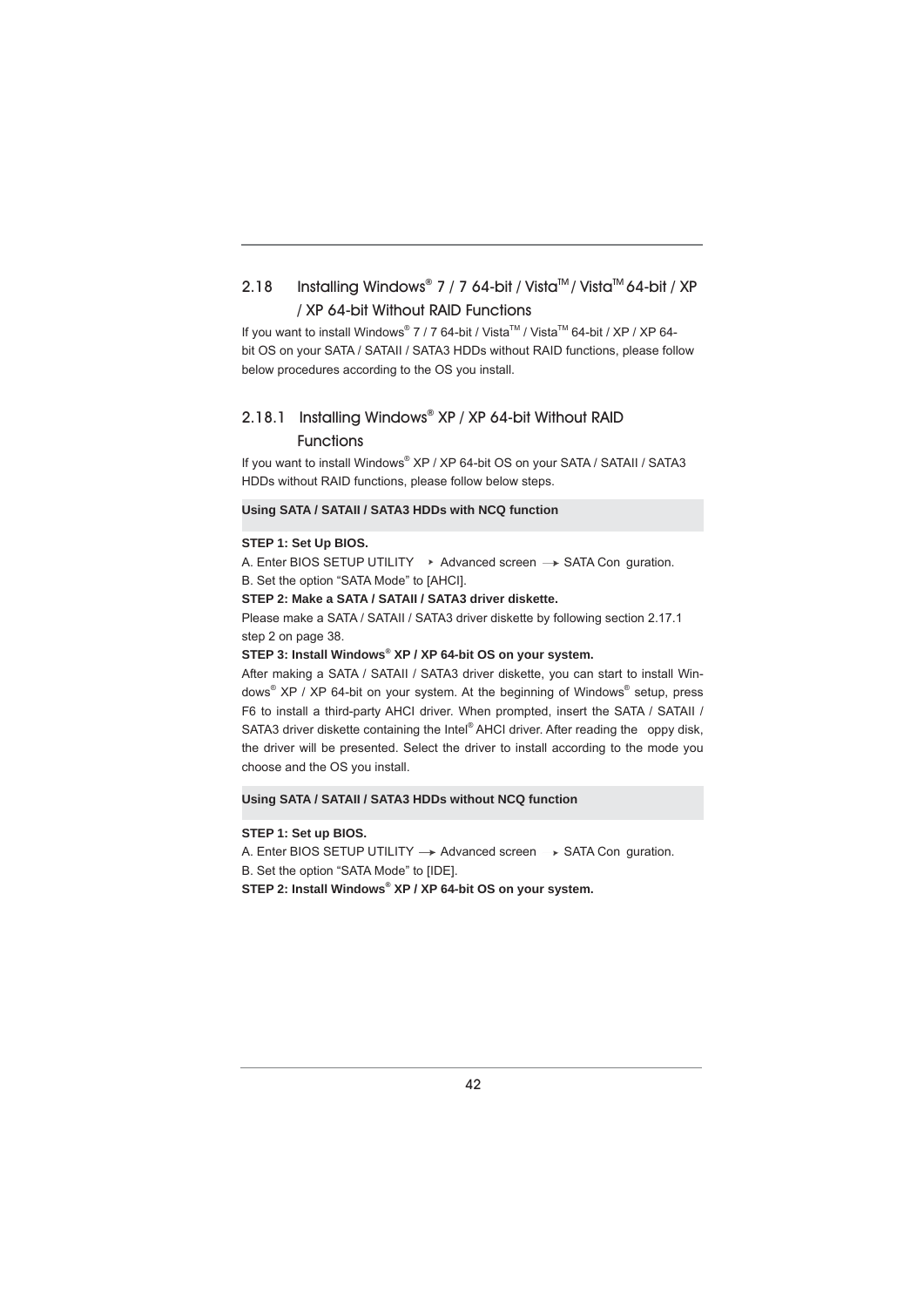### 2.18.2 Installing Windows® 7 / 7 64-bit / Vista<sup>™</sup> / Vista<sup>™</sup> 64-bit Without RAID Functions

If you want to install Windows® 7 / 7 64-bit / Vista™ / Vista™ 64-bit OS on your SATA / SATAII / SATA3 HDDs without RAID functions, please follow below steps.

**Using SATA / SATAII / SATA3 HDDs with NCQ function**

#### **STEP 1: Set Up BIOS.**

A. Enter BIOS SETUP UTILITY  $\rightarrow$  Advanced screen  $\rightarrow$  SATA Con guration.

B. Set the option "SATA Mode" to [AHCI].

STEP 2: Install Windows<sup>®</sup> 7 / 7 64-bit / Vista<sup>™</sup> / Vista<sup>™</sup> 64-bit OS on your  **system.**

**Using SATA / SATAII / STA3 HDDs without NCQ function**

#### **STEP 1: Set up BIOS.**

A. Enter BIOS SETUP UTILITY  $\rightarrow$  Advanced screen  $\rightarrow$  SATA Con guration. B. Set the option "SATA Mode" to [IDE].

STEP 2: Install Windows<sup>®</sup> 7 / 7 64-bit / Vista<sup>™</sup> / Vista<sup>™</sup> 64-bit OS on your  **system.**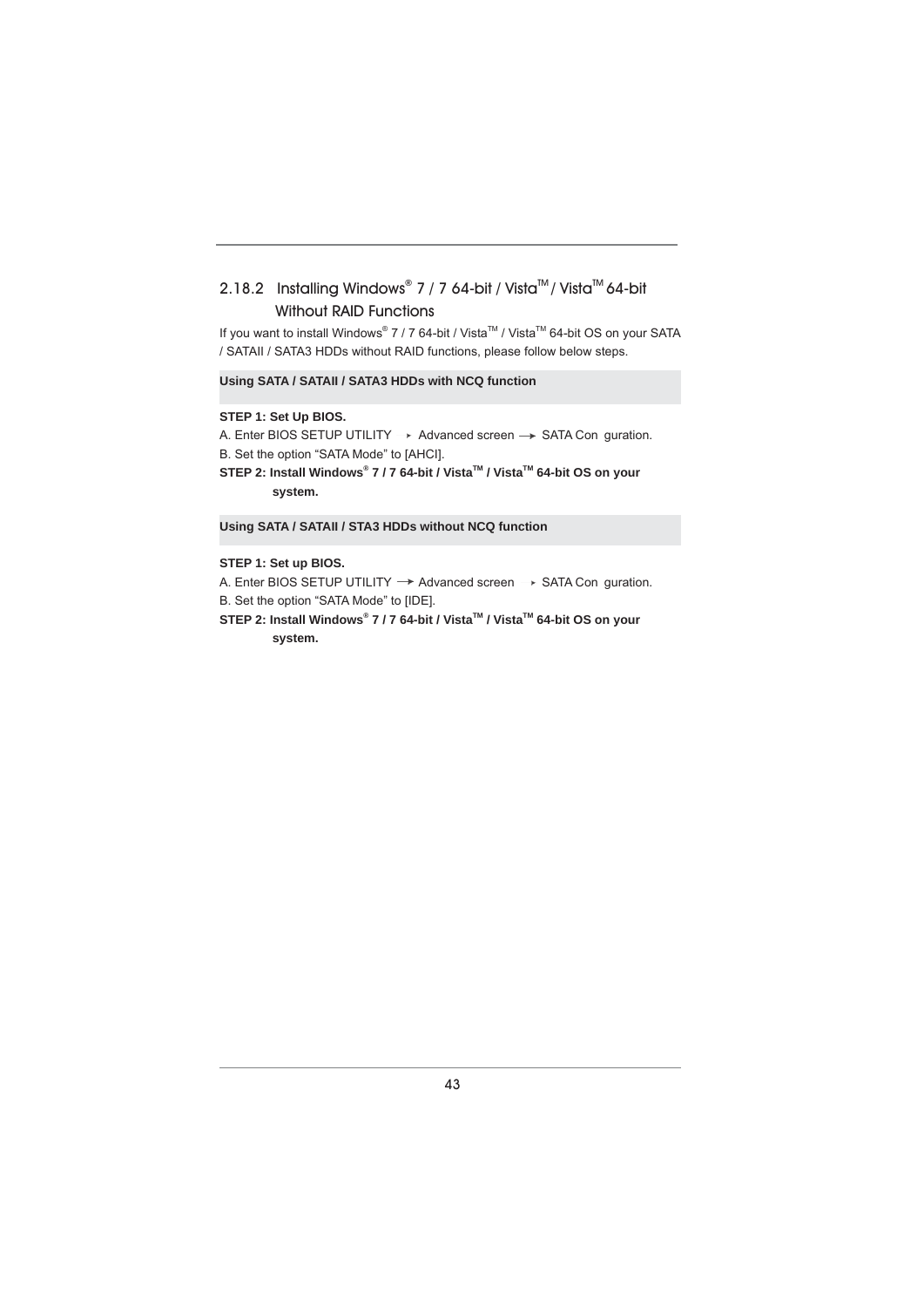### Chapter 3: UEFI SETUP UTILITY

#### 3.1 Introduction

This section explains how to use the UEFI SETUP UTILITY to con gure your system. The UEFI chip on the motherboard stores the UEFI SETUP UTILITY. You may run the UEFI SETUP UTILITY when you start up the computer. Please press <F2> or <Del> during the Power-On-Self-Test (POST) to enter the UEFI SETUP UTILITY, otherwise, POST will continue with its test routines.

If you wish to enter the UEFI SETUP UTILITY after POST, restart the system by pressing <Ctl> + <Alt> + <Delete>, or by pressing the reset button on the system chassis. You may also restart by turning the system off and then back on.



Because the UEFI software is constantly being updated, the following UEFI setup screens and descriptions are for reference purpose only, and they may not exactly match what you see on your screen.

#### 3.1.1 UEFI Menu Bar

The top of the screen has a menu bar with the following selections: **Main** To set up the system time/date information **OC Tweaker** To set up overclocking features **Advanced** To set up the advanced UEFI features **H/W Monitor** To display current hardware status **Boot** To set up the default system device to locate and load the Operating System **Security** To set up the security features **Exit** To exit the current screen or the UEFI SETUP UTILITY

Use  $\leftarrow$  > key or  $\leftarrow$  > key to choose among the selections on the menu bar, and then press <Enter> to get into the sub screen. You can also use the mouse to click your required item.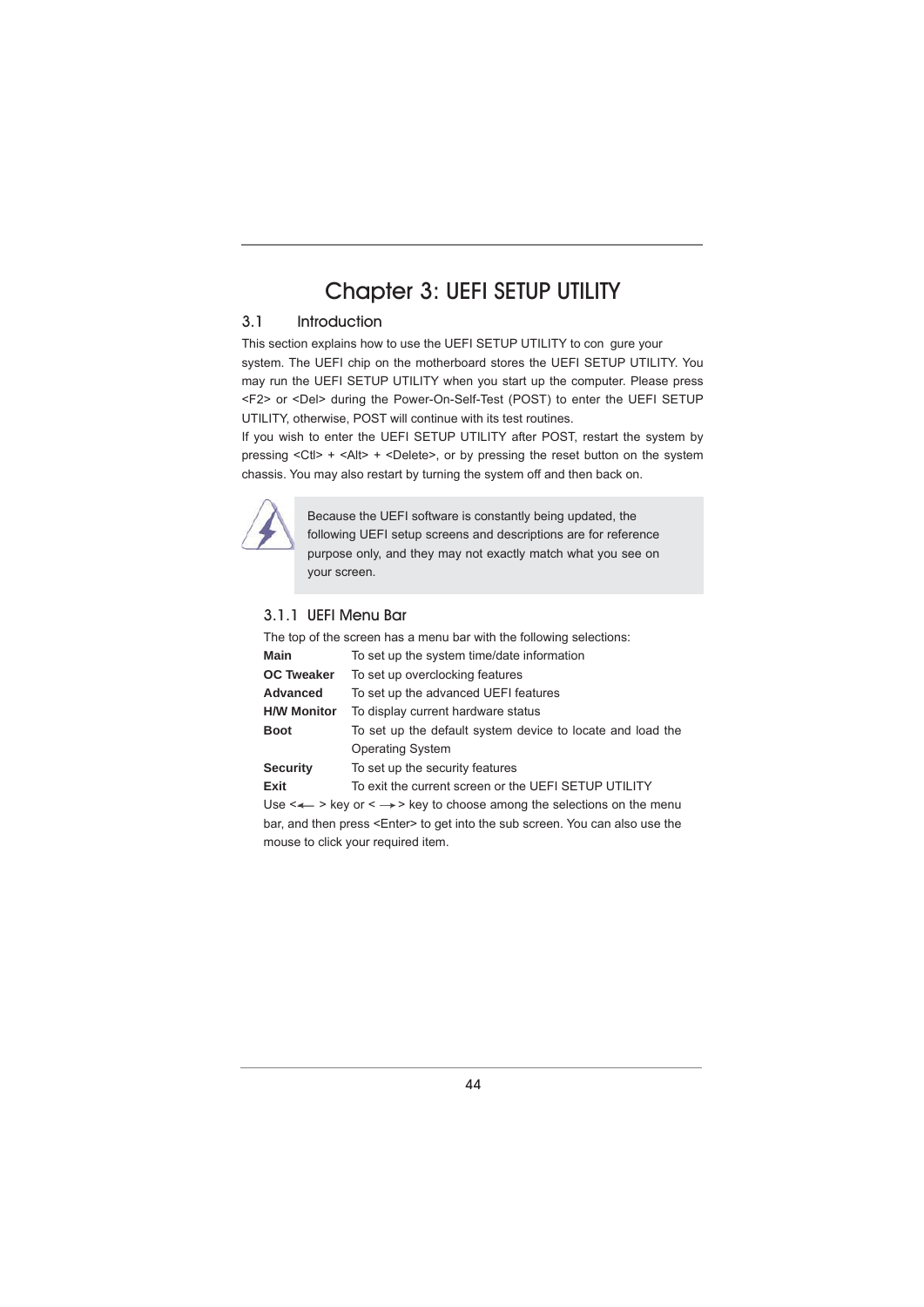#### 3.1.2 Navigation Keys

Please check the following table for the function description of each navigation key.

| <b>Navigation Key(s)</b>     | <b>Function Description</b>                           |  |  |  |
|------------------------------|-------------------------------------------------------|--|--|--|
| $\leftarrow$ / $\rightarrow$ | Moves cursor left or right to select Screens          |  |  |  |
| 11.                          | Moves cursor up or down to select items               |  |  |  |
| $+$ / -                      | To change option for the selected items               |  |  |  |
| <enter></enter>              | To bring up the selected screen                       |  |  |  |
| $<$ F1>                      | To display the General Help Screen                    |  |  |  |
| $<$ F9 $>$                   | To load optimal default values for all the settings   |  |  |  |
| $<$ F10 $>$                  | To save changes and exit the UEFI SETUP UTILITY       |  |  |  |
| $<$ ESC $>$                  | To jump to the Exit Screen or exit the current screen |  |  |  |

#### 3.2 Main Screen

When you enter the UEFI SETUP UTILITY, the Main screen will appear and display the system overview.

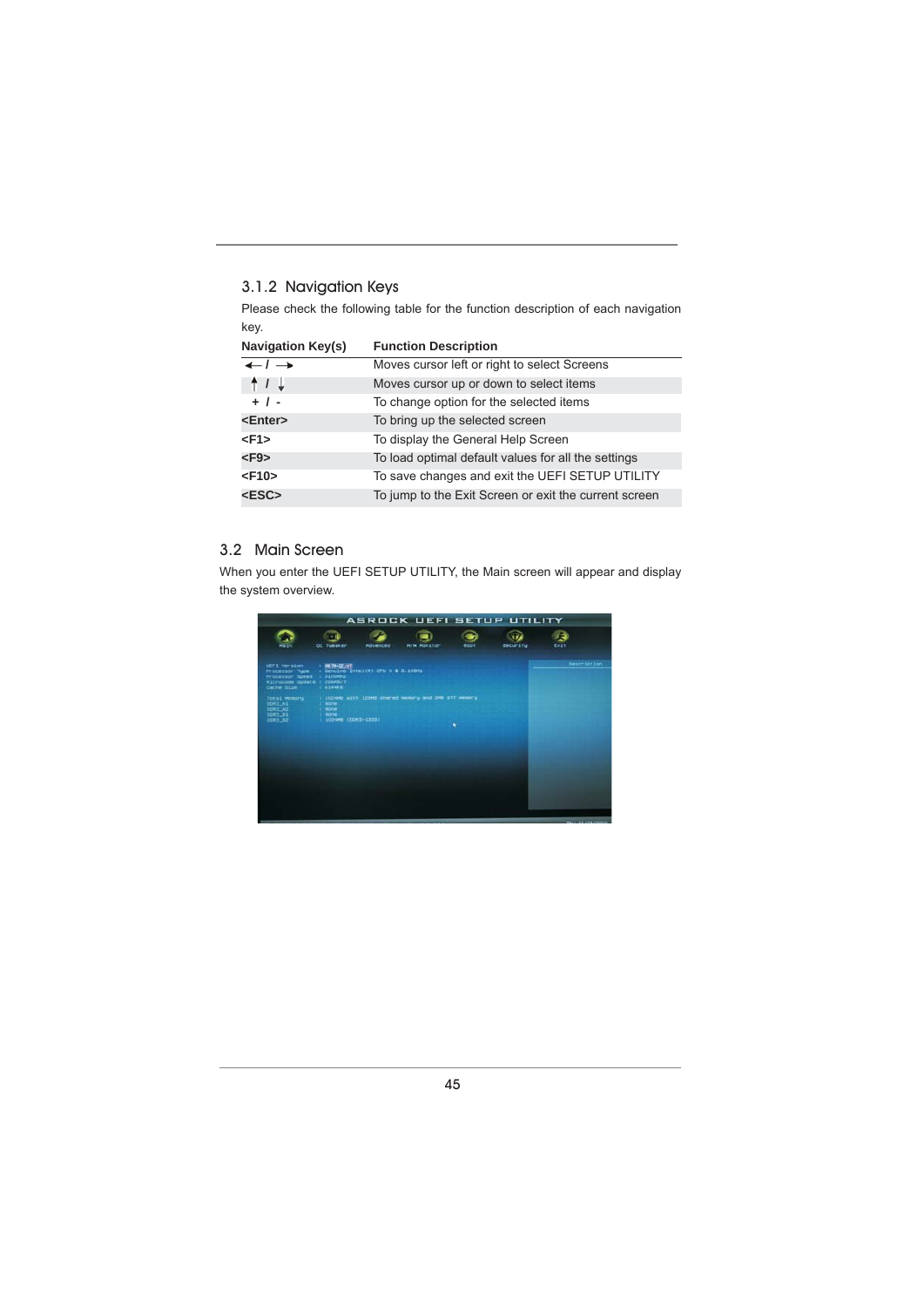#### 3.3 OC Tweaker Screen

In the OC Tweaker screen, you can set up overclocking features.



#### **Load GPU EZ OC Setting**

Use this item to load GPU EZ overclocking setting. Please note that overclocking may cause damage to your GPU and motherboard. It should be done at your own risk and expense.

#### **CPU Ratio Setting**

Use this item to change the ratio value of this motherboard.

#### **GT Over Clock**

Use this to enable or disable GT Over Clock by Internal Graphics Device. The default value is [Disabled].

#### **Intel SpeedStep Technology**

Intel SpeedStep technology is Intel's new power saving technology. Processor can switch between multiple frequency and voltage points to enable power savings. The default value is [Enabled]. Con guration options: [Auto], [Enabled] and [Disabled]. If you install Windows<sup>®</sup> XP and select [Auto], you need to set the "Power Schemes" as "Portable/Laptop" to enable this function. If you install Windows<sup>®</sup> Vista<sup>™</sup> / 7 and want to enable this function, please set this item to [Enabled]. This item will be hidden if the current CPU does not support Intel SpeedStep technology.



 Please note that enabling this function may reduce CPU voltage and lead to system stability or compatibility issue with some power supplies. Please set this item to [Disable] if above issue occurs.

#### **Intel Turbo Boost Technology**

 Use this item to enable or disable Intel Turbo Boost Technology. Turbo Boost allows processor cores to run faster than marked frequency in speci c condition. The default value is [Enabled].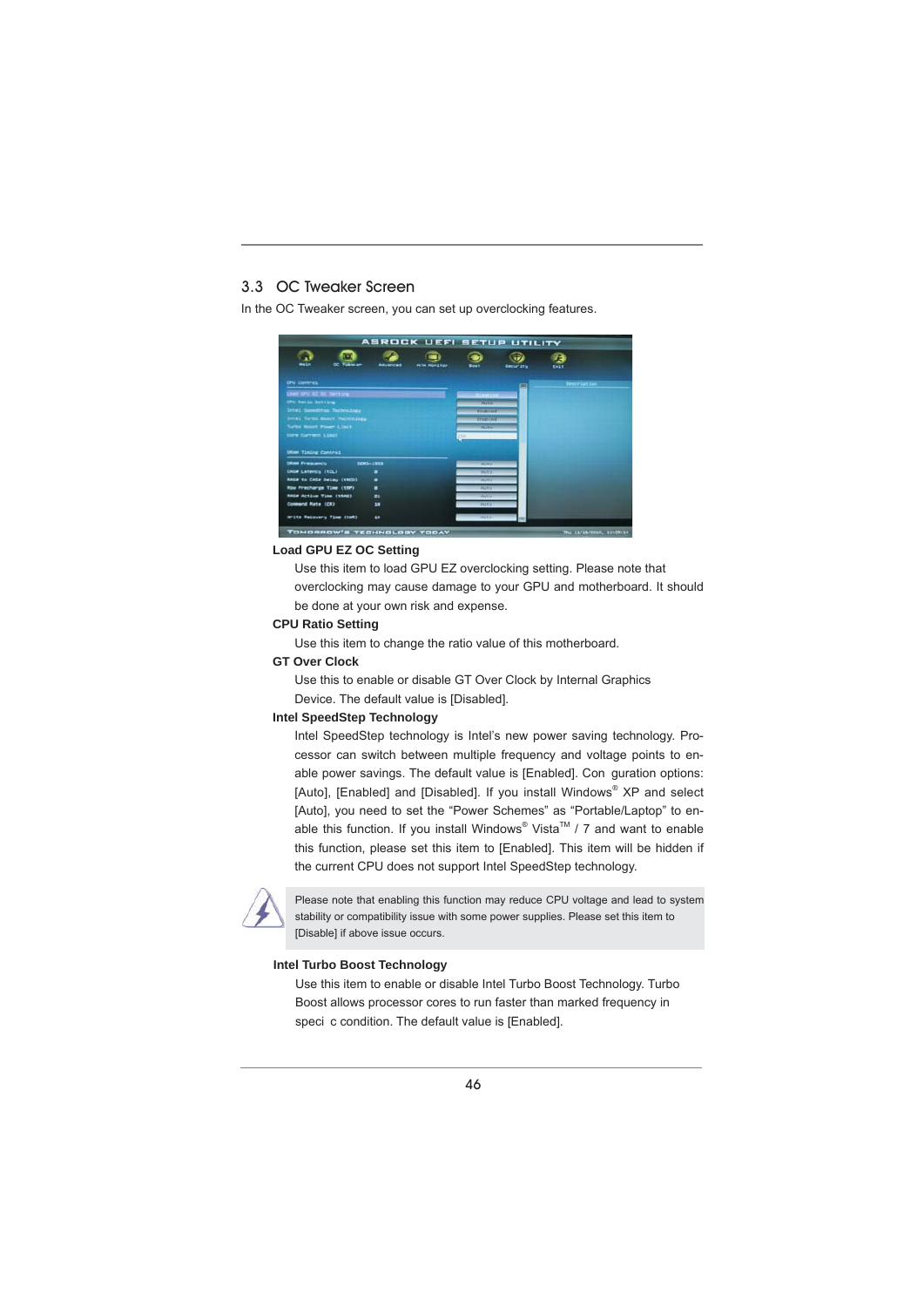#### **Turbo Boost Power Limit**

 Use this item to adjust Turbo Boost power limit. Con guration options: [Auto] and [Manual]. The default value is [Auto].

#### **Core Current Limit**

Use this item to add voltage when CPU is in Turbo mode.

#### **DRAM Timing Control**

#### **DRAM Frequency**

If [Auto] is selected, the motherboard will detect the memory module(s) inserted and assigns appropriate frequency automatically.

#### **CAS# Latency (tCL)**

Use this item to change CAS# Latency (tCL) Auto/Manual setting. The default is [Auto].

#### **RAS# to CAS# Delay (tRCD)**

Use this item to change RAS# to CAS# Delay (tRCD) Auto/Manual setting. The default is [Auto].

#### **Row Precharge Time (tRP)**

Use this item to change Row Precharge Time (tRP) Auto/Manual setting. The default is [Auto].

#### **RAS# Active Time (tRAS)**

Use this item to change RAS# Active Time (tRAS) Auto/Manual setting. The default is [Auto].

#### **Command Rate (CR)**

Use this item to change Command Rate (CR) Auto/Manual setting. Min: 1N. Max: 2N. The default is [Auto].

#### **Write Recovery Time (tWR)**

Use this item to change Write Recovery Time (tWR) Auto/Manual setting. The default is [Auto].

#### **Refresh Cyle Time (tRFC)**

Use this item to change Refresh Cyle Time (tRFC) Auto/Manual setting. The default is [Auto].

#### **RAS to RAS Delay (tRRD)**

Use this item to change RAS to RAS Delay (tRRD) Auto/Manual setting. The default is [Auto].

#### **Write to Read Delay (tWTR)**

Use this item to change Write to Read Delay (tWTR) Auto/Manual setting. The default is [Auto].

#### **Read to Precharge (tRTP)**

Use this item to change Read to Precharge (tRTP) Auto/Manual setting. The default is [Auto].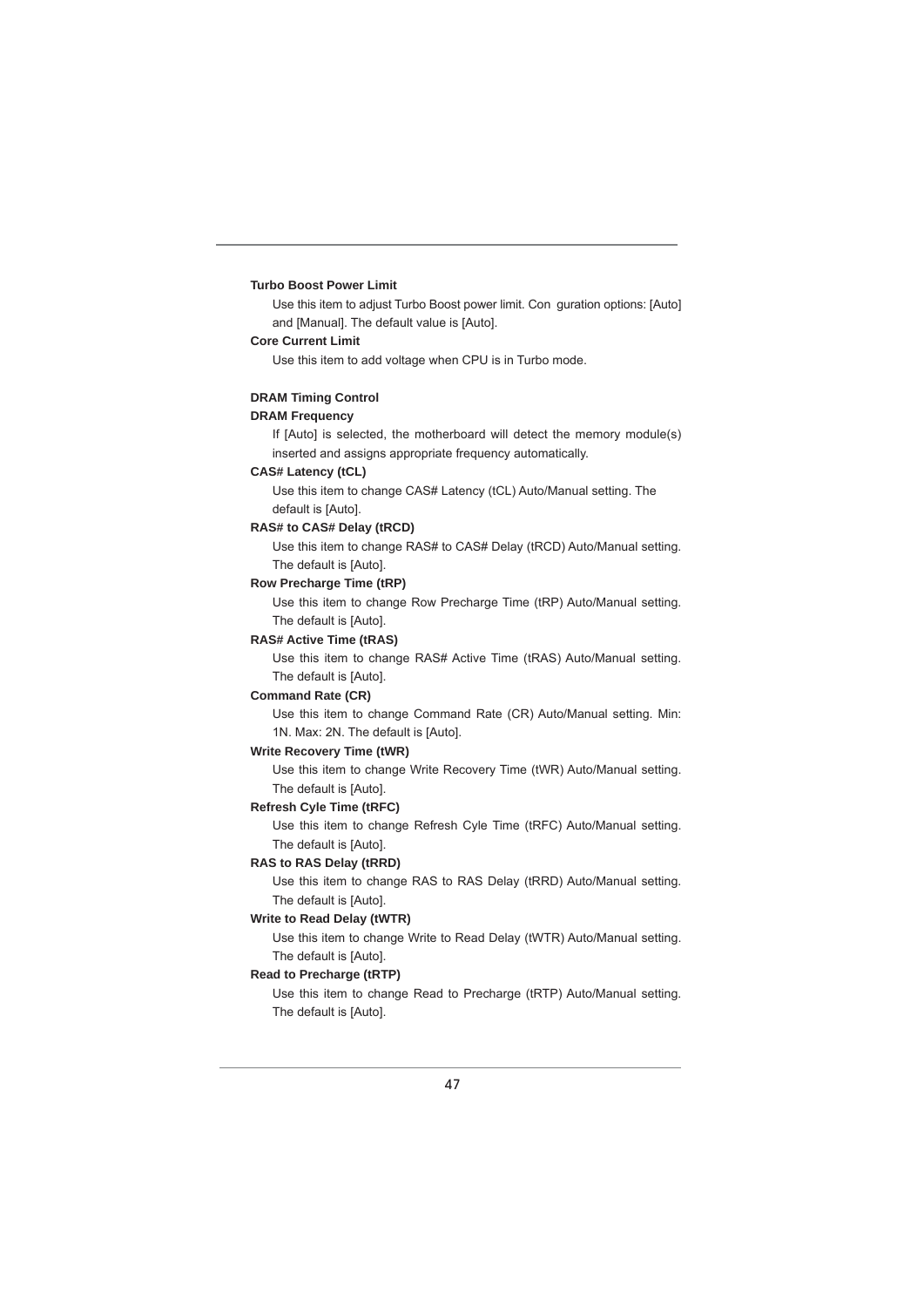#### **Four Activate Window (tFAW)**

Use this item to change Four Activate Window (tFAW) Auto/Manual setting. The default is [Auto].

#### **Memory Power Down Mode**

Use this item to adjust DDR power down mode. Configuration options: [Auto], [Slow] and [Fast]. The default value is [Auto].

#### **Voltage Control**

#### **Power Saving Mode**

Use this to enable or disable Power Saving Mode. The default value is [Disabled].

#### **CPU Core Voltage**

Use this to select CPU Core Voltage. Con guration options: [Auto],

[Offset Mode] and [Fixed Mode]. The default value is [Auto].

#### **IGPU Voltage**

 Use this to select IGPU Voltage. Con guration options: [Auto], [Offset Mode] and [Fix Mode]. The default value is [Auto].

#### **DRAM Voltage**

Use this to select DRAM Voltage. Con guration options: [Auto], [1.201V] to [2.490V]. The default value is [Auto].

#### **PCH Voltage**

Use this to select PCH Voltage. Con guration options: [Auto], [0.780V] to [1.646V]. The default value is [Auto].

#### **CPU PLL Voltage**

Use this to select CPU PLL Voltage. Con guration options: [Auto], [1.548V] to [2.310V]. The default value is [Auto].

#### **VTT Voltage**

Use this to select VTT Voltage. Con guration options: [Auto], [0.815V] to [1.634V]. The default value is [Auto].

#### **VCCSA Voltage**

Use this to select VCCSA Voltage. Con guration options: [Auto], [0.925V] to [1.200V]. The default value is [Auto].

#### **User Default**

In this option, you are allowed to load and save three user defaults according to your own requirements.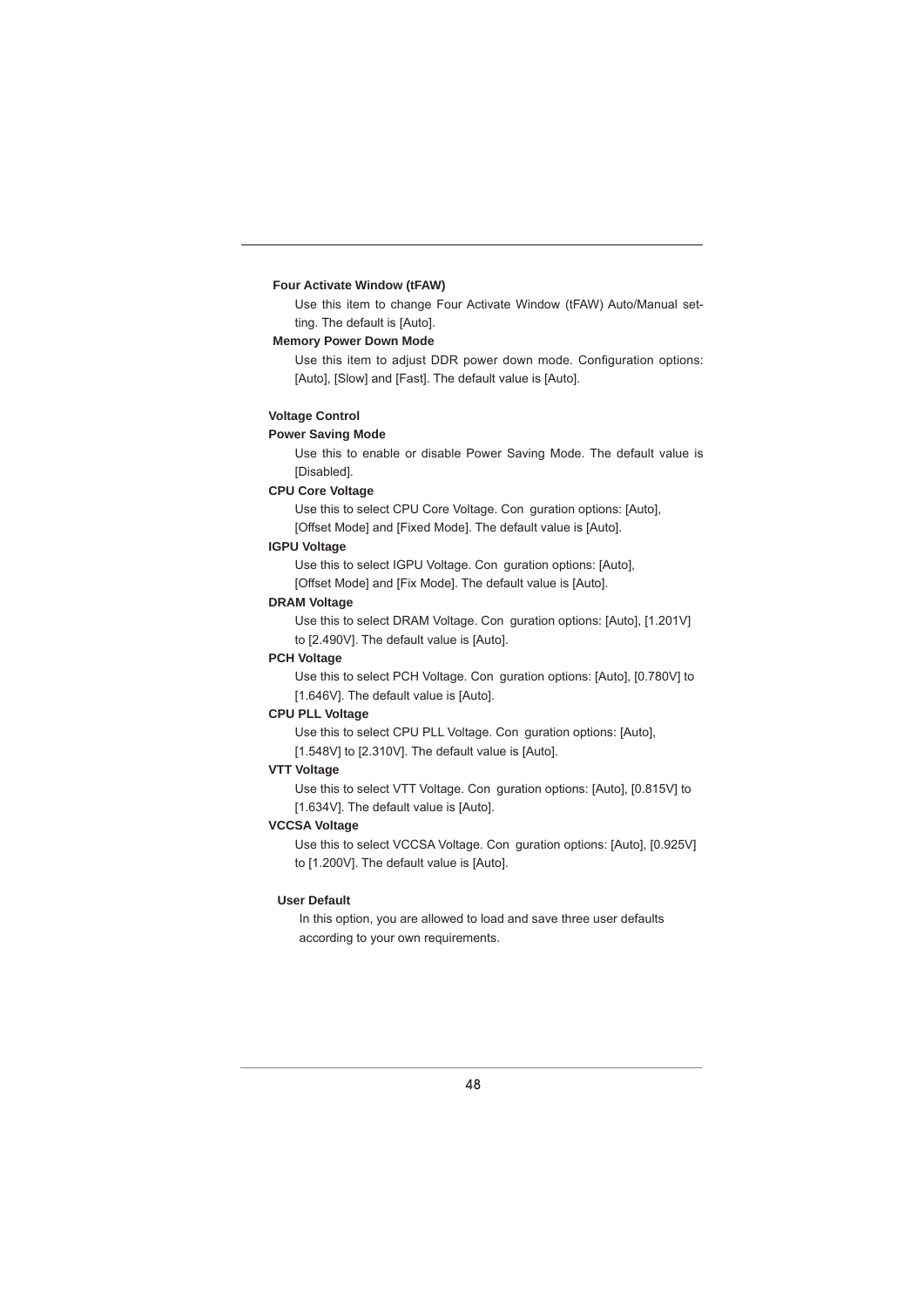#### 3.4 Advanced Screen

In this section, you may set the con gurations for the following items: CPU Con guration, Intel IGD SWSCI OpRegion Con guration, North Bridge Con guration, South Bridge Con guration, Storage Con guration, Super IO Con guration, ACPI Con guration and USB Con guration.





Setting wrong values in this section may cause the system to malfunction.

#### **ASRock Instant Flash**

ASRock Instant Flash is a UEFI flash utility embedded in Flash ROM. This convenient UEFI update tool allows you to update system UEFI without entering operating systems rst like MS-DOS or Windows®. Just launch this tool and save the new UEFI le to your USB ash drive, oppy disk or hard drive, then you can update your UEFI only in a few clicks without preparing an additional oppy diskette or other complicated ash utility. Please be noted that the USB ash drive or hard drive must use FAT32/16/12 le system. If you execute ASRock Instant Flash utility, the utility will show the UEFI les and their respective information. Select the proper UEFI le to update your UEFI, and reboot your system after UEFI update process completes.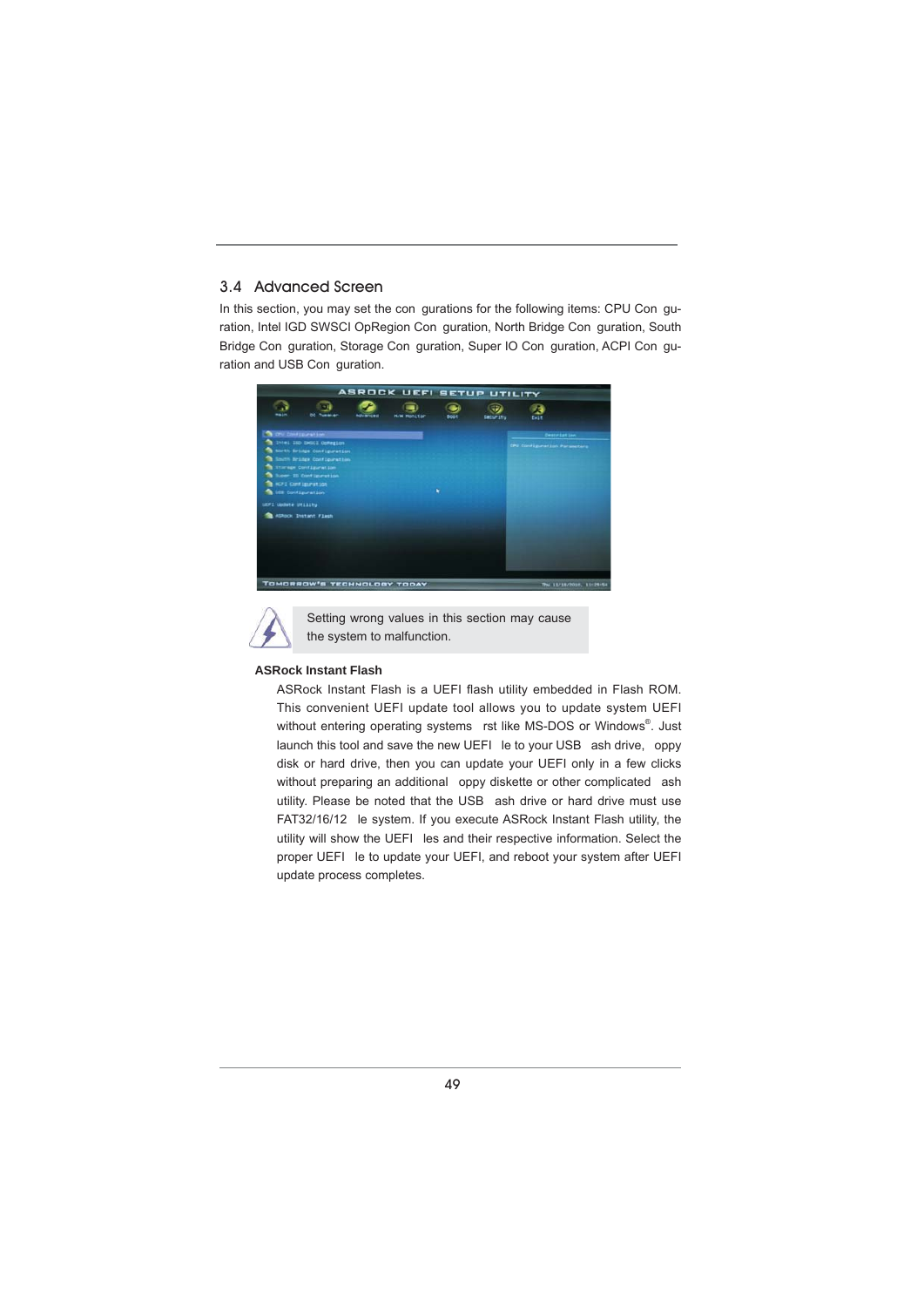#### 3.4.1 CPU Configuration



#### **Intel Hyper Threading Technology**

To enable this feature, it requires a computer system with an Intel processor that supports Hyper-Threading technology and an operating system that includes optimization for this technology, such as Microsoft® Windows<sup>®</sup> XP / Vista<sup>™</sup> / 7. Set to [Enabled] if using Microsoft<sup>®</sup> Windows<sup>®</sup> XP, Vista<sup>™</sup>, 7, or Linux kernel version 2.4.18 or higher. This option will be hidden if the installed CPU does not support Hyper-Threading technology.

#### **Active Processor Cores**

Use this item to select the number of cores to enable in each processor package. Con guration options: [All], [1] and [2]. The default value is [All].

#### **Hardware Prefetcher**

Use this item to turn on/off the MLC streamer prefetcher.

#### **Adjacent Cache Line Prefetch**

Use this item to turn on/off prefetching of adjacent cache lines.

#### **Enhance Halt State (C1E)**

All processors support the Halt State (C1). The C1 state is supported through the native processor instructions HLT and MWAIT and requires no hardware support from the chipset. In the C1 power state, the processor maintains the context of the system caches.

#### **CPU C3 State Support**

Use this to enable or disable CPU C3 (ACPI C2) report to OS.

#### **CPU C6 State Support**

Use this to enable or disable CPU C6 (ACPI C3) report to OS.

#### **Package C State Support**

 Selected option will program into C State package limit register. The default value is [Auto].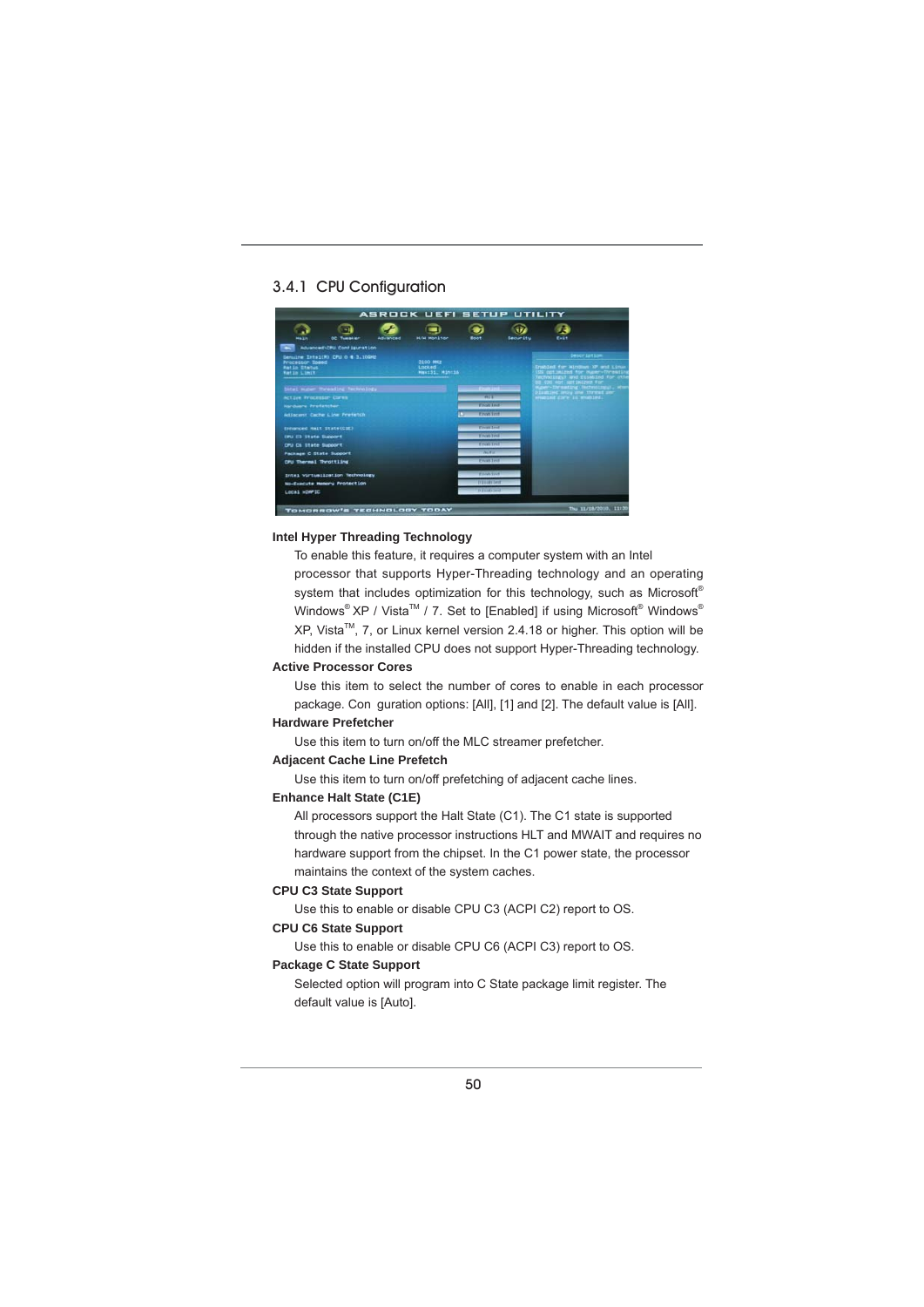#### **CPU Thermal Throttling**

You may select [Enabled] to enable CPU internal thermal control mechanism to keep the CPU from overheated.

#### **Intel Virtualization Technology**

When this option is set to [Enabled], a VMM (Virtual Machine Architecture) can utilize the additional hardware capabilities provided by Vanderpool Technology. This option will be hidden if the installed CPU does not support Intel Virtualization Technology.

#### **No-Excute Memory Protection**

No-Execution (NX) Memory Protection Technology is an enhancement to the IA-32 Intel Architecture. An IA-32 processor with "No Execute (NX) Memory Protection" can prevent data pages from being used by malicious software to execute code. This option will be hidden if the current CPU does not support No-Excute Memory Protection.

#### **Local x2APIC**

Use this to enable or disable Local x2APIC. The default value is [Disabled]. Please be noted that some OS do not support this function.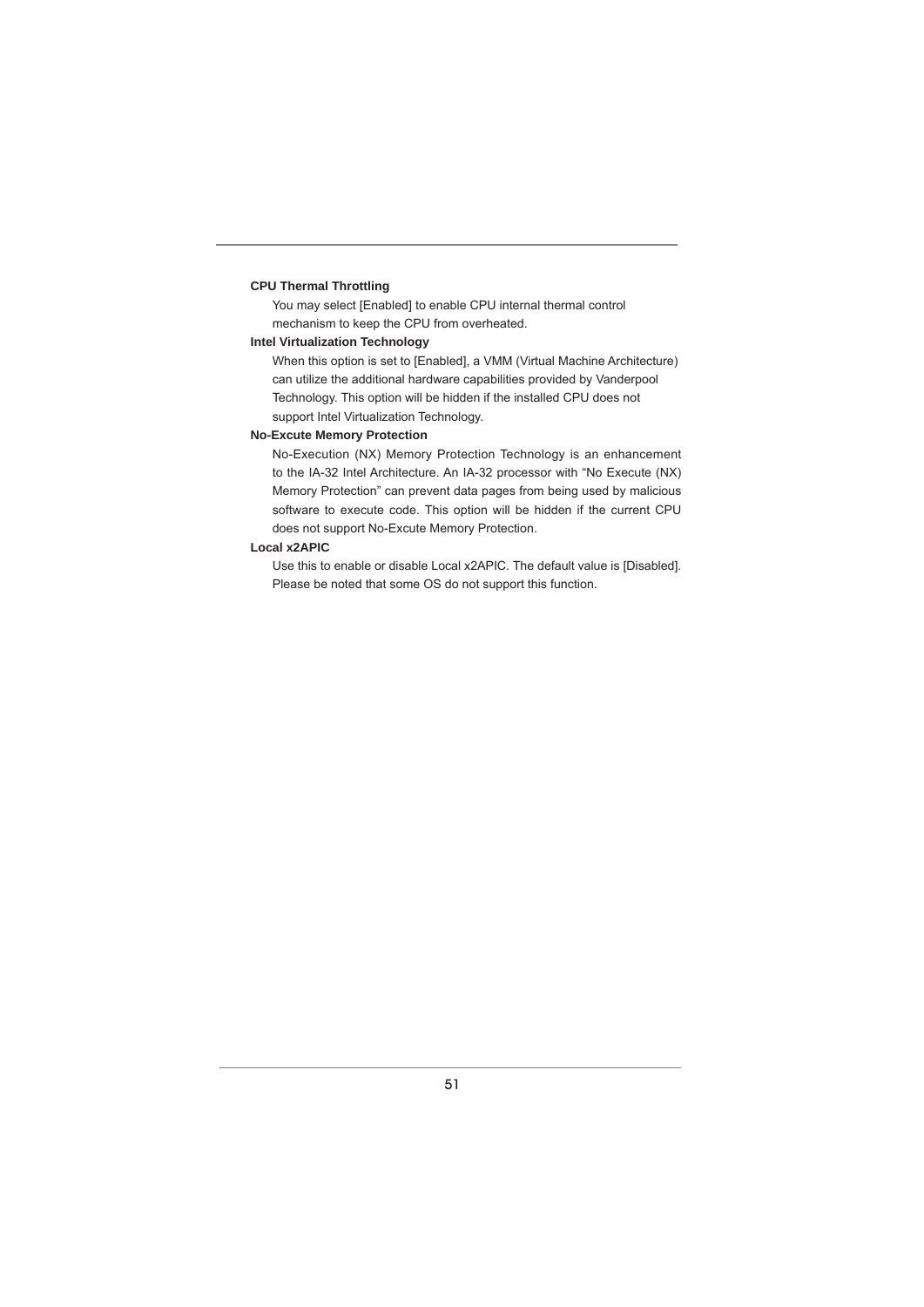#### 3.4.2 Intel IGD SWSCI OpRegion Configuration



#### **DVMT Mode Select**

Use this option to adjust DVMT mode. The default value is [DVMT Mode]. DVMT (Dynamic Video Memory Technology) is an architecture that offers breakthrough performance for the motherboard through ef cient memory utilization. In DVMT mode, the graphics driver allocates memory as needed for running graphics applications and is cooperatively using this memory with other system components. This item will not be used under Windows<sup>®</sup> Vista<sup>™</sup> / 7 OS because the driver will intelligently detect physical memory available and allocate necessary video memory.

#### **DVMT Memory**

You are allowed to adjust the shared memory size in this item. Configuration options: [128MB], [256MB] and [Maximum]. The option [Maximum] only appears when you adopt the memory module with 1024MB or above.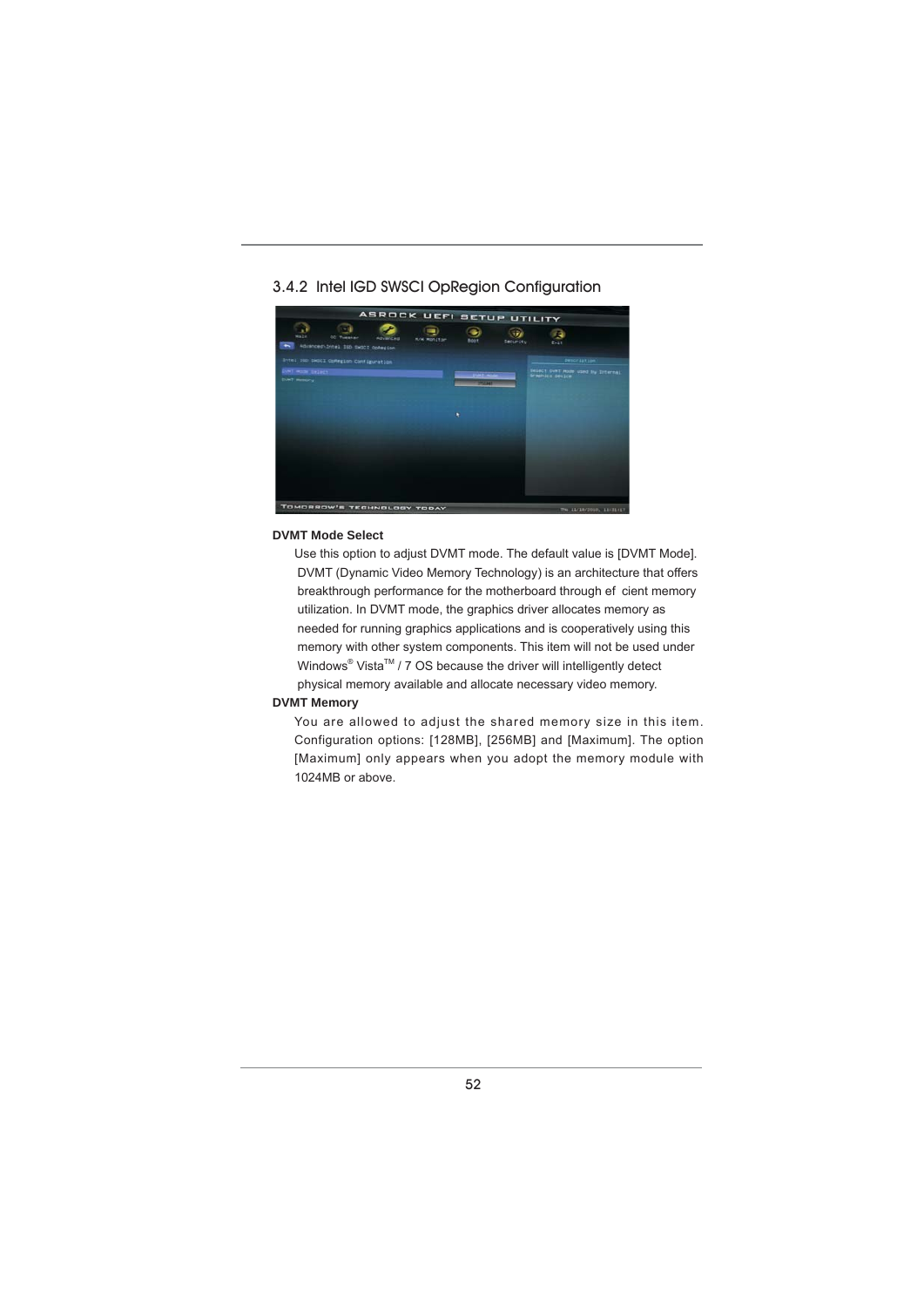#### 3.4.3 North Bridge Configuration



#### **Low MMIO Align**

 Low MMIO resources align at 64MB/1024MB. The default value is [64MB].  **VT-d**

Use this to enable or disable Intel® VT-d technology (Intel® Virtualization Technology for Directed I/O). The default value of this feature is [Disabled].

#### **Primary Graphics Adapter**

This allows you to select the boot graphic adapter priority. Con guration options: [Onboard], [PCI Express] and [PCI]. The default value is [PCI].

#### **Onboard VGA Share Memory**

This allows you to set onboard VGA share memory feature. The default value is [Auto]. Con guration options: [Auto], [32MB], [64MB], [128MB], [256MB] and [512MB].

#### **Render Standby**

Use this to enable or disable Render Standby by Internal Graphics Device. The default value is [Enabled].

#### **IGD Multi-Monitor**

Use this to enable or disable IGD Multi-Monitor by Internal Graphics Device. The default value is [Disabled].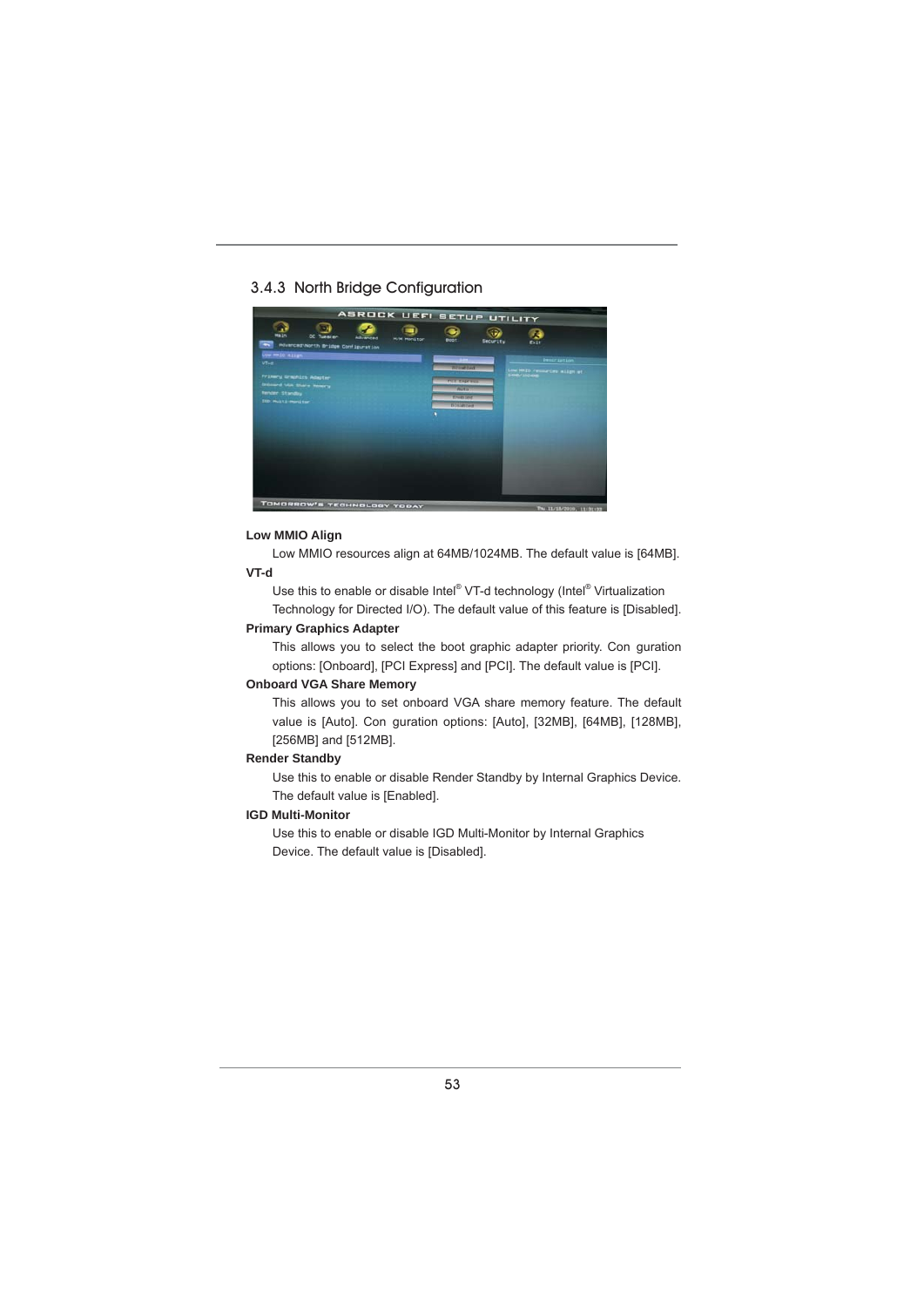#### 3.4.4 South Bridge Configuration



#### **Restore on AC/Power Loss**

This allows you to set the power state after an unexpected AC/power loss. If [Power Off] is selected, the AC/power remains off when the power recovers. If [Power On] is selected, the AC/power resumes and the system starts to boot up when the power recovers.

#### **Deep Sx**

Mobile platforms support Deep S4/S5 in DC only and desktop platforms support Deep S4/S5 in AC only. Con guration options: [Disabled], [Enabled in S5] and [Enabled in S4 and S5]. The default value is [Disabled].

#### **Onboard LAN**

This allows you to enable or disable the "Onboard LAN" feature.

#### **Onboard HD Audio**

Select [Auto], [Enabled] or [Disabled] for the onboard HD Audio feature. If you select [Auto], the onboard HD Audio will be disabled when PCI Sound Card is plugged.

#### **Front Panel**

Select [Auto] or [Disabled] for the onboard HD Audio Front Panel.

#### **Onboard HDMI HD Audio**

This allows you to enable or disable the "Onboard HDMI HD Audio" feature.

#### **ACPI HPET Table**

 Use this item to enable or disable ACPI HPET Table. The default value is [Enabled]. Please set this option to [Enabled] if you plan to use this motherboard to submit Windows<sup>®</sup> Vista<sup>™</sup> certi cation.

#### **PCI Legacy Mode**

 Use this item to enable or disable PCI Legacy Mode. The default value is [Enabled].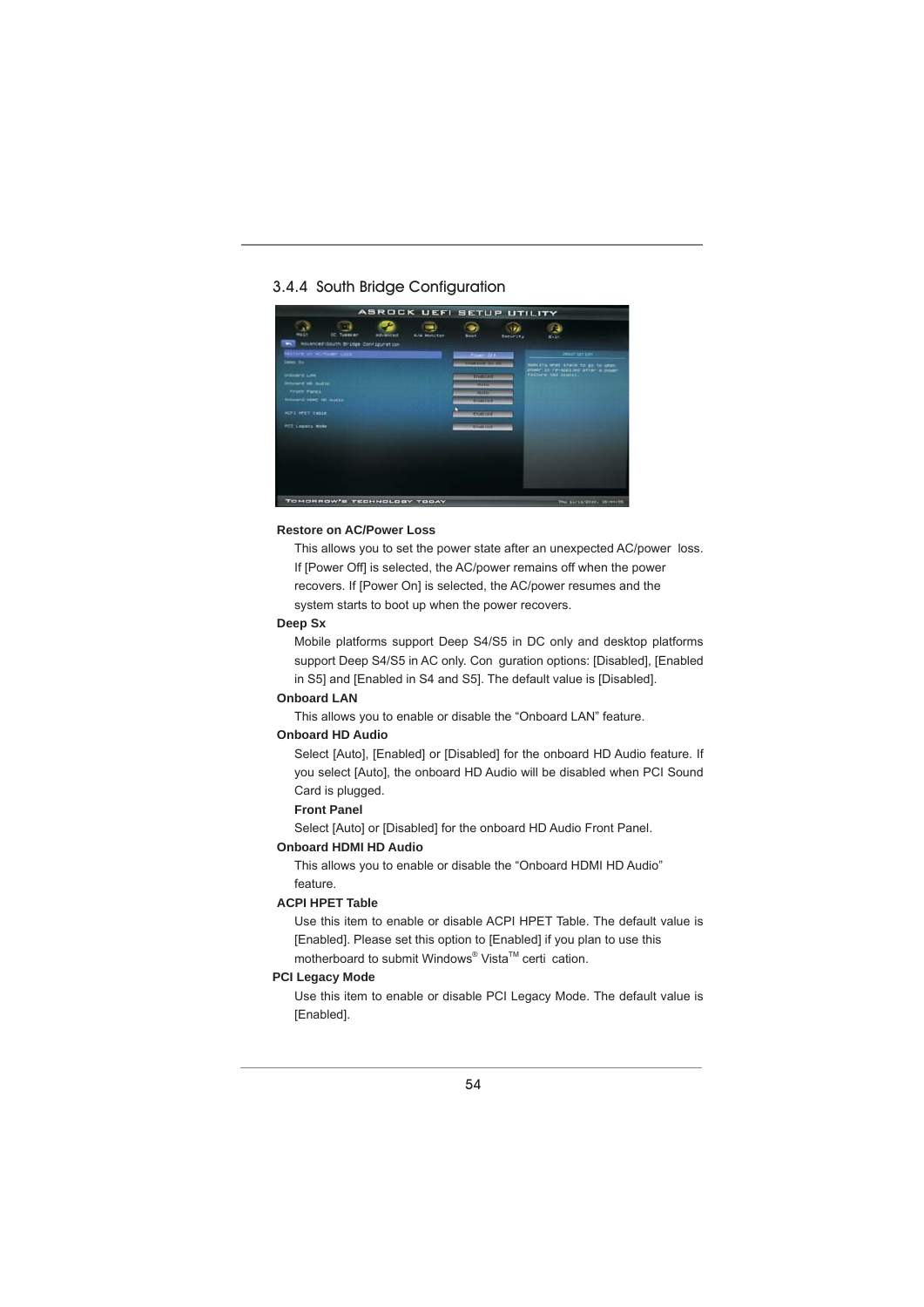#### 3.4.5 Storage Configuration



#### **SATA Mode**

Use this to select SATA mode. Con guration options: [IDE Mode], [AHCI Mode] and [RAID Mode]. The default value is [IDE Mode].



AHCI (Advanced Host Controller Interface) supports NCQ and other new features that will improve SATA disk performance but IDE mode does not have these advantages.

#### **SATA Controller 0**

Please select [**Compatible**] when you install legacy OS. If native OS (Windows<sup>®</sup> XP / Vista<sup>™</sup> / 7) is installed, please select [**Enhanced**].

#### **SATA Controller 1**

Please select [**Compatible**] when you install legacy OS. If native OS (Windows<sup>®</sup> XP / Vista<sup>™</sup> / 7) is installed, please select [**Enhanced**].

#### **Hard Disk S.M.A.R.T.**

 Use this item to enable or disable the S.M.A.R.T. (Self-Monitoring, Analysis, and Reporting Technology) feature. Con guration options: [Disabled] and [Enabled].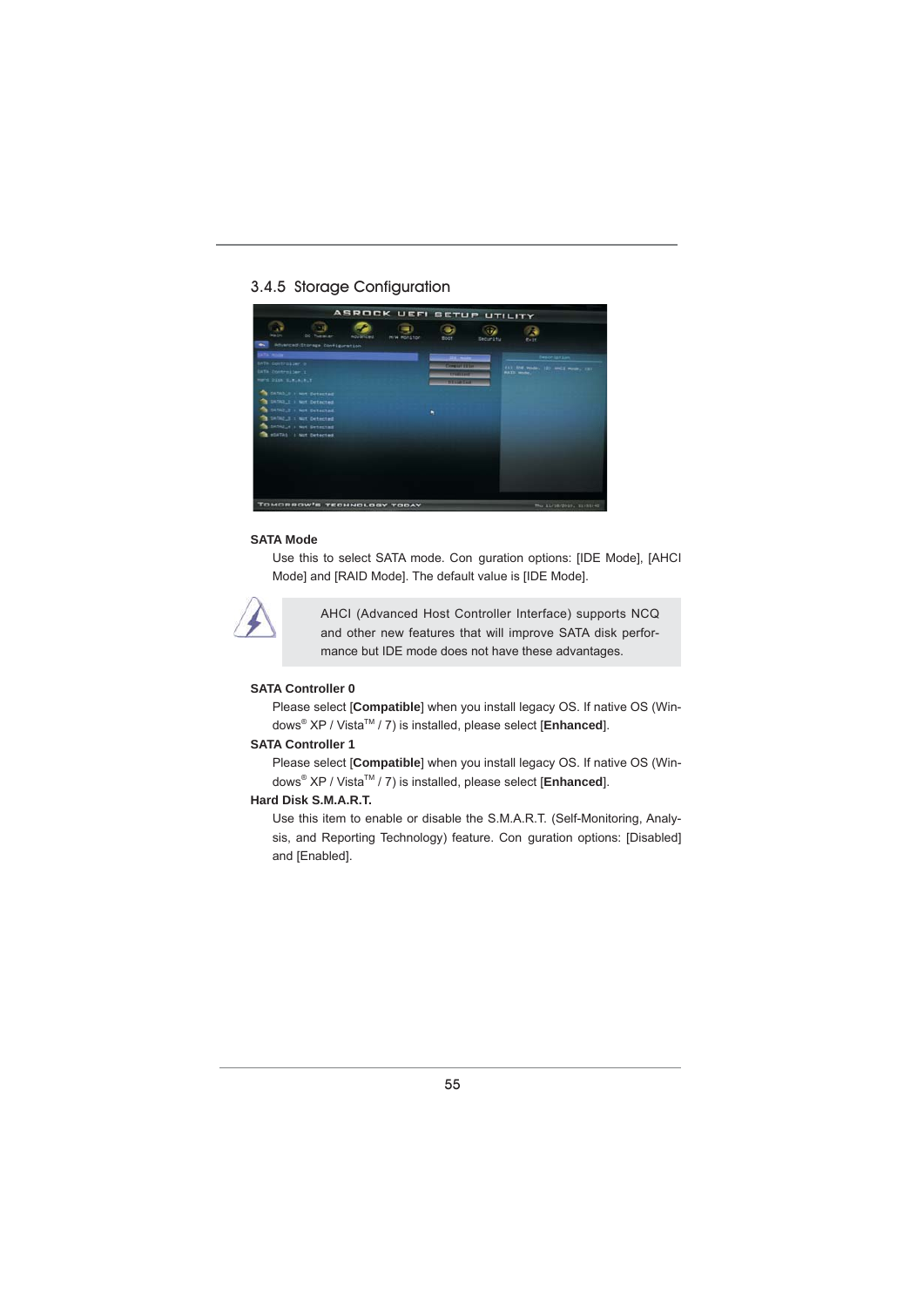#### 3.4.6 Super IO Configuration



#### **OnBoard Floppy Controller**

Use this item to enable or disable oppy drive controller.

#### **Serial Port**

Use this item to enable or disable the onboard serial port.

#### **Serial Port Address**

Use this item to set the address for the onboard serial port. Con guration options: [Auto], [3F8 / IRQ4], [2F8 / IRQ3], [3E8 / IRQ4], [2E8 / IRQ3].

#### **Infrared Port**

Use this item to enable or disable the onboard infrared port.

#### **Infrared Port Address**

Use this item to set the address for the onboard infrared port.

 Con guration options: [Auto], [3F8 / IRQ4], [2F8 / IRQ3], [3E8 / IRQ4], [2E8 / IRQ3].

#### **Parallel Port**

Use this item to enable or disable the onboard parallel port.

#### **Change Settings**

Use this item to select an optional setting for Super IO device.

#### **Device Mode**

Use this item to change the Printer Port mode.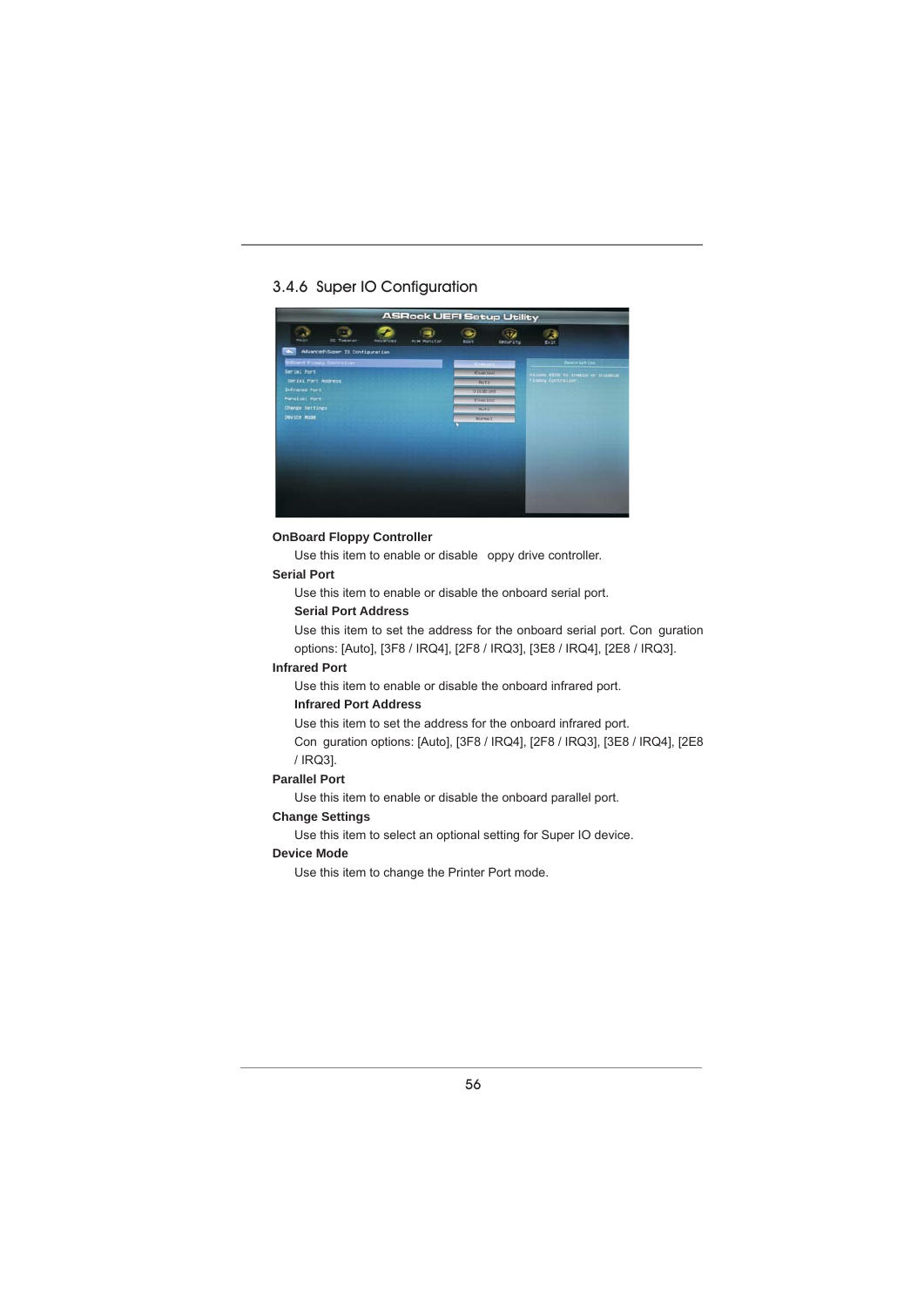#### 3.4.7 ACPI Configuration



#### **Suspend to RAM**

Use this item to select whether to auto-detect or disable the Suspend-to-RAM feature. Select [Auto] will enable this feature if the OS supports it.

#### **Check Ready Bit**

Use this item to enable or disable the feature Check Ready Bit.

#### **PS/2 Keyboard Power On**

Use this item to enable or disable PS/2 keyboard to turn on the system from the power-soft-off mode.

#### **PCI Devices Power On**

 Use this item to enable or disable PCI devices to turn on the system from the power-soft-off mode.

#### **Ring-In Power On**

 Use this item to enable or disable Ring-In signals to turn on the system from the power-soft-off mode.

#### **RTC Alarm Power On**

 Use this item to enable or disable RTC (Real Time Clock) to power on the system.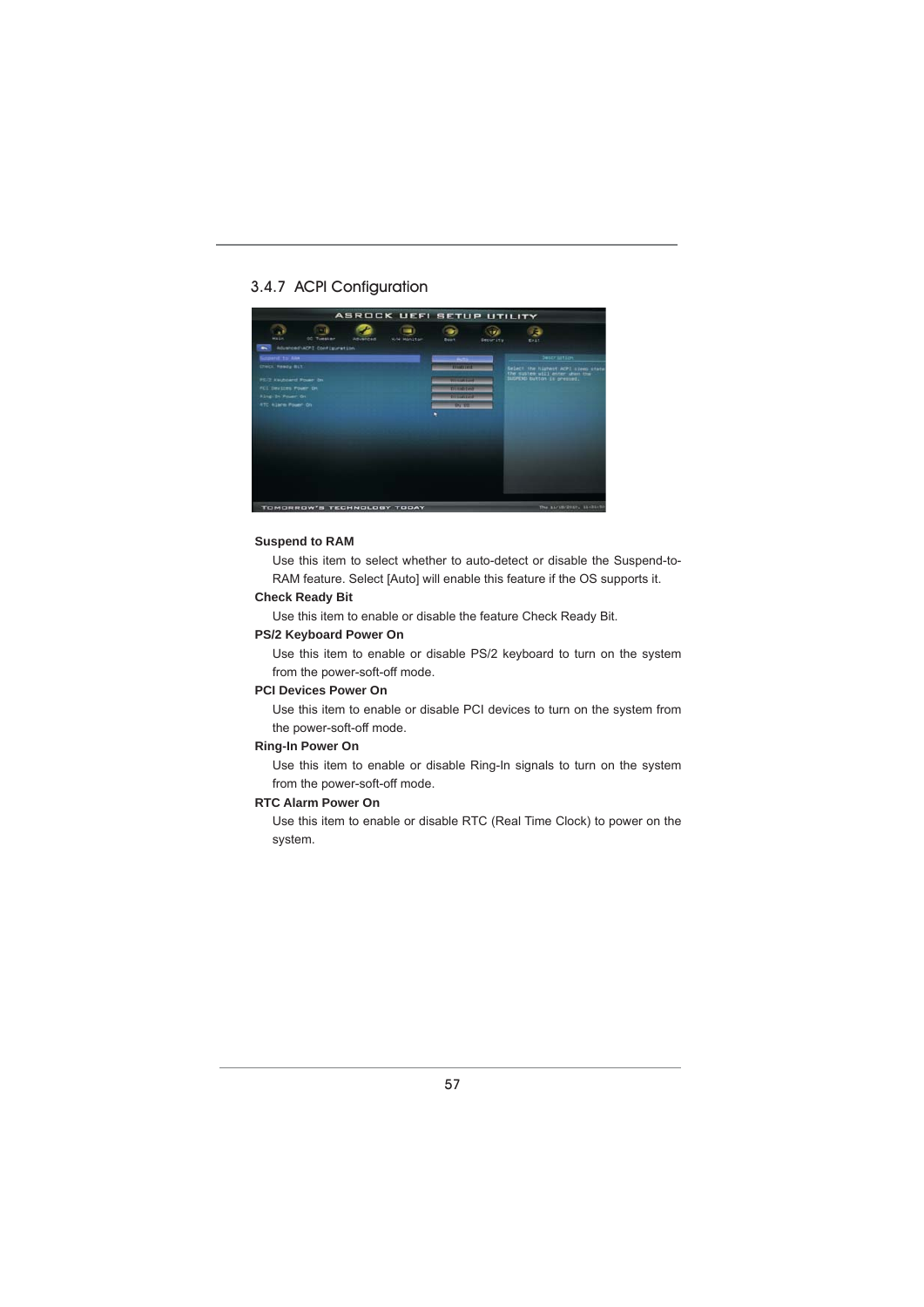### 3.4.8 USB Configuration



#### **USB 2.0 Controller**

Use this item to enable or disable the use of USB 2.0 controller. **USB 3.0 Controller**

Use this item to enable or disable the use of USB 3.0 controller.

#### **Legacy USB Support**

Use this option to select legacy support for USB devices. There are four con guration options: [Enabled], [Auto], [Disabled] and [UEFI Setup Only]. The default value is [Enabled]. Please refer to below descriptions for the details of these four options:

[Enabled] - Enables support for legacy USB.

[Auto] - Enables legacy support if USB devices are connected.

[Disabled] - USB devices are not allowed to use under legacy OS and

UEFI setup when [Disabled] is selected. If you have USB compatibility is-

sue, it is recommended to select [Disabled] to enter OS.

[UEFI Setup Only] - USB devices are allowed to use only under UEFI setup and Windows / Linux OS.

#### **Legacy USB 3.0 Support**

Use this option to enable or disable legacy support for USB 3.0 devices. The default value is [Enabled].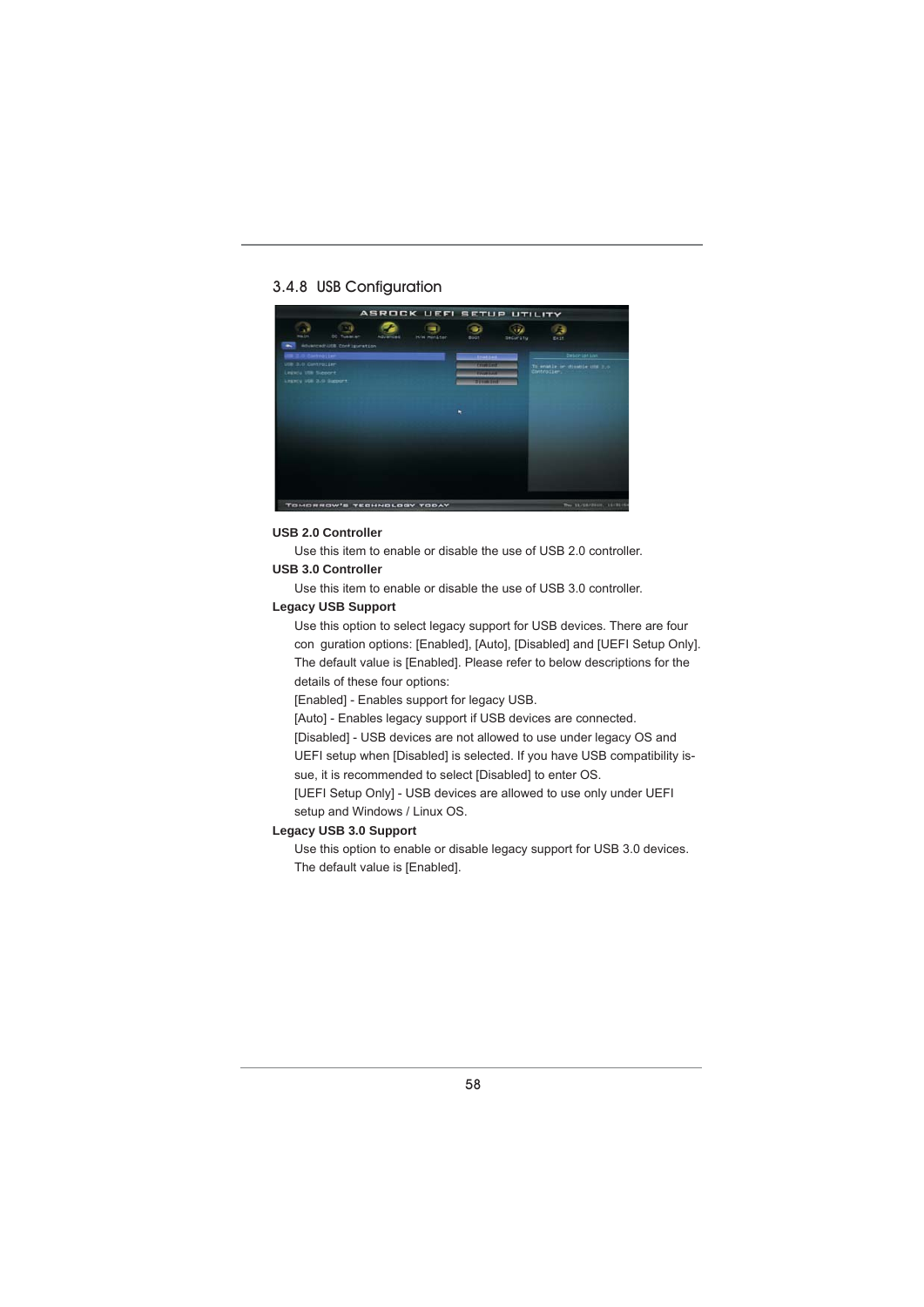#### 3.5 Hardware Health Event Monitoring Screen

In this section, it allows you to monitor the status of the hardware on your system, including the parameters of the CPU temperature, motherboard temperature, CPU fan speed, chassis fan speed, and the critical voltage.



#### **CPU Fan Setting**

 This allows you to set the CPU fan speed. Con guration options: [Full On] and [Automatic Mode]. The default is value [Full On].

#### **Chassis Fan 1 Setting**

 This allows you to set the chassis fan 1 speed. Con guration options: [Full On] and [Automatic Mode]. The default is value [Full On].

#### **Chassis Fan 2 Setting**

 This allows you to set the chassis fan 2 speed. Con guration options: [Full On] and [Automatic Mode]. The default is value [Full On].

#### **Over Temperature Protection**

 Use this to enable or disable Over Temperature Protection. The default value is [Enabled].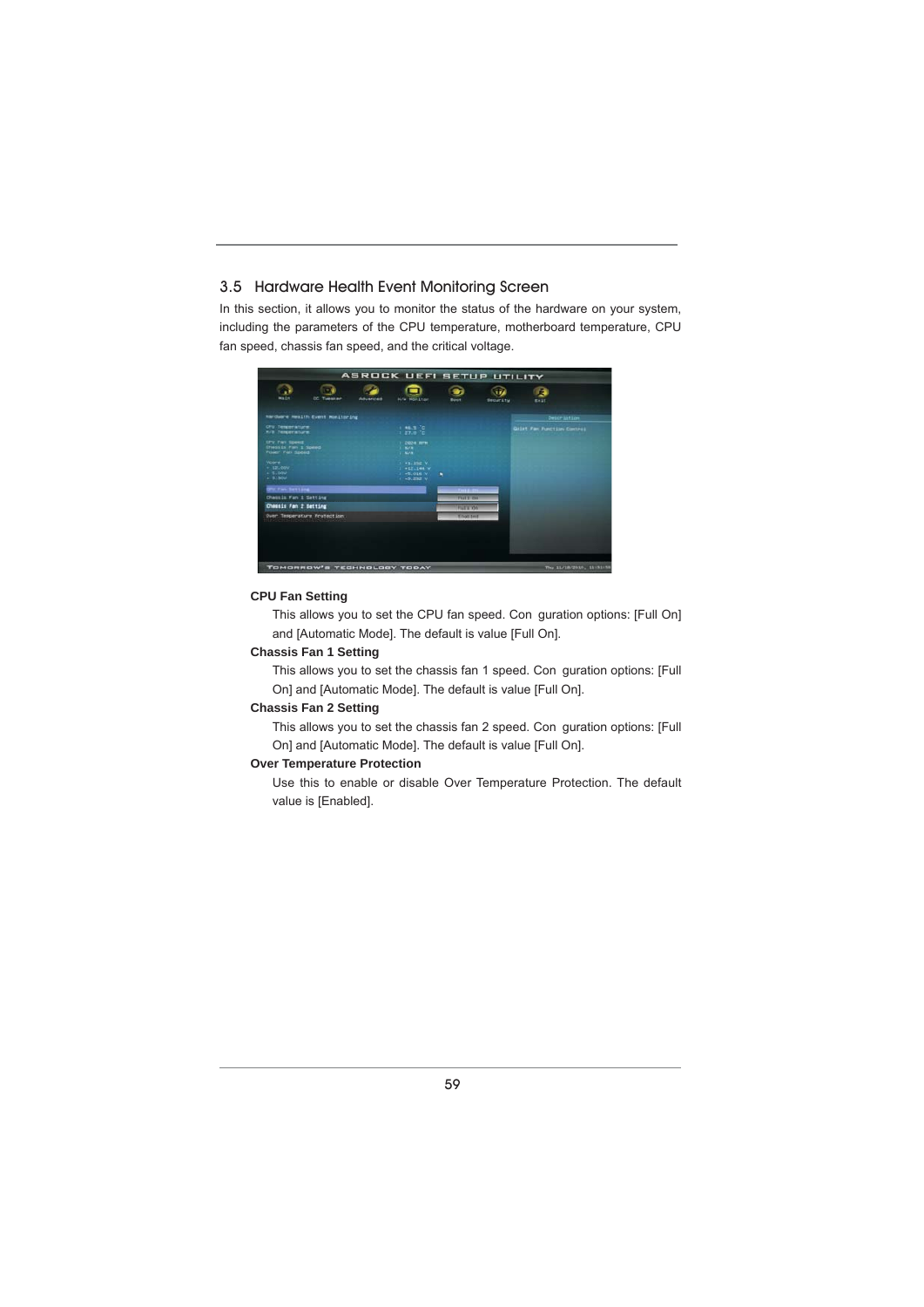#### 3.6 Boot Screen

In this section, it will display the available devices on your system for you to con gure the boot settings and the boot priority.



#### **Setup Prompt Timeout**

This shows the number of seconds to wait for setup activation key. 65535(0XFFFF) means inde nite waiting.

#### **Bootup Num-Lock**

If this item is set to [On], it will automatically activate the Numeric Lock function after boot-up.

#### **Full Screen Logo**

Use this item to enable or disable OEM Logo. The default value is [Enabled].

#### **AddOn ROM Display**

Use this option to adjust AddOn ROM Display. If you enable the option "Full Screen Logo" but you want to see the AddOn ROM information when the system boots, please select [Enabled]. Con guration options: [Enabled] and [Disabled]. The default value is [Enabled].

#### **Boot From Onboard LAN**

Use this item to enable or disable the Boot From Onboard LAN feature.

#### **Boot Failure Guard**

Enable or disable the feature of Boot Failure Guard.

#### **Boot Failure Guard Count**

Enable or disable the feature of Boot Failure Guard Count.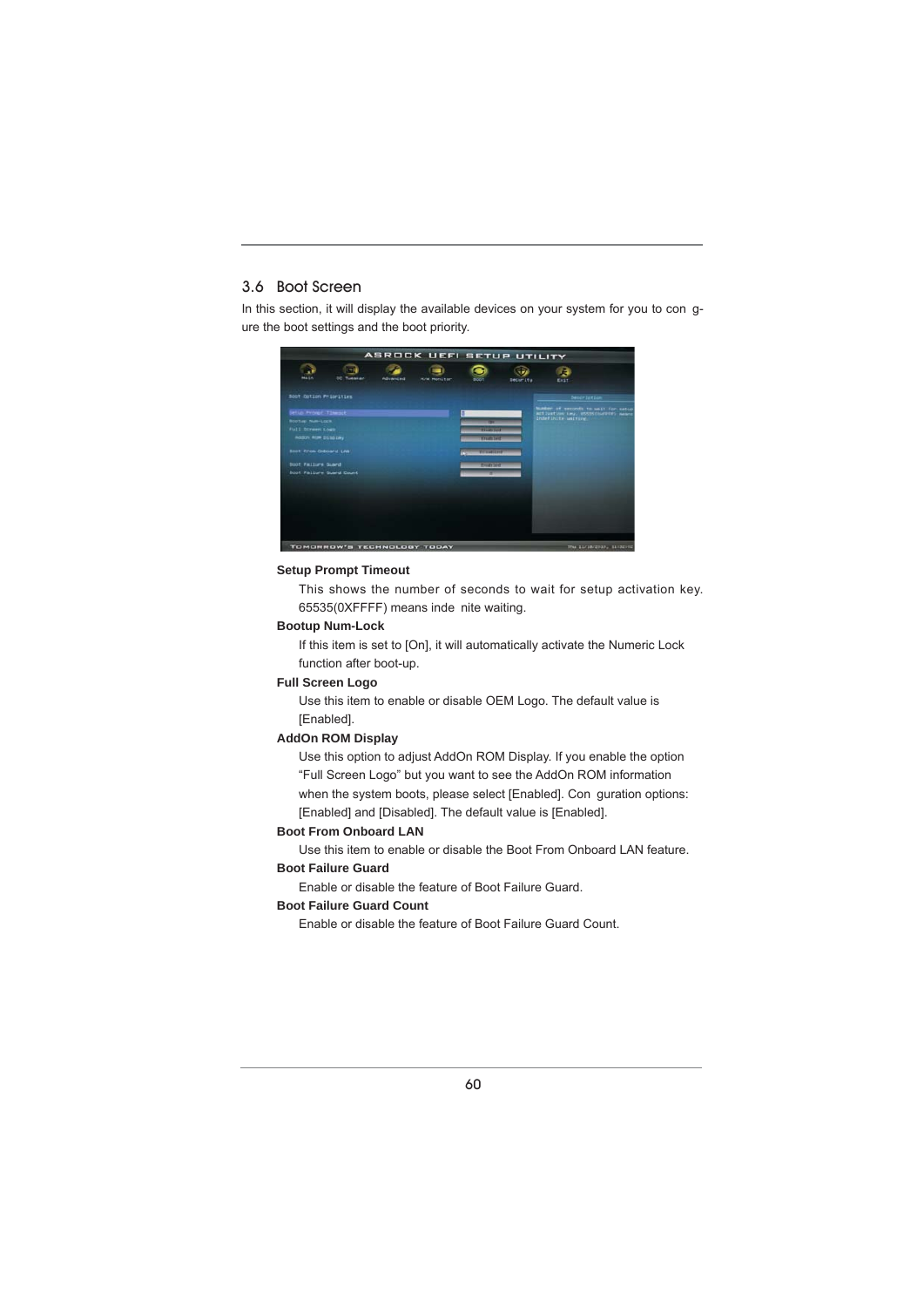#### 3.7 Security Screen

In this section, you may set or change the supervisor/user password for the system. For the user password, you may also clear it.

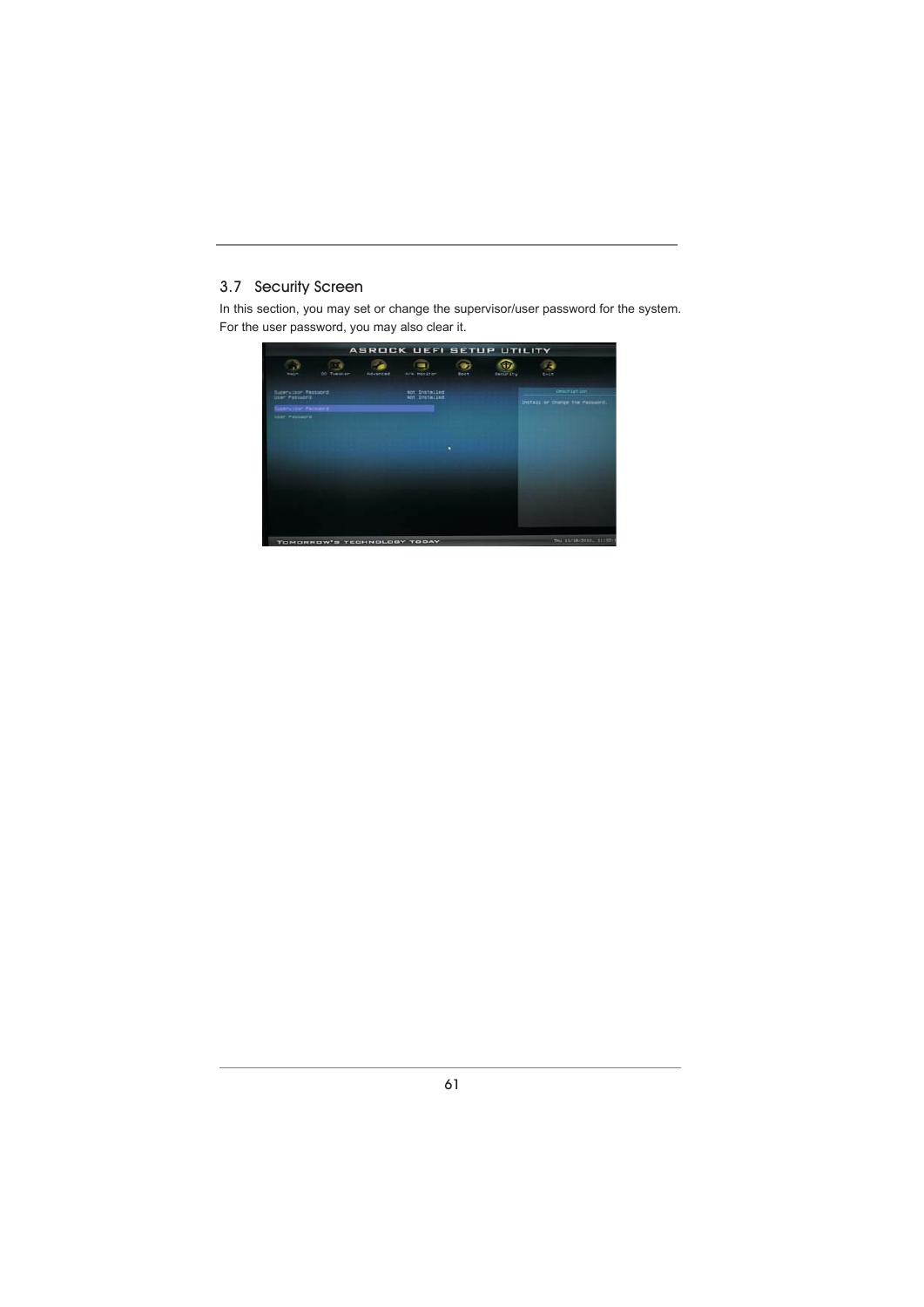#### 3.8 Exit Screen



#### **Save Changes and Exit**

When you select this option, it will pop-out the following message, "Save con guration changes and exit setup?" Select [OK] to save the changes and exit the UEFI SETUP UTILITY.

#### **Discard Changes and Exit**

When you select this option, it will pop-out the following message, "Discard changes and exit setup?" Select [OK] to exit the UEFI SETUP UTILITY without saving any changes.

#### **Discard Changes**

When you select this option, it will pop-out the following message, "Discard changes?" Select [OK] to discard all changes.

#### **Load UEFI Defaults**

Load UEFI default values for all the setup questions. F9 key can be used for this operation.

#### **Launch EFI Shell from filesystem device**

Attempts to Launch EFI Shell application (Shell64.efi) from one of the available lesystem devices.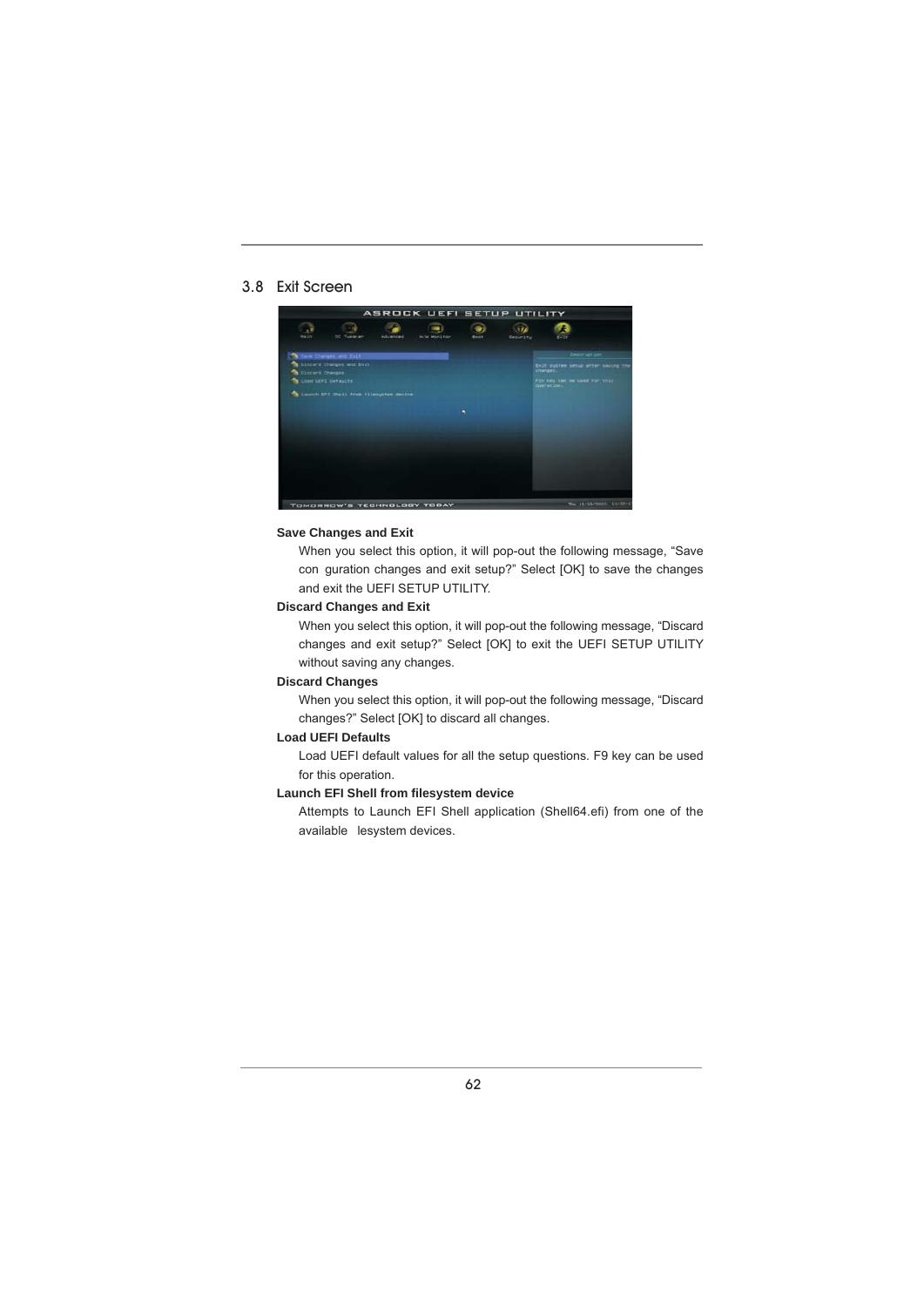### Chapter 4: Software Support

#### 4.1 Install Operating System

This motherboard supports various Microsoft® Windows® operating systems: 7 / 7 64-bit / Vista™ / Vista<sup>™</sup> 64-bit / XP / XP 64-bit. Because motherboard settings and hardware options vary, use the setup procedures in this chapter for general reference only. Refer to your OS documentation for more information.

#### 4.2 Support CD Information

The Support CD that came with the motherboard contains necessary drivers and useful utilities that enhance the motherboard features.

#### 4.2.1 Running The Support CD

To begin using the support CD, insert the CD into your CD-ROM drive. The CD automatically displays the Main Menu if "AUTORUN" is enabled in your computer. If the Main Menu did not appear automatically, locate and double click on the le "ASSETUP.EXE" from the BIN folder in the Support CD to display the menus.

#### 4.2.2 Drivers Menu

The Drivers Menu shows the available devices drivers if the system detects installed devices. Please install the necessary drivers to activate the devices.

#### 4.2.3 Utilities Menu

The Utilities Menu shows the applications software that the motherboard supports. Click on a speci c item then follow the installation wizard to install it.

#### 4.2.4 Contact Information

If you need to contact ASRock or want to know more about ASRock, welcome to visit ASRock's website at http://www.asrock.com; or you may contact your dealer for further information.